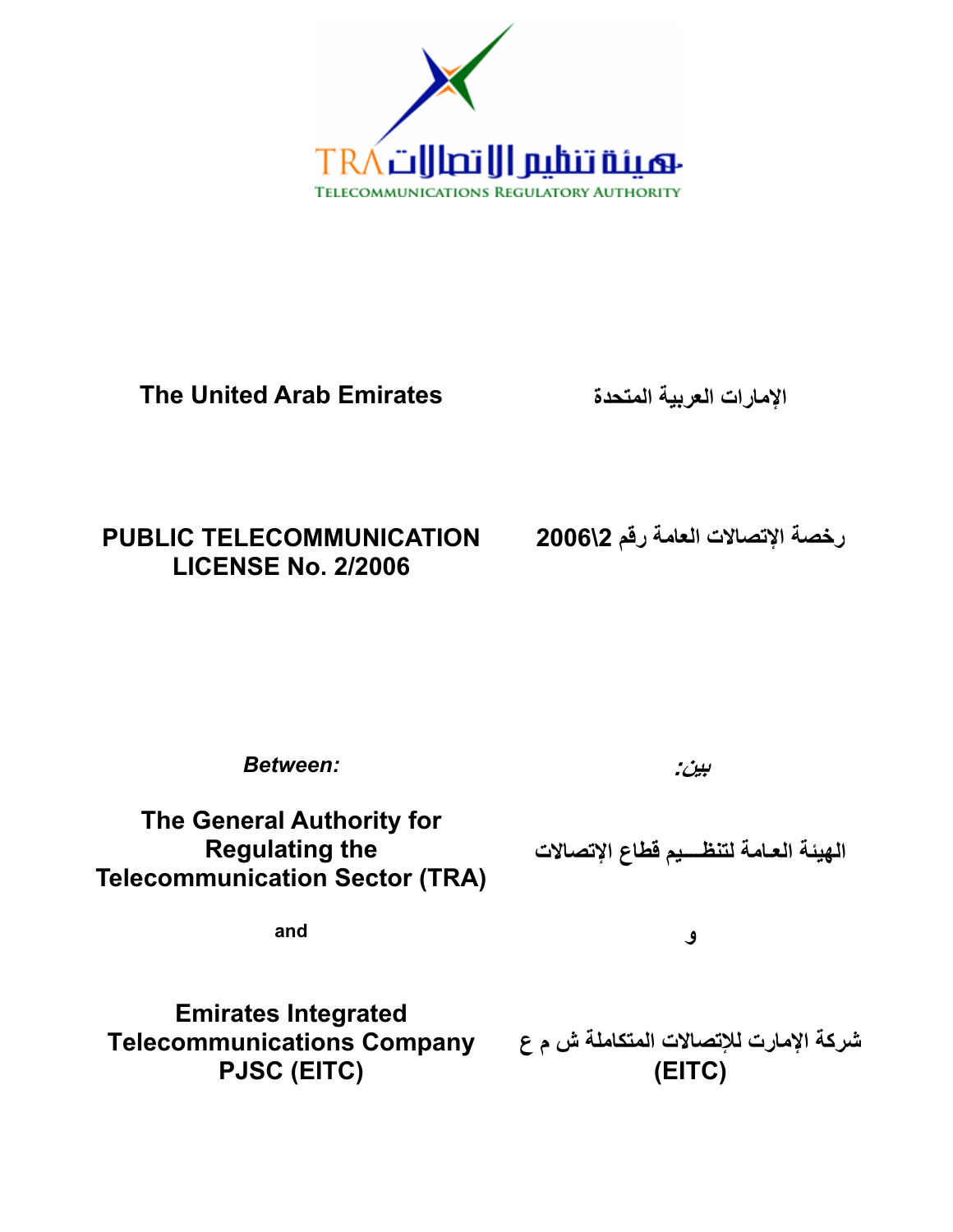| <b>Table of Contents</b> |                                                         | فهرس المحتويات                      |                   |
|--------------------------|---------------------------------------------------------|-------------------------------------|-------------------|
|                          | <b>ARTICLE 1 – DEFINITIONS AND</b><br><b>APPENDICES</b> | المادة 1 - التعريفات و الملاحق      |                   |
| 1.1                      |                                                         | التعريفات                           | 1.1               |
| 1.2                      | Appendices 13                                           | الملاحق                             | 1.2               |
| 1.3                      | Interpretation 13                                       | التفسير ات                          | 1.3               |
|                          |                                                         |                                     | المادة 2 - الرخصة |
|                          | <b>ARTICLE 2 - LICENSE  13</b>                          | إصدار الرخصة                        | 2.1               |
| 2.1                      | <b>Issuance of License 13</b>                           | الانتشار والتغطية                   | 2.2               |
|                          | 2.2 Roll-Out and Coverage 14                            |                                     |                   |
|                          | <b>ARTICLE 3 - CONDITIONS OF</b>                        | المادة 3 - شروط الرخصة              |                   |
|                          |                                                         | أحكام عامة                          | 3.1               |
|                          |                                                         | الإلتزام بالقانون والإطار التنظيمي  | 3.2               |
|                          | 3.2 Compliance with Law and                             |                                     |                   |
|                          | Regulatory Framework  15                                | الأهلبة                             | 3.3               |
| 3.3                      |                                                         | الملكية والسيطرة                    | 3.4               |
| 3.4                      | <b>Ownership and Control  16</b>                        | جودة الخدمة                         | 3.5               |
| 3.5                      | <b>Quality of Service 17</b>                            | معايير السلوك                       | 3.6               |
| 3.6                      | Standard of Conduct  17                                 | شروط و أحكام و تنظيم الأسعار        | 3.7               |
| 3.7                      | <b>Regulation of Prices, Terms and</b>                  |                                     |                   |
|                          |                                                         | المادة 4 - الرسوم ورسوم حق الإمتياز |                   |
|                          | <b>ARTICLE 4 - ROYALTIES AND FEES18</b>                 |                                     |                   |
| 4.1                      |                                                         | رسوم حق الإمتياز                    | 4.1               |
| 4.2                      | License Application Fee 18                              | رسم تقديم الطلب                     | 4.2               |
| 4.3                      | Initial License Fee 18                                  | رسم الحصول على الرخصة               | 4.3               |
| 4.4                      | Annual License Fee  19                                  | رسم الرخصة السنوي                   | 4.4               |
| 4.5                      | <b>Radio Spectrum Authorization</b>                     | رسم تصريح الطيف الراديوي            | 4.5               |
|                          |                                                         |                                     |                   |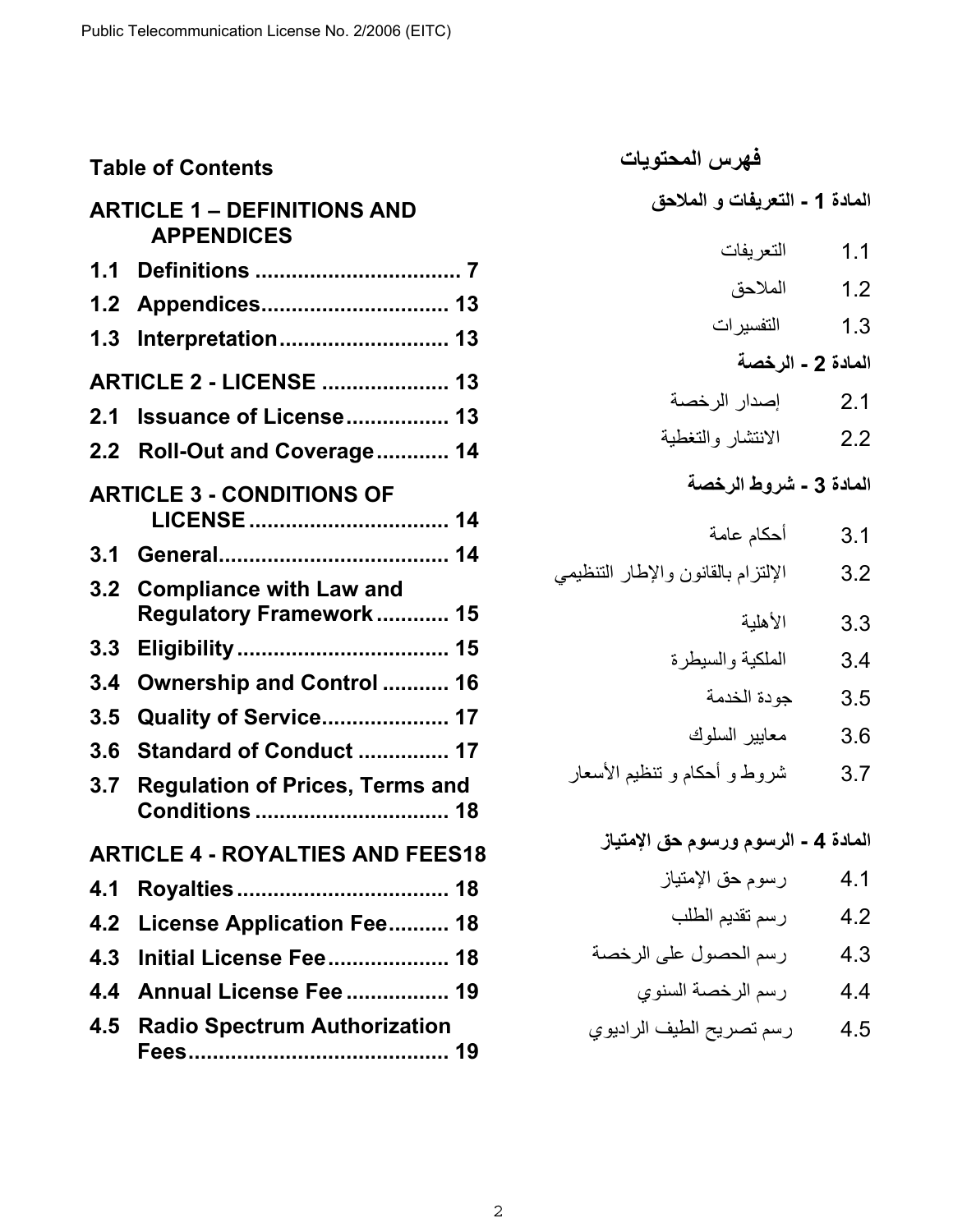| 4.6 | <b>Universal Service Financial</b><br><b>Obligations  19</b>                            |
|-----|-----------------------------------------------------------------------------------------|
|     | 4.7 Telecommunications and<br><b>Information Technology</b><br>Development Fund Fee  19 |
|     | 4.8 Number Allocation Fees 20                                                           |
|     | <b>ARTICLE 5 - FINANCIAL REPORTING</b><br>TO THE TRA  20                                |
| 5.1 | <b>Books of Account  20</b>                                                             |
| 5.2 | Access to Information  21                                                               |
| 5.3 | <b>Annual Reporting 22</b>                                                              |
| 5.4 | <b>Other Financial Information and</b>                                                  |
|     | <b>ARTICLE-6-OPERATIONAL</b><br><b>REPORTING  23</b>                                    |
| 6.1 | Periodic Reporting 23                                                                   |
| 6.2 | <b>Other Information and Reports24</b>                                                  |
|     | 6.3 Submission of Information and                                                       |
| 6.4 | <b>Access to Licensee Premises. 24</b>                                                  |
|     | <b>ARTICLE 7 - ANTI-COMPETITIVE</b><br><b>PRACTICES 25</b>                              |
| 7.1 |                                                                                         |
| 7.2 | <b>Obligations  26</b>                                                                  |

|  |  | رسم الإلتزامات المالية للخدمة الشمولية | 4.6 |
|--|--|----------------------------------------|-----|
|--|--|----------------------------------------|-----|

- 4.7 رسم صندوق تطوير الإتصالات ونظم المعلومات
	- 4.8 رسم تخصيص الأرقام
- المـادة 5 تقديم التقـارير الماليــة الـ*ي* هيئــة تنظـيم **الإتصالات**  5.1 الدفاتر المحاسبية
	- 5.2 الحصول على المعلومات
	- 5.3 تقديم التقارير السنوية
	- 5.4 المعلومات والتقارير المالية الأخرى

#### **المادة - 6 التقارير الخاصة بالعمليات**

- 6.1 التقارير الدورية
- 6.2 المعلومات الأخرى والتقارير
	- 6.3 تقديم المعلومات والتقارير
- 6.4 الدخول الى منشآت المرخص له

## **المادة - 7 الممارسات المخلة بالمنافسة**

- 7.1 المحظورات
	- 7.2 الإلتزامات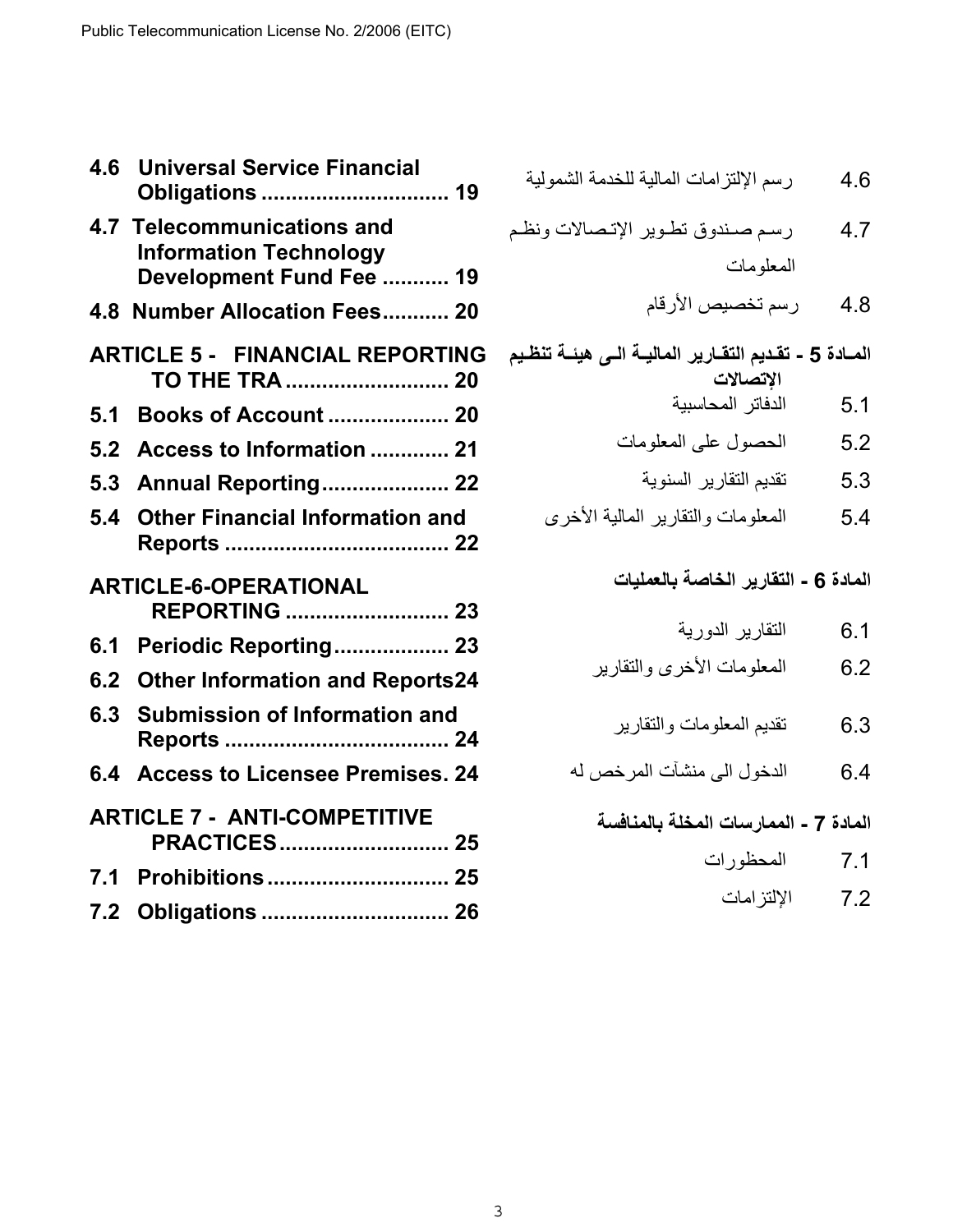| <b>ARTICLE 8 - PUBLIC EMERGENCIES,</b><br><b>INTEREST, SAFETY AND</b> |                                                                         |  |  |
|-----------------------------------------------------------------------|-------------------------------------------------------------------------|--|--|
|                                                                       | <b>NATIONAL SECURITY  27</b>                                            |  |  |
| 8.1                                                                   | Public Emergencies 27                                                   |  |  |
|                                                                       | 8.2 Public Interest, Safety and<br>National Security 27                 |  |  |
| 8.3                                                                   | Assumption of Control 28                                                |  |  |
|                                                                       | <b>ARTICLE 9 - RELATIONSHIP WITH</b><br><b>CUSTOMERS 28</b>             |  |  |
| 9.1                                                                   | <b>Customer Relations  28</b>                                           |  |  |
| 9.2                                                                   | <b>Code of Practice for Customer</b>                                    |  |  |
|                                                                       | 9.3 TRA Customer Dispute<br>Resolution  30                              |  |  |
| 9.4                                                                   | Customer Invoices 31                                                    |  |  |
| 9.5                                                                   | <b>Services Made Available to</b><br><b>Customers Free of Charge 31</b> |  |  |
|                                                                       | <b>ARTICLE 10 - INTERCONNECTION 32</b>                                  |  |  |
|                                                                       | 10.1 Interconnection  32                                                |  |  |
|                                                                       | 10.2 Guiding Principle  34                                              |  |  |
|                                                                       | <b>10.3 Interconnection Dispute</b><br><b>Resolution  34</b>            |  |  |
|                                                                       | 10.4 Oversight of Interconnection and<br>Related Agreements  35         |  |  |
|                                                                       | 10.5 National Roaming Services 36                                       |  |  |
|                                                                       | <b>ARTICLE 11 - COMMERCIAL</b><br><b>AGREEMENTS  36</b>                 |  |  |

| الطوارئ العامة                                       | 8.1    |
|------------------------------------------------------|--------|
| المسصلحة العامسة والسسلامة والأمسن                   | 8.2    |
| الوطني<br>تخويل السيطرة                              | 8.3    |
| المادة (9)   العلاقة مع المشتركين                    |        |
| علاقات المشتركين                                     | 9.1    |
| قواعد السلوك الخاصة بشؤون المشتركين                  | 9.2    |
| تسوية هيئـة تنظـيم الإتـصـالات لنزاعـات<br>المشتركين | 9.3    |
| فواتير المشتركين                                     | 9.4    |
| الخدمات المتاحة للمشتركين بدون مقابل                 | 9.5    |
| (10) الربط البيني                                    | المادة |
| الربط البينى                                         | 10.1   |
| أسس الإرشادات                                        | 10.2   |
| فض النز اعات الخاصة بالربط البيني                    | 10.3   |
| مراقبسة السربط البينسي والإتفاقيسات ذات<br>العلاقه   | 10.4   |
| خدمات التجوال المحلي                                 | 10.5   |
|                                                      |        |

**المادة (11) الإتفاقيات التجارية** 

المسادة 8 - الطسوارئ العامسة والمسصلحة العامسة **والسلامة والأمن الوطني**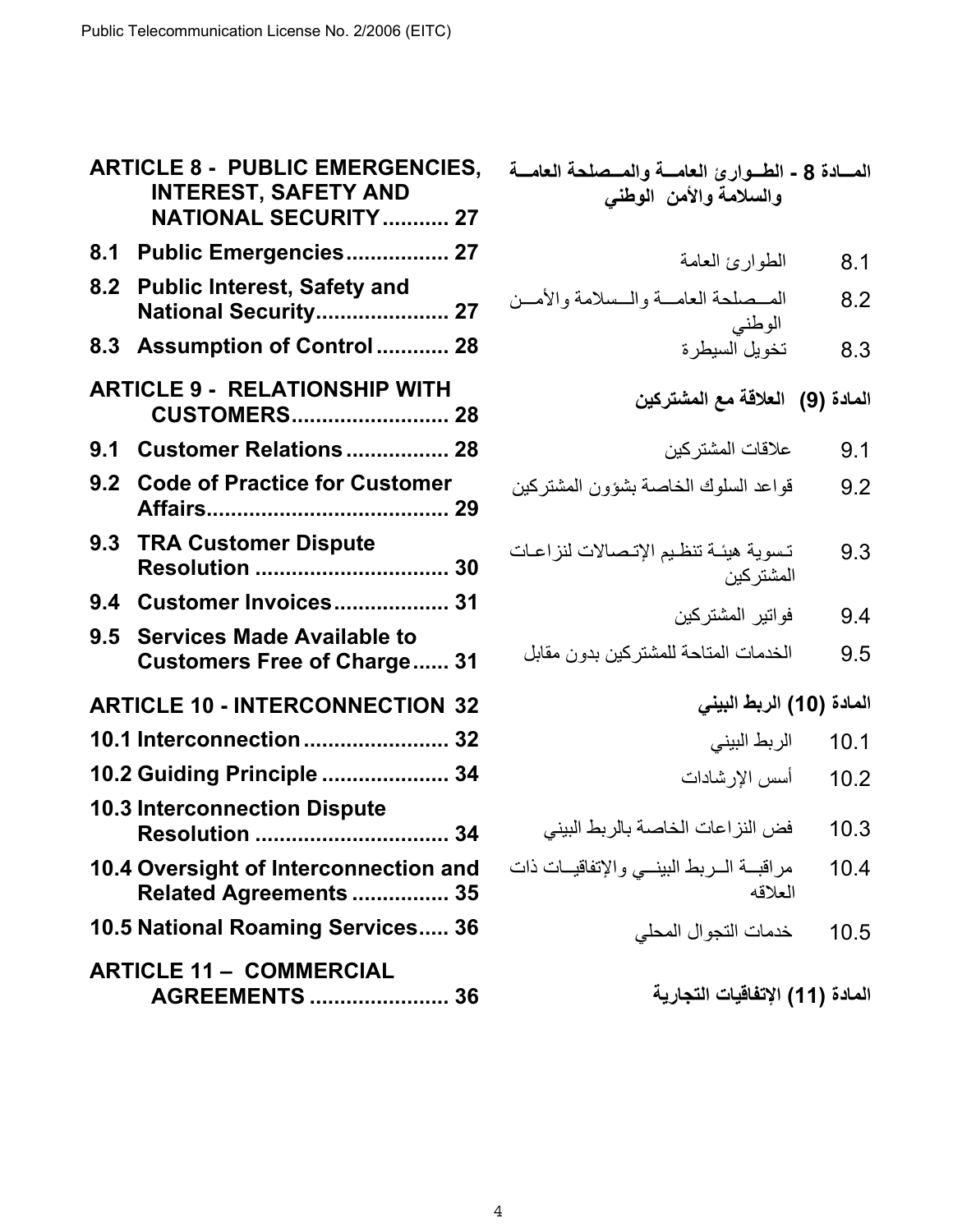| <b>ARTICLE 12 - OPERATION AND</b><br><b>MAINTENANCE  37</b>              |
|--------------------------------------------------------------------------|
| 12.1 Network Efficiency 37                                               |
| 12.2 Interoperability  37                                                |
| 12.3 Interruption of Service 38                                          |
| 12.4 Environmental Protection  39                                        |
| 12.5 Construction 39                                                     |
| 12.6 Access to and Use of Land 39                                        |
| <b>ARTICLE 13 - TECHNICAL</b><br><b>OBLIGATIONS 40</b>                   |
| <b>13.1 Numbering and Related Functions</b>                              |
|                                                                          |
| 13.2 Calling Line Identification  41                                     |
| 13.3 Number Portability 41                                               |
| 13.4 Carrier Selection and Carrier Pre-<br>selection  41                 |
| 13.5 Technology 42                                                       |
| 13.6 Telecommunication Apparatus42                                       |
| <b>ARTICLE 14 - SPECTRUM 43</b>                                          |
| 14.1 Frequency Authorization 43                                          |
| 14.2 Site Approval 44                                                    |
| 14.3 Frequency Coordination  44                                          |
| 14.4 Interference  45                                                    |
| <b>14.5 Telecommunication Apparatus</b><br><u>Use ……………………………………… 46</u> |
| 14.6 Access to Facilities and<br><b>Telecommunication Apparatus46</b>    |

| المادة (12) العمليات و الصيانة |  |  |  |
|--------------------------------|--|--|--|
|--------------------------------|--|--|--|

| فعالية الشبكة                 | 12.1 |
|-------------------------------|------|
|                               |      |
| الموائمة                      | 12.2 |
| إنقطاع الخدمة<br>حماية البيئة | 12.3 |
|                               | 12.4 |
| الإنشاءات                     | 12.5 |

12.6 الدخول الى وإستخدام الأراضي

# **المادة (13) الإلتزامات الفنية**

| الترقيم والوظائف ذات العلاقة                                   | 13.1 |
|----------------------------------------------------------------|------|
| التعريف بالرقم المتصل                                          | 13.2 |
| قابلية نقل الأرقام                                             | 13.3 |
| إختيار المشغل والإختيار المسبق للمشغل                          | 13.4 |
| التكنولوجيا                                                    | 13.5 |
| أجهزة الإتصالات                                                | 13.6 |
|                                                                |      |
|                                                                |      |
| المادة (14) الطيف الراديوي                                     |      |
|                                                                | 14.1 |
|                                                                | 14.2 |
| تصريح الطيف الراديوي<br>الموافقة على المواقع<br>تنسيق الترددات | 14.3 |
| التداخلات                                                      | 14.4 |

14.6 الدخول إلى المرافق وأجهزة الإتصالات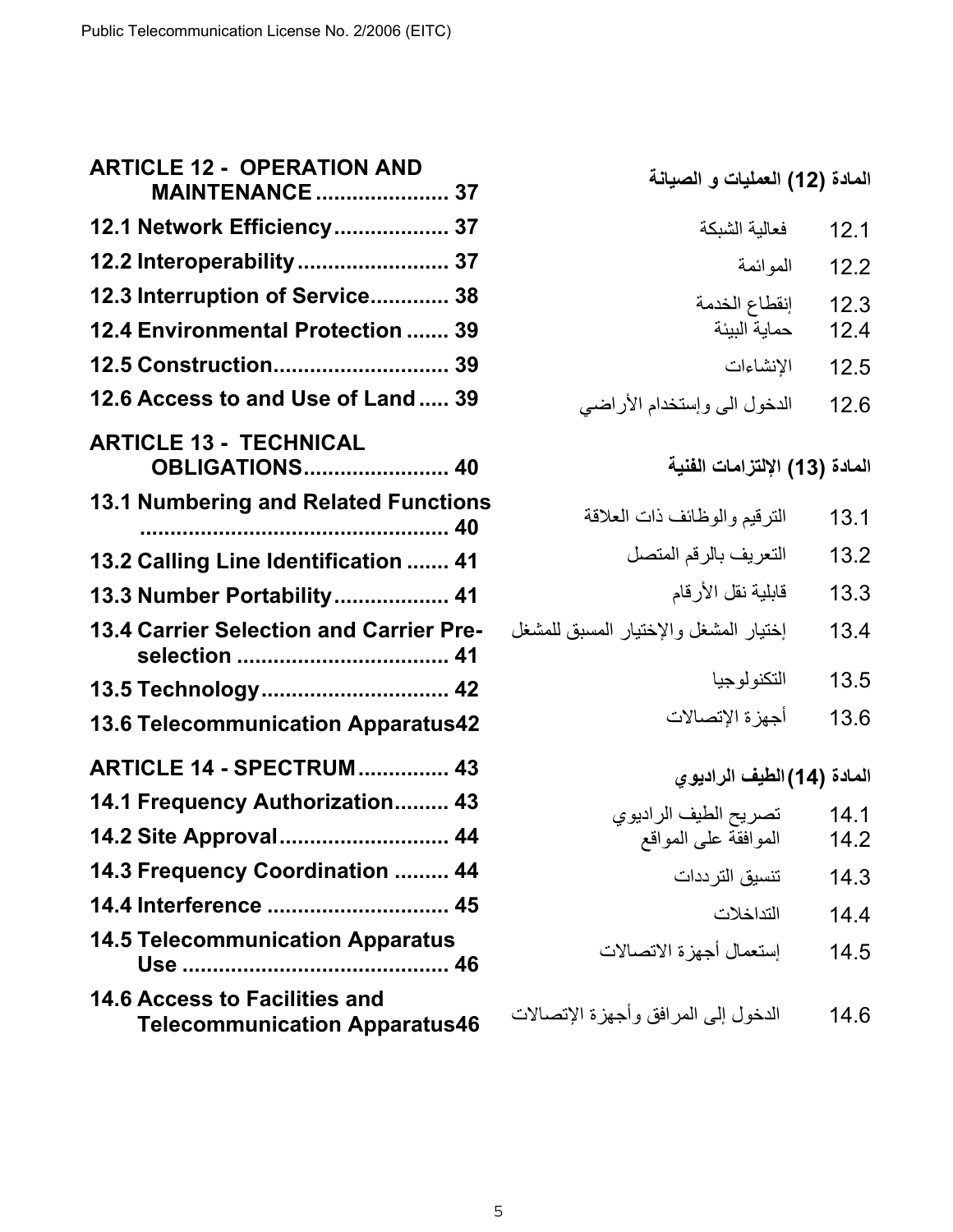| 14.7 Environmental Issues 47                                                                                              | المسائل البيئية<br>14.7                                                 |
|---------------------------------------------------------------------------------------------------------------------------|-------------------------------------------------------------------------|
| <b>ARTICLE 15 - TERM, RENEWAL,</b><br><b>MODIFICATION, SUSPENSION,</b><br><b>REVOCATION, AND</b><br><b>TERMINATION 48</b> | المسادة (15) المدة و التجديد و التعديل والتعليـق<br>والالغاء و الانبهاء |
|                                                                                                                           | المدة<br>15.1                                                           |
|                                                                                                                           | التجديد<br>15.2                                                         |
| 15.3 Modification 49                                                                                                      | التعديل<br>15.3                                                         |
| 15.4 Suspension for Breach 49                                                                                             | التعليق بسبب الإخلال<br>15.4                                            |
| 15.5 Revocation 49                                                                                                        | الإلغاء<br>15.5                                                         |
| 15.6 Termination  49                                                                                                      | الإنهاء<br>15.6                                                         |
| <b>ARTICLE 16 - OTHER PROVISIONS 50</b>                                                                                   | المادة (16) أحكام أخرى                                                  |
|                                                                                                                           | الإشعار<br>16.1                                                         |
| 16.2 Order of Precedence 51                                                                                               | تدرج الأسبقية<br>16.2                                                   |
|                                                                                                                           | المغر إمات<br>16.3                                                      |
| 16.4 Confidentiality  53                                                                                                  | السر ية<br>16.4                                                         |
| 16.5 Force Majeure 54                                                                                                     | القو ة القاهر ة<br>16.5                                                 |
|                                                                                                                           | اللغة<br>16.6                                                           |
| <b>APPENDIX 1 - ROLL-OUT and</b><br>COVERAGE  56                                                                          | الملحق (1) الإنتشار والتغطية                                            |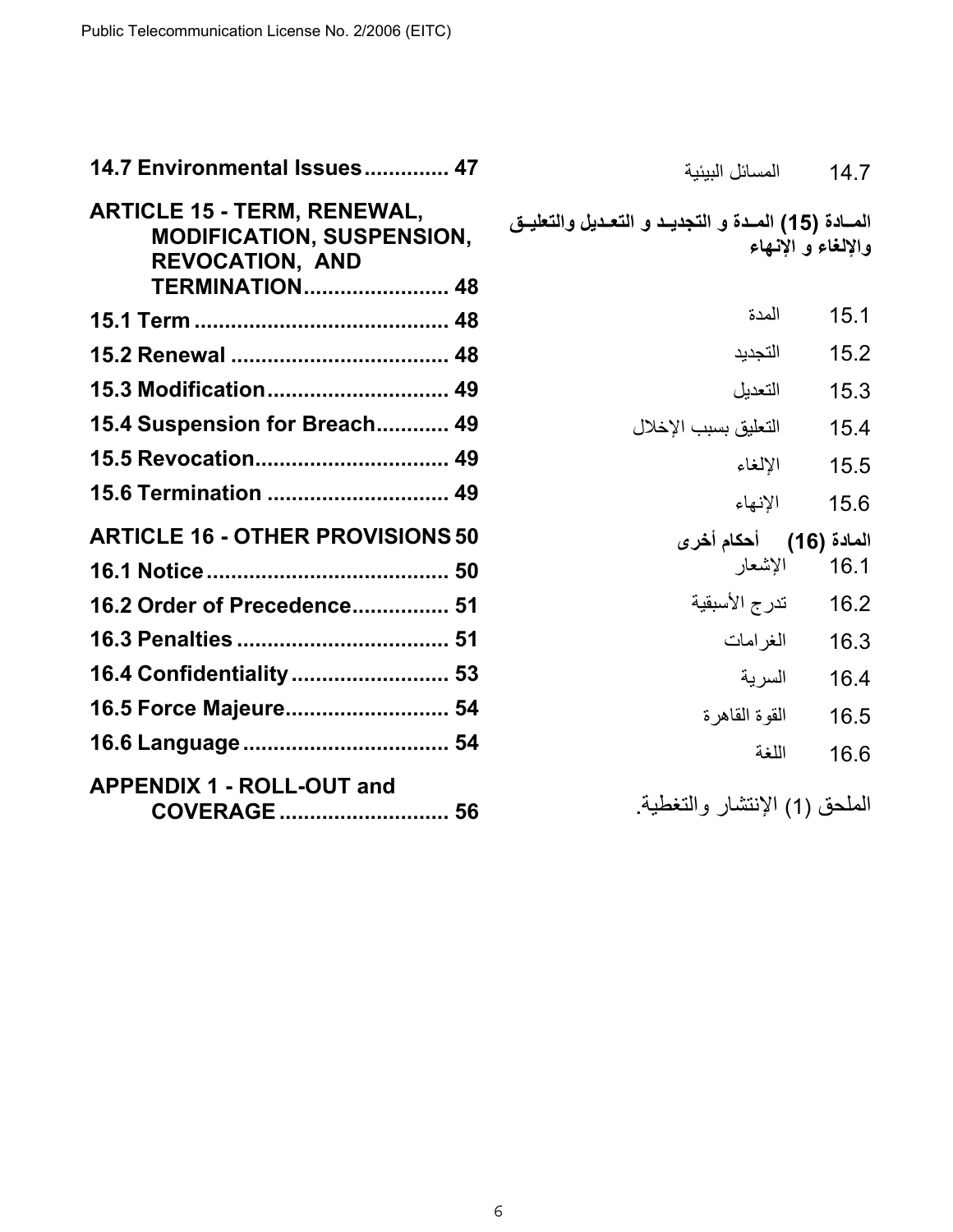### **ARTICLE 1 – DEFINITIONS AND APPENDICES**

## <span id="page-6-0"></span>**1.1 Definitions**

Unless the subject matter or context otherwise requires, the following capitalized terms shall have the following meanings:

- 1.1.1 **Affiliate** means in relation to any one Person, any other Person directly or indirectly controlling or controlled by or under direct or indirect common Control with such specified Person.
- 1.1.2 **Ancillary Services** means services provided that are associated with or incidental to the provision of Telecommunication Services, including but not limited to directory assistance, directory inquiry, directory database and operator services.
- 1.1.3 **Change in Control** means any transaction, sale, contract, recapitalization or other reorganization or merger that results in a Change in Control of the Licensee, including any transaction or series of transactions occurring after the

**المادة -)1( التعريفات والملاحق** 

## **1.1 التعريفات**

.

يقصد بالعبارات التالية المعاني المخصصة لها أدناه ما لم يدل السياق أو القرينة على خلاف ذلك :

- 1.1.1 **التابع** يقصد به بالنسبة الى شخص معين، أي شخص آخر يكون مسيطراً على ذلك الشخص المعني أو خاضعاً لسيطرته أو خاضعاً لسيطرة مشتركة معه وذلك بطريقة مباشرة أو غير مباشرة.
- 1.1.2 **الخدمات الإضـافية** يقصد بهـا الخـدمات المرافقه والتابعمة لتقسديم خسدمات الإتصالات بما في ذلك على سبيل المثال لا الحصر: خدمات و إستفسار ات الدليل والطلبات من خدمات المدليل وقاعدة البيانسات لخسدمات السدليل وخسدمات المقاسم .
- 1.1.3 **التغير في السيطرة** يقصد به أي معاملة أو صفقة بيع أو عقد أو غيره من عمليات إعادة هيكلة أو مزج مما يسفر عن التغير في السيطرة على المرخص له، بما في ذلك أية معاملة أو سلسلة من معاملات تتم بعد تاريخ النفاذ وتجعل مالكي الأسهم أو السندات ذات حقوق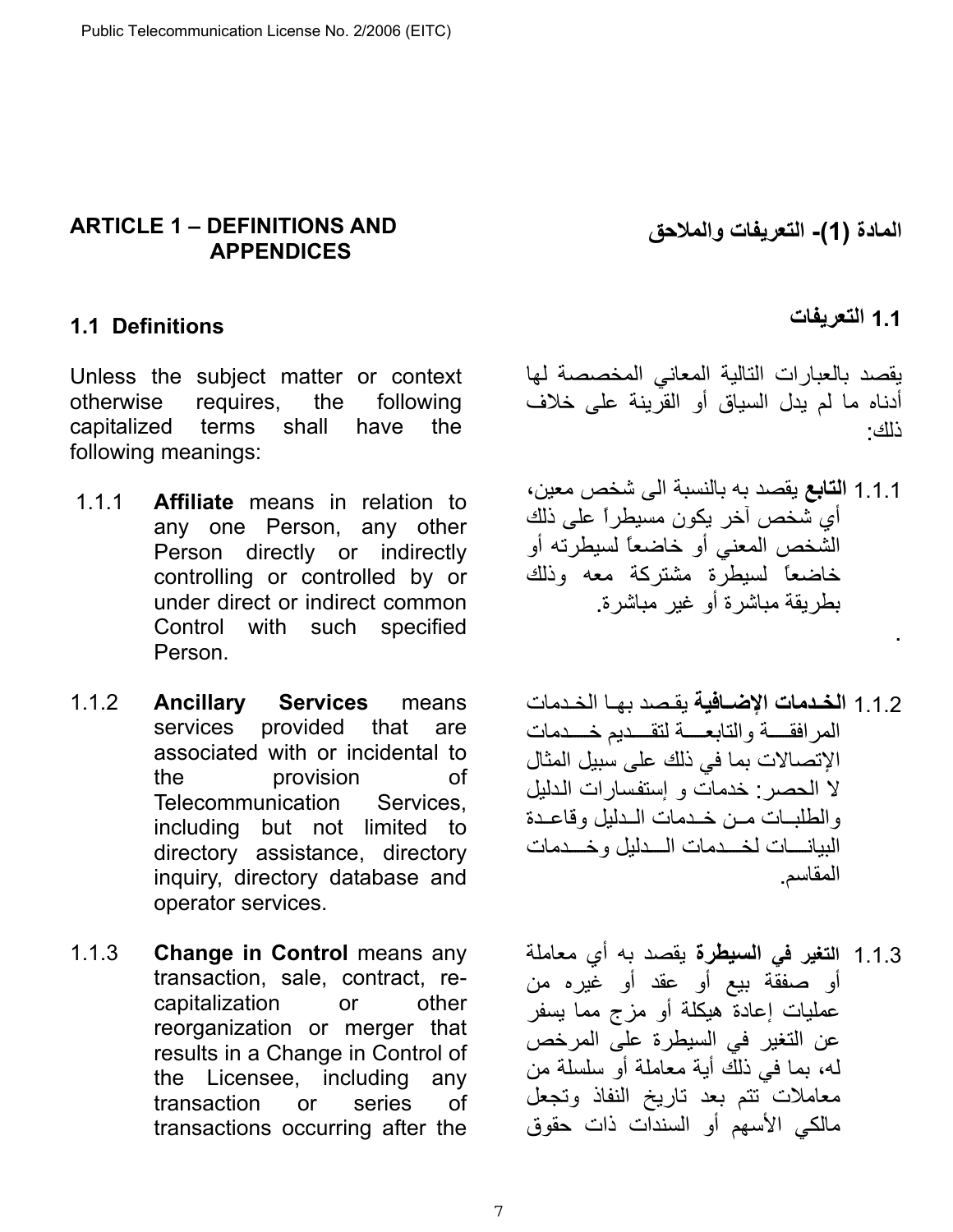Effective Date as a result of which the holders of the voting securities or equity interests of the corporation immediately after establishment hold less than a majority of the voting power or equity interest in the Licensee after the transaction.

- 1.1.4 **Companies Law** means the Commercial Companies Law Federal Law No. (8) of 1984 concerning commercial companies as may be amended or replaced from time to time.
- 1.1.5 **Control** means the ownership of more than fifty percent (50%) of the voting interests in the subject Person and/or the ability to control in fact the business and affairs of the subject Person, whether by ownership, contract or otherwise.
- 1.1.6 **Customer** means any Person who has made arrangements with the Licensee to receive Services from the Licensee under the Licensee's general terms and conditions.
- 1.1.7 **Effective Date** means the date specified by the Supreme Committee in the License Grant.

التصويت أو أصحاب حقوق ملكية في رأسمال الشرآة عقب تأسيسها مباشرة يملكون ما يقل عن أغلبية الأصوات أو حقوق الملكية في المرخص له بعد إتمام المعاملة.

- 1.1.4 **قانون الشركات** يقصد به قانون الشركات التجارية، القانون الإتحادي رقم (8) لسنة 1984 في شأن الشركات التجارية أو أية تعديلات أو تغييرات تطرأ عليه من فترة إلى أخرى ..
- 1.1.5 **الــسيطرة** يقــصد بهـا تملـك أكثــر مـن (50%) أو أكثر من حقوق التصويت في الْـــشخص المعنــــى و/أو القـــدرة علــــىّ السيطرة في الواقع علمى أعمال وشؤون المشخص المعنى سواء كان ذلك من خـلال التملـك أو مـن خـلال عقد أو مـن خلال أي وسيلة أخرى .
- 1.1.6 **المـشترك** يقـصد بــه أي شـخص تقـدم بطلب للإستفادة من خدمات المر خص لـه وبموجب شروط تقديم الخدمة المعتمدة من قبل المرخص له
- 1.1.7 **تѧاريخ النفѧاذ** يقѧصد بѧه التѧاريخ المحѧدد من اللجنة العليا في منح الرخصة .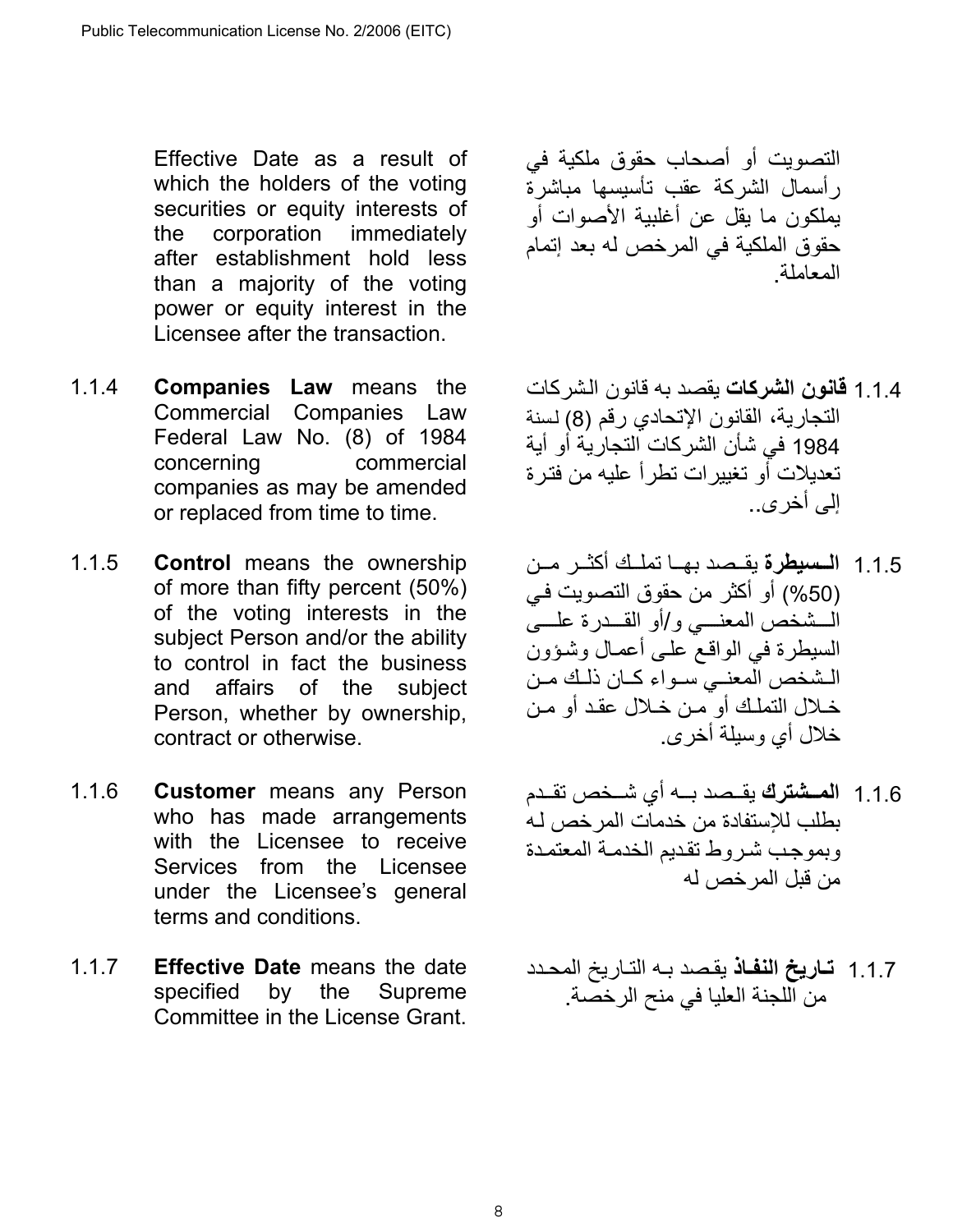- 1.1.8 **Emergency Calls** means calls made to designated emergency numbers such as public police, fire, ambulance or other emergency services designated by the TRA.
- 1.1.9 **Executive Order** means the Executive Order issued pursuant to the Federal Law by Decree No.3 of 2003 as may be amended or replaced from time to time.
- 1.1.10 **License** means this document which is issued pursuant to the provisions of the Federal Law by Decree No. 3 of 2003 as may be amended or replaced from time to time and its Executive Order which allows the Licensee to carry out any of the regulated activities.
- 1.1.11 **Licensee** means the entity listed on the front cover of the License.
- 1.1.12 **License Grant** means the document signed by the Supreme Committee by which the License comes into force.
- 1.1.13 **Other Licensed Operators** means entities other than the Licensee as may be Licensed by the Supreme Committee pursuant to the provisions of the
- 1.1.8 **مكالمات الطѧورئ** يقѧصد بهѧا المكالمѧات التسي يـتم إجراؤهـا إلـي أرقـام خاصـة بالطوارئ مثل الشرطة، الدفاع المدنبي أو الإسعاف أو أيــة خـدمات طـوارئ أخرى تحددها هيئة تنظيم الإتصالات .
- 1.1.9 **اللائحــة التنفيذيــة** بقـصد بهـا اللائحــة التنفيذيـة الـصادرة بالإستناد لنـصوص المرسوم بقانون إتحادي رقم (3) لسنة 2003 بشأن تنظيم قطـاع الإتـصالات او أية تعديلات قد تطرأ عليها من فترة إلى أخرى.
- 1.1.10 **الرخصة** يقصد بها هذه الوثيقة الѧصادرة بالإستناد لأحكام المرسوم بقانون إتحــادي رقـم (3) لــسنة 2003 بــشأن تنظميم قطاع الإتىصالات واللائحمة التنفيذيـة وأيــة تعـديلات أو بـدائل لهمـا مـن فتـرة إلــي أخـرى والتــي تخـول المرخص لـه القيـام بـأي من النشاطات المنظمة.
- 1.1.11 ا**لمرخص له** يقصد به الجهة المبينـة في الصدارة الأمامية من الرخصة .
- 1.1.12 **مѧنح الرخѧصة** يقѧصد بѧه المѧستند الѧذي توقعه اللجنة العليا والذي بموجبه تدخل الرخصة حيز النفاذ .
- 1.1.13 **المـــرخص لهــم الآخـــرين** بقــصد بهــم الأشخاص الإعتباريين غير المرخص لـه والـذين يـتم ترخيصهم مـن اللجنـة العليا وفقاً لأحكام قانون الإتصالات واللائحة التنفيذية .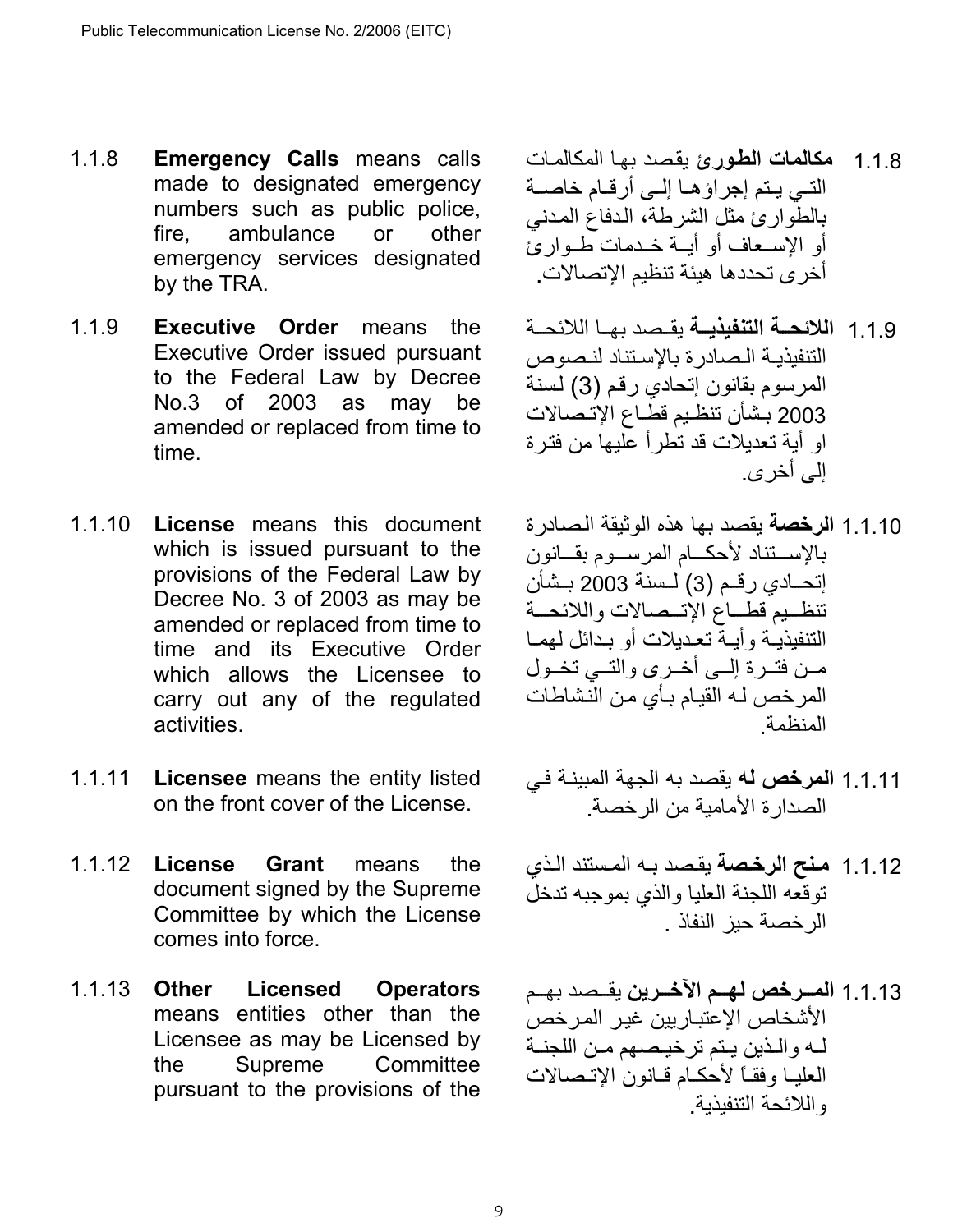Telecommunications Law and its Executive Order.

- 1.1.14 **Person** means any personal or juridical entity as the case may be.
- 1.1.15 **Regulatory Body** means the Supreme Committee and/or the TRA as the case may be.
- 1.1.16 **Regulatory Framework** means the policies, regulations; orders, resolutions; procedures, guidelines and other such determinations as may be made or amended by the Regulatory Body.
- 1.1.17 **Services** mean those services as authorized in the License.
- 1.1.18 **Supreme Committee** means the committee established for the supervision of the telecommunication sector pursuant to the provisions of Article (2) of the Federal Law by Decree No. 3 of 2003.
- 1.1.19 **Telecommunication Apparatus** means apparatus made or adapted for use in transmitting, receiving or conveying any of the Telecommunication Services through a Telecommunication Network.
- 1.1.14 **الشخص** يقصد به أي شخص طبيعي أو اعتباري وفقاً لما يدل عليه السياق .
- 1.1.15 **الجهة التنظيمية** يقصد بها اللجنة العليѧا و/أو هيئـة تنظيم الإتـصالات وفقـًا لمما يدل عليه السياق .
- 1.1.16 **الإطѧار التنظيمѧي** يقѧصد بѧه الѧسياسات أو التعليمـات أو الأوامـر أو القـرارات أو الإجراءات او الإر شادات و غير هـا مـن المقـررات التـي تـصدرها الجهــة التنظيمية وأي تعديل يطرأ عليها .
- 1.1.17 **الخدمات** يقصد بها تلك الخدمات المجازة بموجب أحكام الرخصة.
- 1.1.1 **اللجنة العلي**ا بقصد بها اللجنة المشكلة للإشراف على قطاع الإتصالات وفقاً لأحكام المادة (2) من المرسوم بقانون إتحــادي رقـم (3) لــسنة 2003 بــشأن تنظيم قطاع الإتصالات .
- 1.1.19 **أجهزة الإتѧصالات** الأجهѧزة المѧصنعة أو المهيأة لبيث وإستقبال ونقل أي مين خدمات الاتـصالات مـن خـلال شـبكة الإتصالات المخصصة لذلك .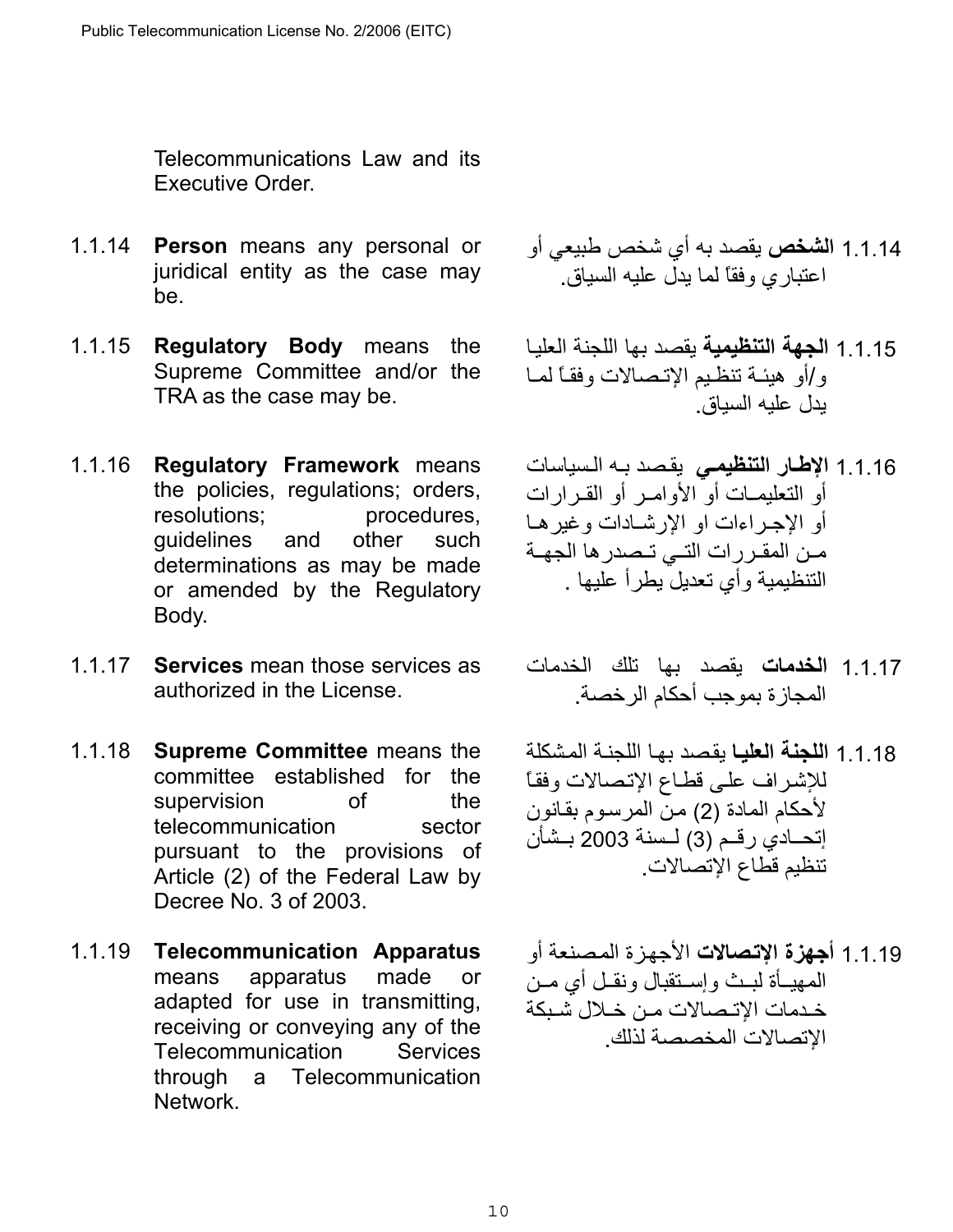- 1.1.20 **Telecommunications Law** means the Federal Law by Decree No.3 of 2003 as may be amended or replaced from time to time.
- 1.1.21 **Telecommunication Network** means a system comprising one or more items of apparatus or means of communication medium for broadcasting, transmission, switching or receiving of Telecommunication Services, by means of electric, magnetic, electro-magnetic, electro-chemical or electro-mechanical energy and any other means of communication medium.
- 1.1.22 **Telecommunication Service** means the service of transmitting, broadcasting, switching or receiving by means of a Telecommunication Network of any of the following:
	- 1. wired and wireless cable and radio telecommunications;
	- 2. voice, music and other sounds;
	- 3. visual images;
	- 4. signals used in transmission other than the production and broadcasting of programs;
	- 5. signals used to operate or control any machinery or apparatus;
	- 6. the installation, maintenance, adjustment, repair, replacement moving, or removal of apparatus
- 1.1.20 **قــانون الإتــصالات** يقـصد بــه المر سـوم بقانون إتحادي رقم (3) لسنة 2003 بشأن تنظيم قطـاع الإتـصـالات أو أي تعديل أو تغيير يطراعليه من فترة إلىي أخرى .
- 1.1.21 **شѧبكة الإتѧصالات** منظومѧة تحتѧوي علѧى جهاز أو وسيلة اتصال أو أكثر، بهدف نقل أو بث أو تحويل أو استقبال أي من خدمات الاتصالات وذلك بواسطة أي طاقــة كهربائيــة أو مغناطيــسية أو إلكترو مغناطيسية أو إلكترو كيميائية أو الكتروميكانيكيــة، وغيــر ذلــك مــن وسائل الاتصال .
- 1.1.22 **خدمة الإتѧصالات** يقѧصد بهѧا خدمѧة نقѧل أو بث أو تحويل أو استقبال من خلال شبكة الاتصالات لأي مما يأتي :
- .1 الاتصالات السلكية واللاسلكية، 2. الحديث والموسيقى وغيرها من الأصوات، .3 الصور المرئية،
- 4. الإشـارات التـى تـستخدم فـي البـث باستثناء البرامج وإذاعتها،
- 5. الإشسارات المستخدمة فسي تـشغيل والسيطرة على أي آلات أو أجهزة،
- 6. تركيسب أو صسيانة أو ضسبط أو إصلاح أو تغيير أو نقل أو إزالية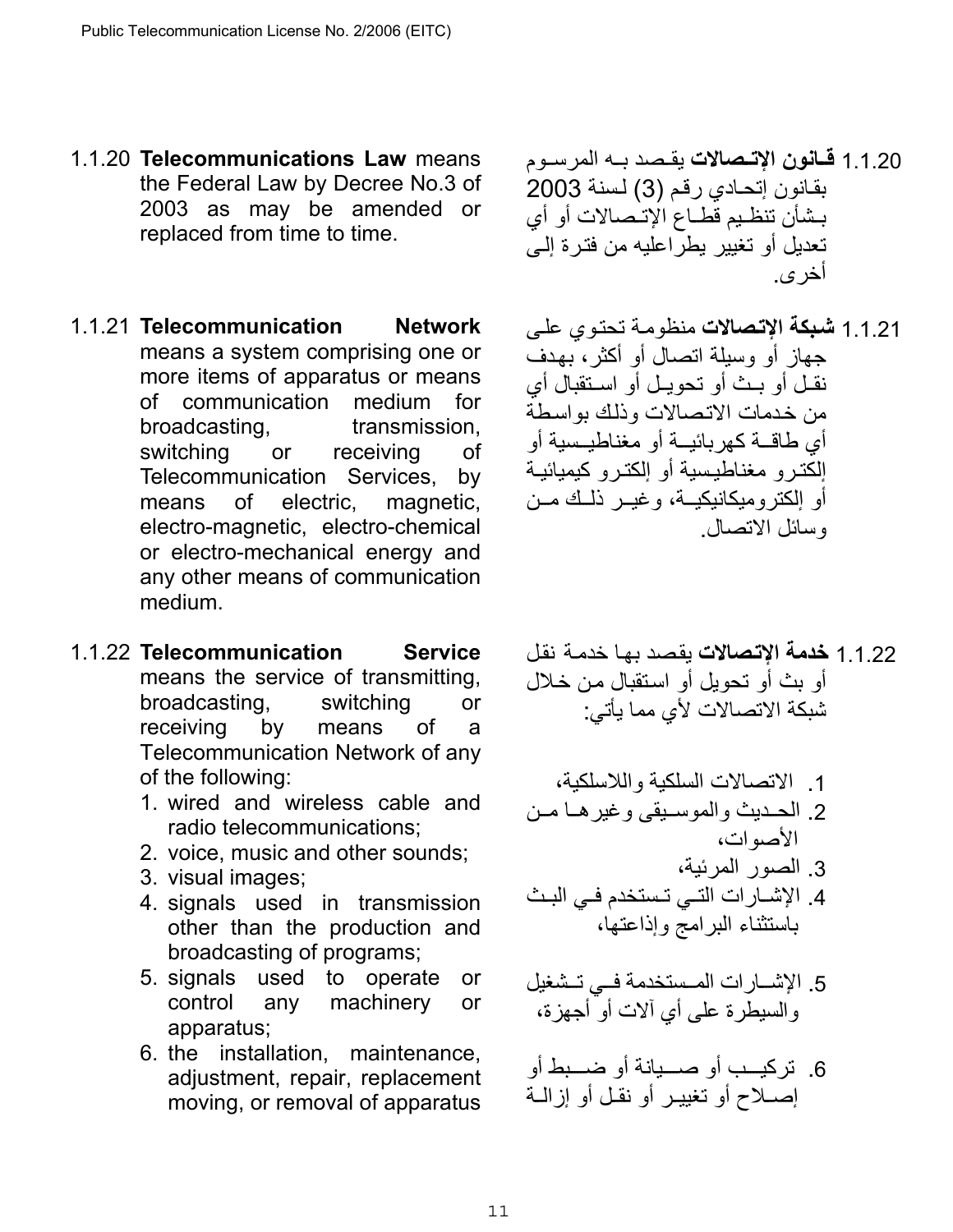which is or will be connected to a Public Telecommunication Network;

- 7. the installation, maintenance and operation of networks for telegraph, telephone, telex, leased circuits, domestic and international data networks, internet and wireless transmission;
- 8. any other Telecommunication Services approved by the Supreme Committee,

but does not include any services used in the production and broadcasting of programs.

1.1.23 **TRA** means the General Authority for Regulating the Telecommunication Sector.

الأجهزة التي سيتم ربطهѧا أو تكѧون مرتبطة بشبكة اتصالات عامة،

- 7 إن إنسشاء وصهيدانية وتستثنغيل شهيكات البرق والهاتف والتلكس والدوائر .<br>المسؤجرة والمعطيسات المحليسة والدوليسة والإنترنست والإرسسال اللاسلكي،
- 8. أي خسدمات اتـــصالات أخــــرى تعتمدها اللجنة العليا .
- لا تشمل خدمـة الاتـصـالات أي خـدمات مستخدمة لإنتاج البرامج وإذاعتها.
- 1.1.23 **هيئة تنظيم الإتصالات** يقصد بها الهيئة العامة لتنظيم قطاع الإتصالات .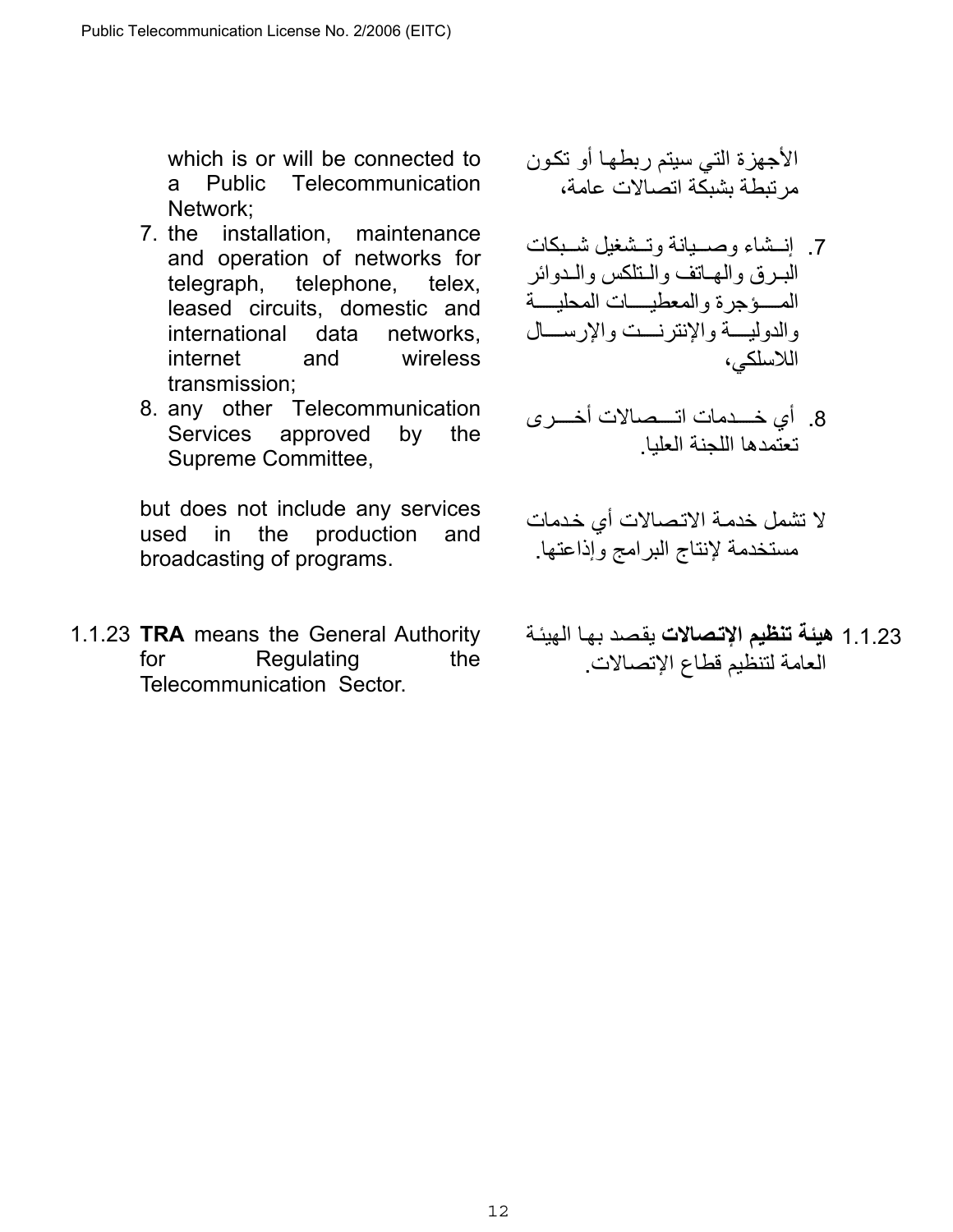## <span id="page-12-0"></span>**1.2 Appendices**

The following Appendix annexed hereto forms an integral part of this License and is subject to all the terms and conditions set out herein:

Appendix 1 ROLL-OUT and COVERAGE.

<span id="page-12-1"></span>**1.3التفسيرات Interpretation 1.3**

- 1.3.1 References in the License to the singular include the plural and vice versa.
- 1.3.2 The terms "hereof," "herein" and similar expressions refer to the License in its entirety, unless expressly provided for to the contrary.

تعتبـر الملاحـق المرفقــة جـزء لا يتجـزأ مـن الرخصة و تخضع لأحكامها و شروطها المبينة هاهنا :

الملحق (1) الإنتشار والتغطية.

- 1.3.1 إن الإشسارة المسي العبسارات السواردة بهصيغة المفرد تشمل أيهضا صبيغة الجمع و العكس بالعكس .
- 1.3.2 إن عبارات ( هاهنا) و (منه) ومثلها من العبارات يقصد بها الرخصة بكاملها ما لم يستدل صراحةً على غير ذلك.

- 
- 2.1.1 تقوم هيئة تنظيم الإتصالات بـالتوقيع على الرخـصـة مــع المــرخص لـــه لتركيــب وتشغيل وإدارة شبكة إتىصالات عامـة ولتز وبـد خـدمات الإتـصـالات كمـا هـو مبين في هذه المادة من الرخصة .

# <span id="page-12-2"></span>**المادة 2 الرخصة LICENSE - 2 ARTICLE**

# <span id="page-12-3"></span>**2.1 Issuance of License الرخصة إصدار 2.1**

2.1.1 The TRA hereby signs with the Licensee a License to install, operate and manage a Public Telecommunication Network and to provide Telecommunication Services as specified in this article of the License.

**1.2 الملاحق**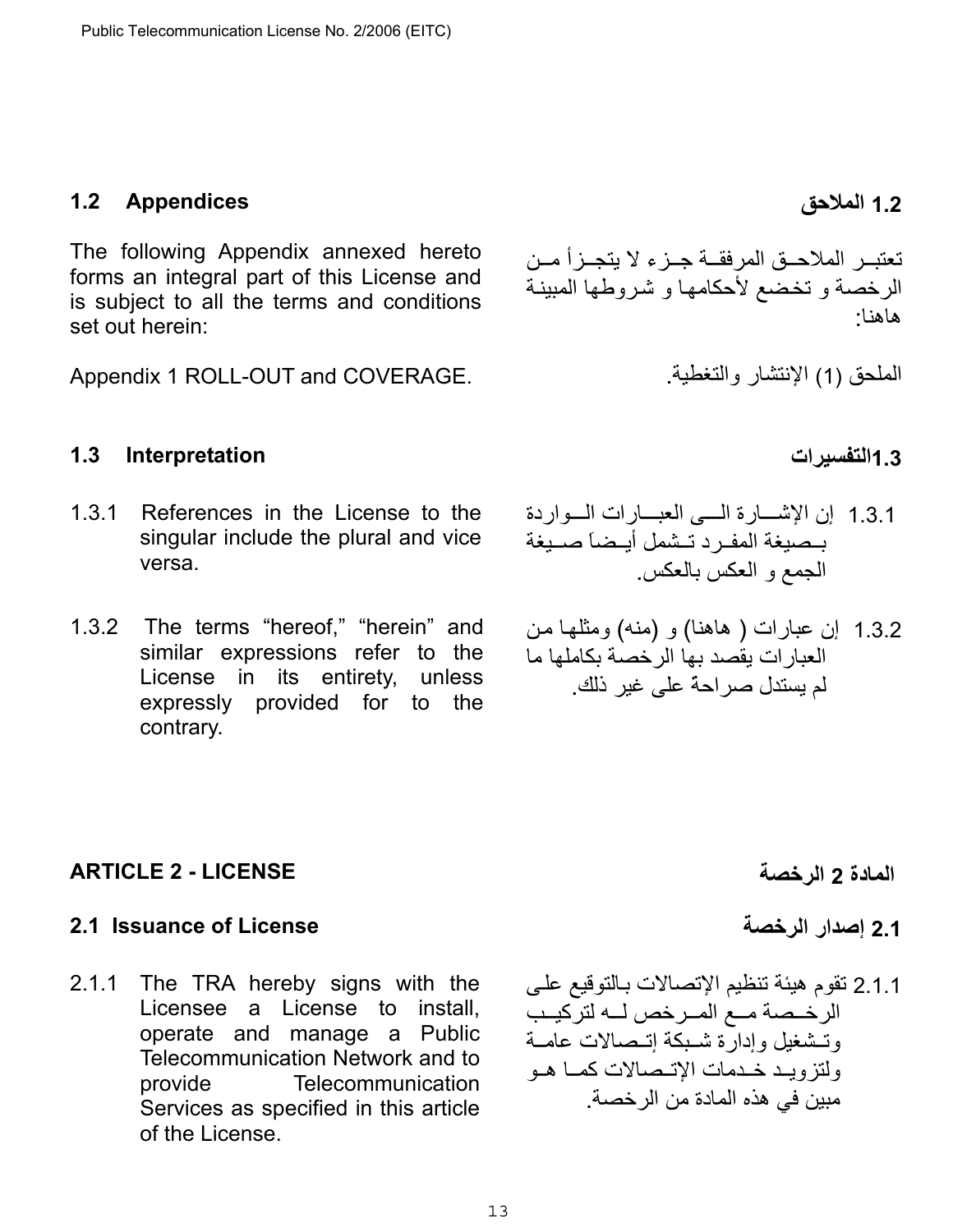2.1.2 The issuance of the License will be subject to acquiring the License Grant by the Supreme Committee after the signature of the License. The License shall come into force upon the issuance of the License Grant.

# 2.1.3 [ **سري** ] [**CONFIDENTIAL** [2.1.3

# <span id="page-13-0"></span>**2.2 Roll-Out and Coverage** والتغطية الإنتشار 2.2

- 2.2.1 The Licensee shall deploy and roll out its Telecommunication Network and related Services, and provide and maintain service coverage in accordance with the requirements set forth in Appendix 1.
- 2.2.2 The Licensee shall have its Services commercially available in accordance with the time timescale set forth in Appendix 1.

# <span id="page-13-1"></span>**ARTICLE 3 - CONDITIONS OF LICENSE الرخصة شروط -3 المادة**

# <span id="page-13-2"></span>**3.1 General**

The Licensee shall ensure that it complies with each of the terms and conditions set out in the License at all times during its term. The Licensee acknowledges that failure to comply with any such terms or conditions, unless expressly waived by the

2.1.2 إن إصدار الرخـصة مـشروطة علــى الحصول على منح الرخصة من اللجنة العليا لاحقاً لتوقيعها والتسي بموجبها تعتبر الرخصة نافذة المفعول.

- 2.2.1 فيمــا يتعلّــق بنــشر وإنتــشار و تغطيــة الـشبكة فإنــه يتعـين علــى المـرخص لــه القيام بدلك وفقـاً للمتطلبات المبينـة فـي الملحق (1) .
- 2.2.2 على المر خص لـه إتاحـة خدماتـه تجار يــًا وفقــاً للبرنـــامج الزمنـــي المبــين فــي الملحق(1) .

# **3.1 أحكام عامة**

على المرخص له التقيد بجميع الأحكام والشروط المحددة في الرخصة في جميع الأوقات طيلة مدة سريانها وبحيث يدرك المرخص له بأن إخفاقه في الإلتزام بأي شرط أو حكم في الرخصة- ما لم تعفيه اللجنة العليا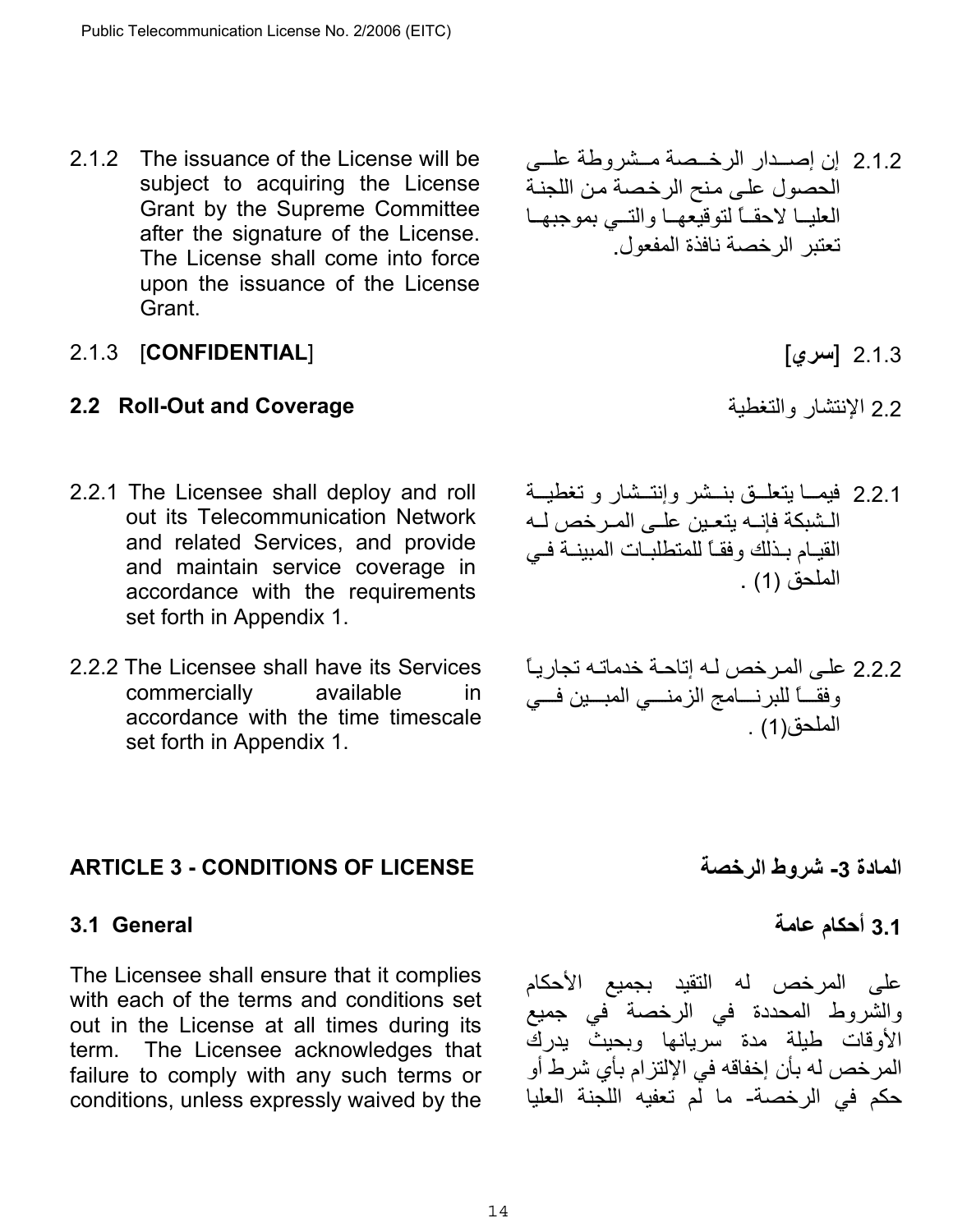Supreme Committee in accordance with the Telecommunications Law and its Executive Order, may constitute grounds for suspension and/or revocation of the License and/or the imposition of fines and/or penalties in accordance with the Telecommunications Law, its Executive Order and the Regulatory Framework in effect at the time.

## <span id="page-14-0"></span>**3.2 Compliance with Law and Regulatory Framework**

The Licensee shall comply with all laws of the UAE applicable to its operations, including, but not limited to the Telecommunications Law. In addition, the Licensee shall comply with the Regulatory Framework and all directives of the Government of the UAE, including, but not limited to international treaties that have been recognized by the Government of the UAE and given the force of law in the UAE.

## <span id="page-14-1"></span>**3.3 Eligibility**

The Licensee shall be a UAE juridical entity established and in good standing under the laws of the UAE as may be amended or replaced from time to time.

صراحة منه وفقاً لأحكام القانون واللائحة التنفيذية- قد يشكل أساساً لإلغاء الرخصة و/أو فرض غرامة مالية و/أو عقوبات وفقاً لأحكام القانون واللائحة التنفيذية والإطار التنظيمي النافذ .

# **3.2 الإلتزام بالقانون والإطار التنظيمي**

على المرخص لـه الإلتزام بجميع القوانين فـي دولمة الإمسار ات العربيسة المتحسدة ذات العلاقسة بأعماله بما في ذلك على سبيل المثـال لا الحصر قانون الإتىصالات. بالإضـافة الـي ذلـك، علـي المرخص لـه الإلتزام بالإطـار التنظيمي وجميع توجيهات الحكومـة في دولـة الإمـارات العربيـة المتحدة بما في ذلك على سبيل المثـال لا الحصر المعاهدات الدولية التي يتم الاعتراف بها من قبل الدولة وتم إعطاؤها قوة القانون.

# **3.3 الأهلية**

يجب أن يكون المر<sub>خ</sub>ص لـه قد تأسس كشخص إعتباري إماراتي وفقا لأحكام القوانين السارية في دولة الإمار ات العربية المتحدة وأبية تعديلات أو تبديلات تطر أ علي القو انين من و قت لآخر ، وأن يكون ذا مكانة وملاءة.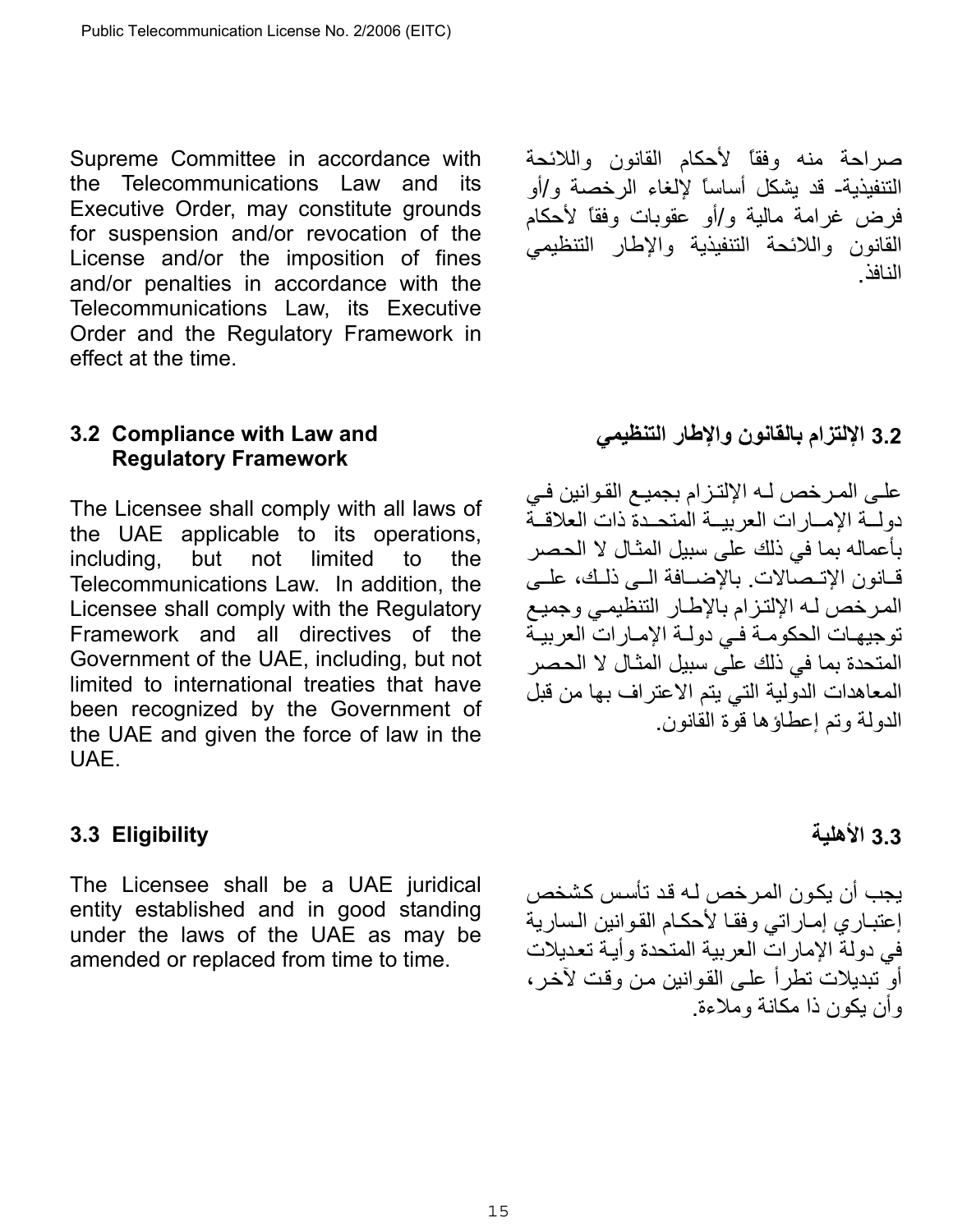# <span id="page-15-0"></span>**3.4 Ownership and Control**

- 3.4.1 The Licensee may provide any or all of the Services through an Affiliate or may subcontract the provision of any or all of the Services to another Person or entity with prior written approval of the Regulatory Body provided that the Licensee shall continue to be fully liable for any obligations in relation to the provision of such Services. If the Affiliate is and remains wholly owned by the Licensee, the prior written approval of the Regulatory Body shall not be required provided that the Regulatory Body shall always be notified of such arrangements.
- 3.4.2 Any Change in Control of the Licensee shall require the prior written approval of the Supreme Committee.
- 3.4.3 The License may not be sold, assigned or pledged as security, in whole or in part, without the prior written consent of the Supreme Committee.
- 3.4.4 The Licensee shall provide the TRA, where applicable, a copy of its shareholders agreement, articles of association, its bylaws, registration certificate and any other documents relevant to its formation and status. The Licensee shall notify the TRA of

**3.4 الملكية و السيطرة**

- 3.4.1 للمرخص له تزويد أي أو جميع الخدمات التي يقدمها من خلال التابع، كما يجوز للمـّرخص لــه أن يتعاقـد فرّعيــًا لتزويـد بعض أو جميع الخدمات التي يقدمها من خلال شخص آخر أو كيان وذلك شريطة الحصول على موافقة خطبة مسبقة من الجهة التنظيمية على أن يبقى المر خص لـه مـسؤولاً مـسؤولية كاملـة عـن ايــة إلتز امات متعلقة بتزويد هذه الخدمات. وفي حال أن كان التـابع مملوكـاً بالكامل من قبل المرخص لـه وبقـي كـذلك فـإن الموافقة المسبقة من الجهة التنظيمية لن تكون مطلوبـة علـى ان يتم إشعار الجهـة التنظيمية بسشكل مسستمر بمثل تلك الترتيبات .
- 3.4.2 إن أي تغير في السيطرة على المرخص له يتطلب موافقة اللجنـة العليـا الخطيـة المسبقة.
- 3.4.3 لا يجوز بيع الرخصة كليـًا أو جزئيـًا أو تحويلها للغير أو رهنها كضمان ما لم يتم الحصول علىي الموافقة الخطيبة المسبقة من قبل اللجنة العليا.
- 3.4.4 يتعـين علـي المـر خص لـه تزويـد هيئـة تنظيم الإتصالات عند المقتضى، بصورة إتفاقيسة المسشاركة الخاصسة بسه وعقد التأسيس والنظام الأساسبي والأنظمـة الداخليــة و شــهادة التـسجيل و أيــة و ثــائق أخرى تتعلق بتأسيسه وحالته، كمـا يتعين علـى المـرخص لــه إشـعار هيئــة تنظـيم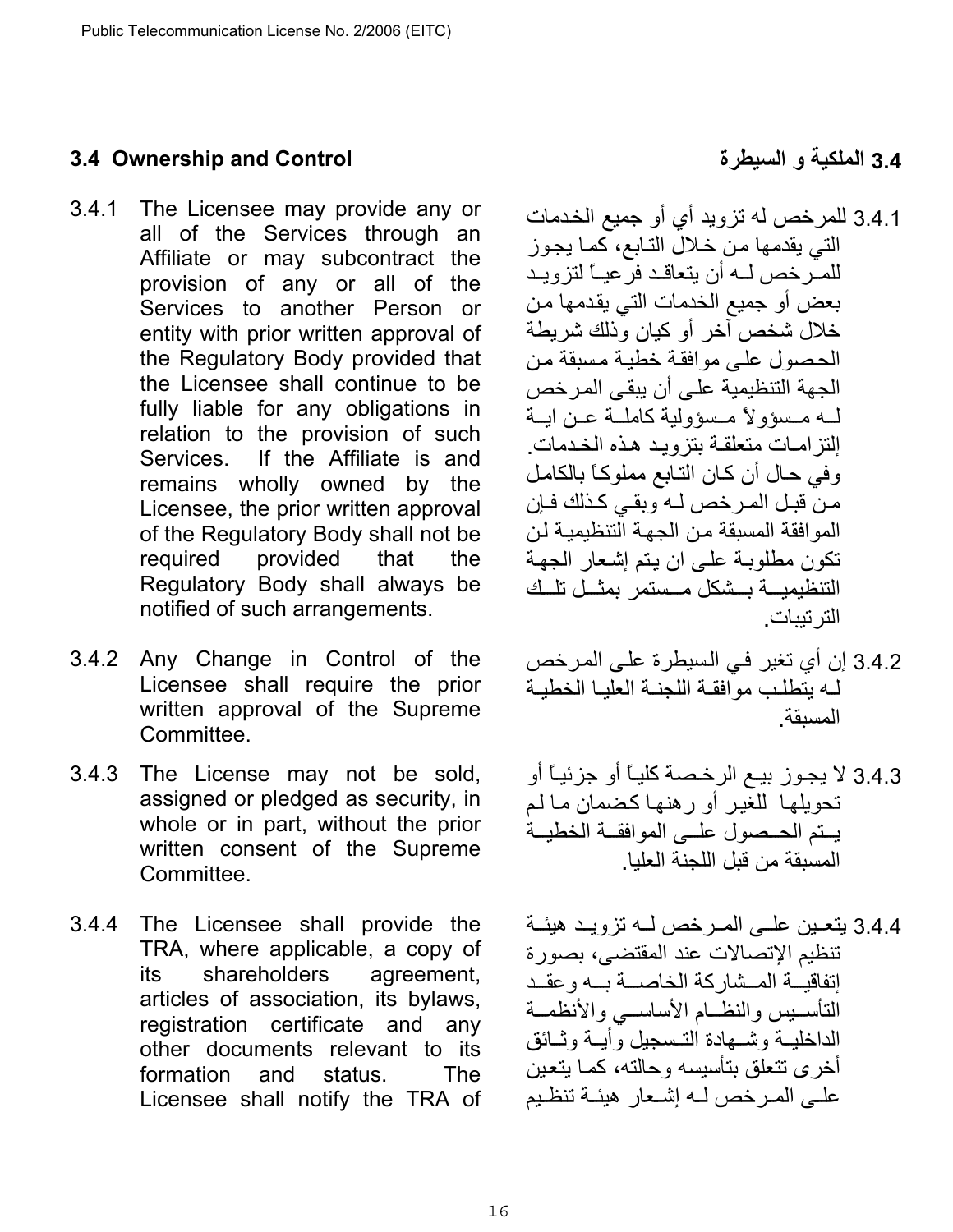any material changes in these documents.

# <span id="page-16-0"></span>**3.5 Quality of Service**

- a) Quality of service for all Services offered by the Licensee shall meet or exceed the quality of service obligations contained in the Regulatory Framework in effect at the time.
- b) For the purposes of the roll-out and coverage requirements as specified in Appendix 1, quality of service must meet or exceed the quality of service obligations contained in the Regulatory Framework in effect at the time. Coverage requirements will be considered met only if the area where service is provided meets or exceeds quality of service standards.

### <span id="page-16-1"></span>**3.6 Standard of Conduct**

The Licensee shall not use or knowingly permit the use of its Services for any purpose that violates the Telecommunications Law or any other applicable laws or the Regulatory Framework in effect at the time. The Licensee shall endeavor to take all reasonable action to ensure that its Services are not used for any such purposes.

الإتѧѧѧصالات بأيѧѧѧة تغييѧѧѧرات علѧѧѧى هѧѧѧذه الوثائق.

# **3.5 جودة الخدمة**

- أ) علــي المــرخص لــه تزويــد كافــة الخــدمات بدر جـة جـو دة تعـادل أو تفـوق تلـك المحـددة بمعايير جودة الخدمة المتضمنة في الإطار التنظيمي النافذ.
- ب) للغايات المقصودة بمتطلبات الإنتشار والتغطية المبينة في الملحق )1( ، فإنه يتعين أن تحقق أو تزيد جودة الخدمة عن الإلتزامات المحددة في الإطار التنظيمي النافذ. إن المتطلبات الخاصة بالتغطية ستعتبر متحققة فقط في حال كانت منطقة تزويد الخدمات تلبي أو تزيد على معايير الخدمة.

## **3.6 معايير السلوك**

يجـب أن لا يقـوم المـرخص لـه بإسـنعمال أو المسماح – عـن علـم ومعرفـة منـه- باسـتعمال الخدمـة لأي هـدف يخـالف قـانون الإتـصـالات أو أيـة قـوانين مرعيـة أخـرى أو الإطـار التنظيمـي، وعلى المرخص له بذل أقصى جهد لإتخاذ كافّة الإجراءات المعقولة التي تقع ضمن صلاحياته لضمان عدم استعمال تلك الخدمات لمثل هذه الغايات.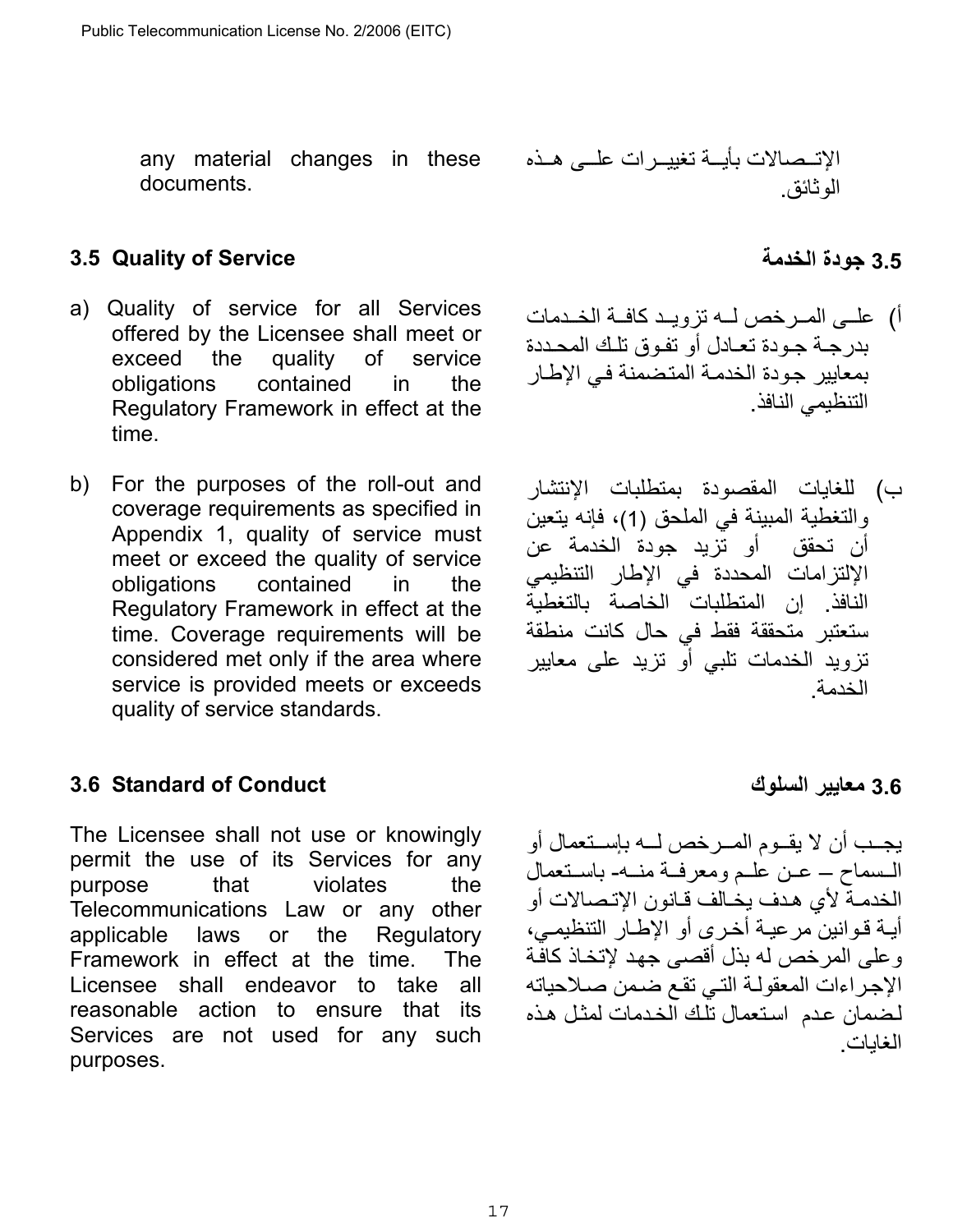### <span id="page-17-0"></span>**3.7 Regulation of Prices, Terms and Conditions**

The prices that the Licensee may charge its Customers in connection with its Services, as well as the terms and conditions, are subject to regulation by the TRA as specified in the Regulatory Framework in effect at the time.

**3.7 شروط وأحكام تنظيم الأسعار** 

تخضع الأسعار التي يجـوز للمـرخص لـه أن يفرضــها علــى مــشتركيه فيمــا يتعلــق بخدماتــه والسشروط والأحكسام لتنظسيم هيئسة تنظسيم الإتصالات وكما هو محدد في الإطار التنظيمي النافذ في ذلك الوقت.

# <span id="page-17-1"></span>**المادة -4 الرسوم و رسوم حق الإمتياز FEES AND ROYALTIES - 4 ARTICLE**

The Licensee shall pay a royalty as determined by the Supreme Committee in accordance with payment procedures as determined by the TRA. The royalty may be adjusted from time to time.

### <span id="page-17-3"></span>**4.2 License Application Fee**

The Licensee shall pay to the TRA a License application fee in the amount of AED 300,000 (three hundred thousand Dirhams).

### <span id="page-17-4"></span>**4.3 Initial License Fee**

The Licensee shall pay to the TRA an initial license Fee of AED 124,500,000 (One hundred and twenty four million, five

<span id="page-17-2"></span>**4.1 رسوم حق الإمتياز Royalties 4.1**

على المرخص له أداء ما تقرره اللجنة العليا من رسوم حق الإمتياز وفقاً لإجراءات الدفع التي تقررها هيئة تنظيم الإتصالات على أنه يجوز تعديل رسوم حق الإمتياز من فترة إلى أخرى.

## **4.2 رسم طلب الرخصة**

يتعين على المرخص له أداء مبلغ 300,000 ( ثلاثمائة الف درهم إماراتي) الى هيئة تنظيم الإتصالات كر سم لطلب التر خيص.

**4.3 الرسم الحصول على الرخصة**

يتعين على المرخص له أداء مبلغ 124,500,000 (مائة و أربعة و عشرون مليون و خمسمائة ألف درهم إماراتي) آرسم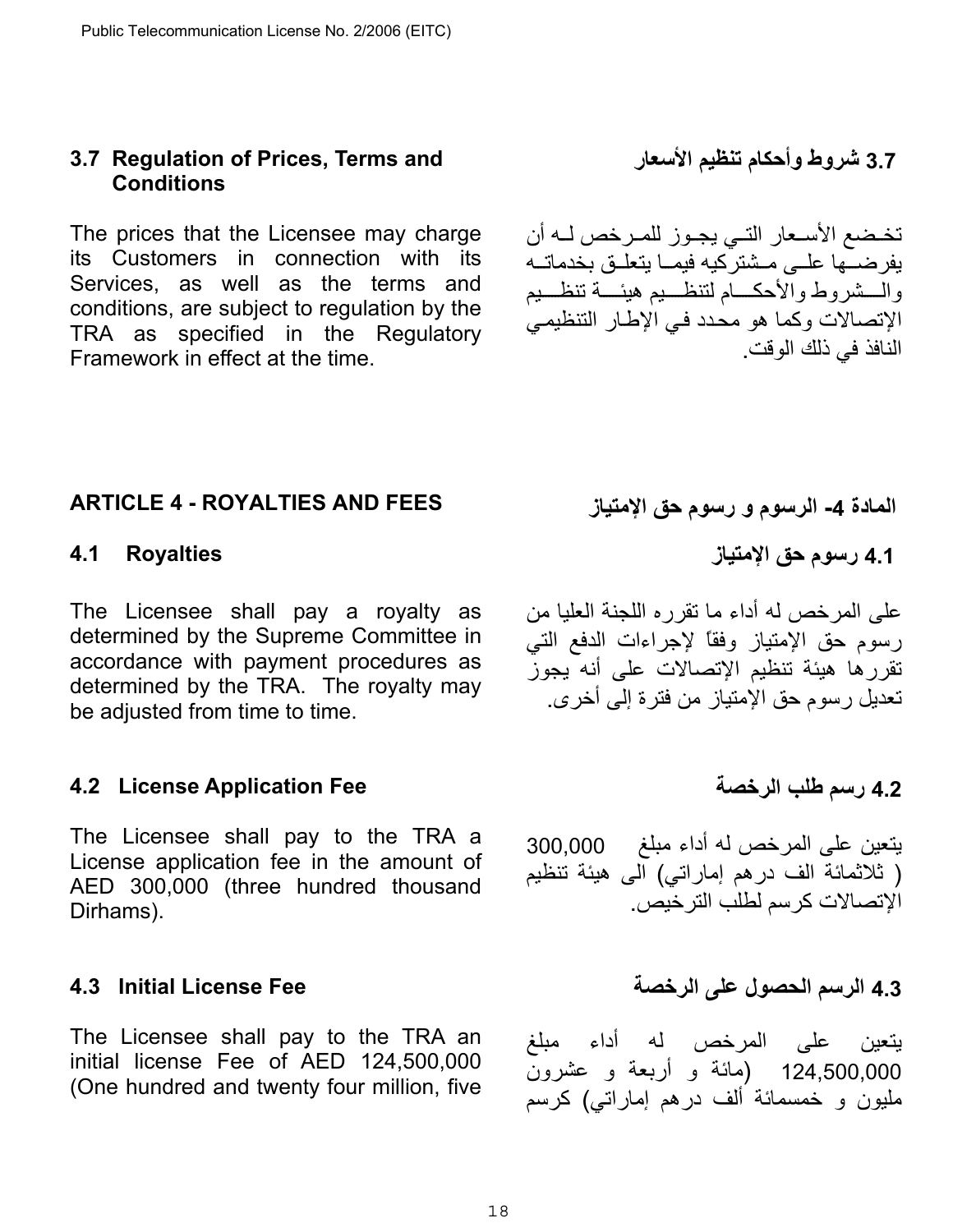hundred thousand Dirhams) in accordance with a payment schedule as determined by the Supreme Committee.

أولي للرخصة وفقاً لآلية الدفع التي تحددها اللجنة العليا.

## <span id="page-18-0"></span>**4.4 الرسم السنوي للرخصة Fee License Annual 4.4**

The Licensee shall pay an annual license fee as determined by the Supreme Committee in which may be amended from time to time. The license fee shall be payable in accordance with payment procedures as determined by the TRA.

### <span id="page-18-1"></span>**4.5 Radio Spectrum Authorization Fees**

The Licensee shall pay the frequency spectrum fees in accordance with the prevailing spectrum usage fees as published by the TRA.

## <span id="page-18-2"></span>**4.6 Universal Service Financial Obligations**

The Licensee shall fulfill any financial obligations related to universal service as specified in the Regulatory Framework in effect at the time.

## <span id="page-18-3"></span>**4.7 Telecommunications and Information Technology Development Fund Fee**

The Licensee shall pay an annual fee related to the establishment and operation

علمي المرخص لـه أداء رسم سنوي وفقـًا لمـا تحدده اللجنة العليا والذي يمكن تعديله من فترة إلى أخرى وفقا لإجراءات الدفع التي تحددها هيئة تنظيم الإتصالات.

**4.5 رسم تصريح الطيف الراديوي** 

على المرخص لـه اداء رسم الطيف الراديوي وفقاً للرسم السائد لإستخدام الطيف المعلن عنه من قبل هيئة تنظيم الإتصالات.

**4.6 الإلتزامات المالية للخدمة الشمولية**

يتعين علـى المـرخص لـه أداء أي إلتـزام مـالي يتعلـق بالخدمـة الـشمولية وكمـا هـو محـدد فـي الإطار التنظيمي النافذ.

**4.7 رسѧѧم** صѧѧندوق تطѧѧوير الإتѧѧصالات ونظѧѧم المعلومات

يتعين على المرخص لـه اداء رسم سنوي فيمـا يتعلق بإنشاء وتشغيل صندوق تطوير الإتصالات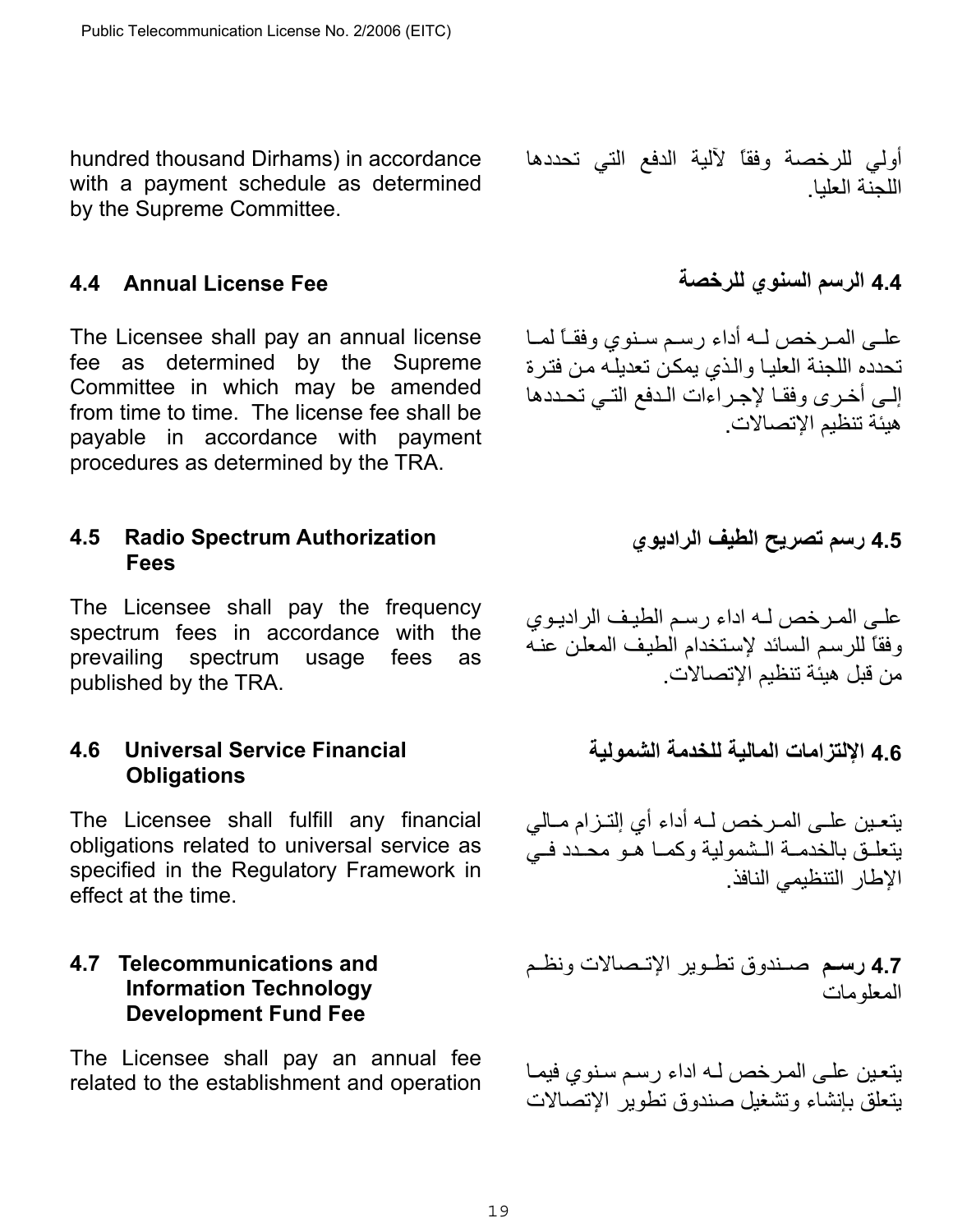of a telecommunications and information technology development fund. This fee shall be calculated as 1% of the Licensee's total revenues as may be amended by the Supreme Committee from time to time. The telecommunications and information technology development fund fee shall be payable in accordance with payment procedures as determined by the TRA.

# <span id="page-19-0"></span>**4.8 رسم تخصيص الأرقام Fees Allocation Number 4.8**

The Licensee shall pay a fee for prefixes, ranges, blocks of numbers or individual numbers in accordance with the Regulatory Framework in effect at the time.

## <span id="page-19-1"></span>**ARTICLE 5 - FINANCIAL REPORTING TO THE TRA**

# <span id="page-19-2"></span>**5.1 Books of Account المحاسبية الدفاتر 5.1**

5.1.1 In addition to obligations pertaining to books of account pursuant to any laws, the Licensee shall keep, at its principal place of business within the UAE, accurate and up-to-date books of account in accordance with the Regulatory Framework in effect at the time. All financial information submitted by the Licensee to the TRA shall be

ونظم المعلومات . على المرخص له أداء رسم سنوي بواقع (1%) من إجمالي إيراداته لتاسيس وتشغيل صندوق تطوير الإتّصالات ونظم المعلومات وحسبما تقر ر ه اللجنة العليا من وقت لآخر . يتم دفع رسم صندوق تطـوير الإتـصالات ونظـم المعلومـات وفقاً لإجراءات الدفع المعتمدة من هيئة تنظيم الإتصالات.

على المرخص له اداء رسم مفاتيح الخطوط ونطاقات ومجموعات الأرقام أو الأرقام الشخصية وفقاً للإطار التنظيمي النافذ .

المــادة 5-تقـديم التقــارير الماليــة لـهيئــة تنظـيم **الإتصالات** 

5.1.1 بالإضسافة للإلتزامسات المتعلقــة بالــدفاتر المحاسبية وفقاً لأيبة قـوانين فيان علمي المرخص له أن يبقي في مقره الرئيسي في دولة الإمارات العربية المتحدة دفاتر محاسبية دقيقـة ومحدّثـة حتبي تاريخـه وذلك وفقاً للإطار التنظيمي النافذ. يتم إعداد وتقديم جميع المعلومات المالية وفقـاً لتعليمـات هيئـة تنظـيم الإتـصـالات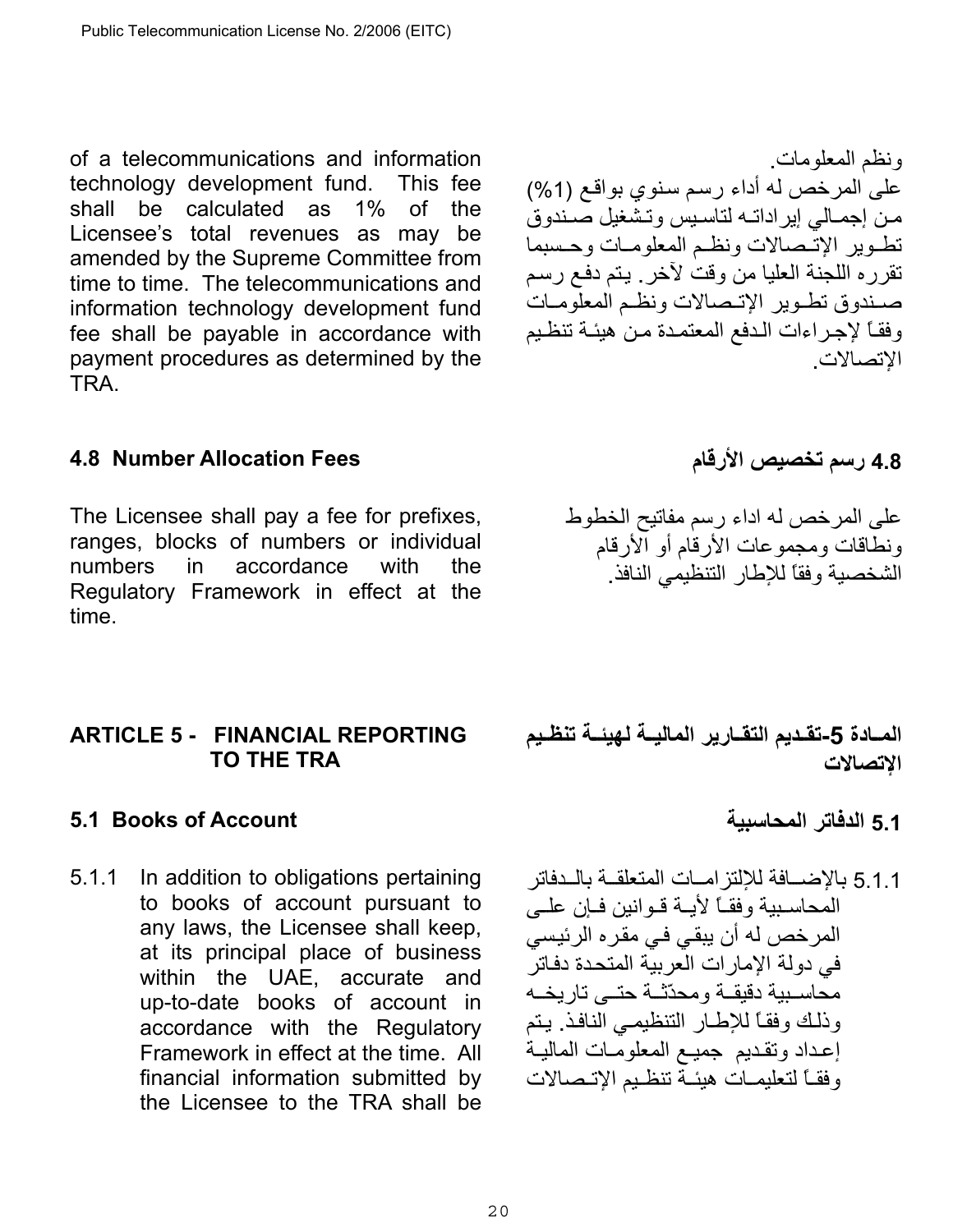prepared and presented as directed by the TRA.

- 5.1.2 The Licensee shall maintain distinct and separate book of accounts as directed by the TRA.
- 5.1.3 For the purpose of maintaining the books of accounts referred to in Article 5.1.1, the financial year shall coincide with the calendar year commencing from the month of January and ending in December.
- 5.1.4 The books of account of the Licensee shall be audited by a reputable, independent firm of auditors duly registered as such in the UAE and approved by the TRA.
- 5.1.5 The Licensee shall preserve those financial records referred to in Article 5.1.1 for a minimum period of ten (10) years after the end of the financial period.

# <span id="page-20-0"></span>**5.2 الحصول على المعلومات Information to Access 5.2**

On request, the TRA shall have access to the books and records of the Licensee.

بهذا الخصوص .

- 5.1.2 على المرخص له مسك دفاتر محاسبية منفصلة وفقاً لما تحدده هيئة تنظيم الإتصالات .
- 5.1.3 لغايات مسك الدفاتر المحاسبية يتعين أن تتزامن وتتوافق السنة المالية مع السنة التقويميـة والتـي تبتدئ فـي شـهر كـانون الثاني (ينـاير ) وتنتهـي فـي شـهر كـانون الأول (ديسمبر) وفقـاً لمماً هـو وارد فـي المادة 1 1 5
- 5.1.4 يجب أن يتم تدقيق الدفاتر المحاسبية للمرخص له من خلال مكتب تدقيق حسابات مستقل وحسن السمعة ومسجل في دولة الامارات العربية المتحدة آمدقق حسابات وموافق عليه من هيئة تنظيم الإتصالات .
- 5.1.5 يتعين على المرخص له الإبقاء على تلك السجلات المحاسبية المشار اليها في المادة "5.1.1" لمدة لا تقل عن عشر سنوات تلي ختام الفترة المالية.

بناء على طلب هيئـة تنظيم الإتـصالات فإنـه يجـوز لهيئـة تنظـيم الإتـصالات الإطـلاع علـي دفاتر وسجلات المرخص له.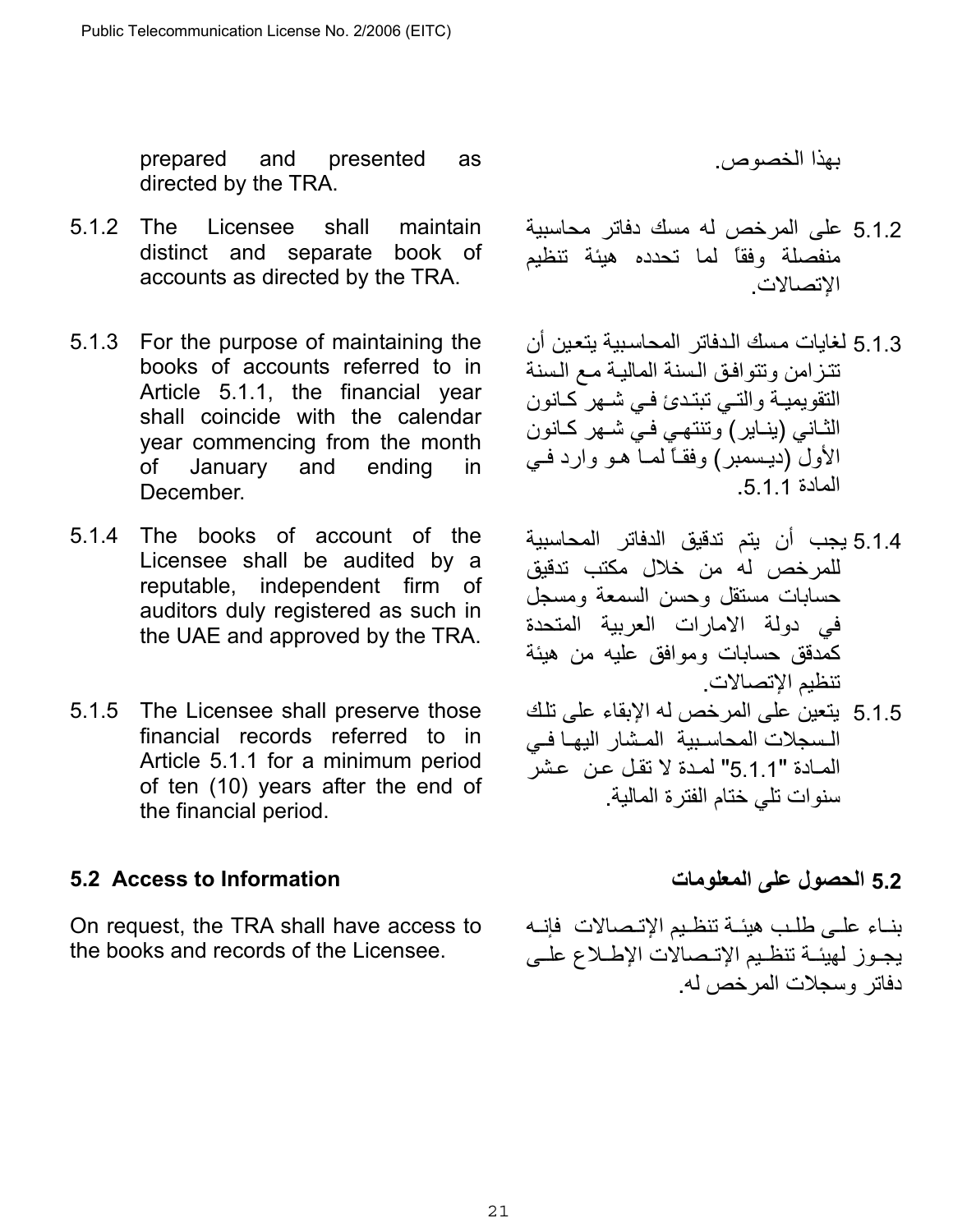## <span id="page-21-0"></span>**5.3 تقديم التقارير السنوية Reporting Annual 5.3**

The following shall comprise the minimum reporting obligations of the Licensee:

- 5.3.1 Submission of an annual budget (capital and operating) and business plan, to be submitted within one month of commencement of the new financial year.
- 5.3.2 Within four (4) months following the end of each fiscal year of the Licensee, the Licensee shall file with the TRA five (5) copies of the annual report.

## <span id="page-21-1"></span>**5.4 Other Financial Information and Reports**

The Licensee shall also provide any other financial information and reports deemed relevant by the TRA.

تشكل التقارير التالية الحد الأدنى الملزم الذي يتعين على المرخص له تقديمه:

- 5.3.1 الموازنة السنوية (الرأسمالية والتѧشغيلية) وخطة العمل والتبي يتعين تقديمها خلال شهر واحد مـن ابتـداء الـسنة الماليــة الجديدة .
- 5.3.2 خلال (4) أربعة أشهر تلي نهاية كل سنة مالية للمرخص له، يتعين على المرخص له إيداع (5) خمس نسخ من التقرير السنوي لدى هيئة تنظيم الاتصالات .
	- **5.4 المعلومات والتقارير المالية الأخرى**

على المرخص لـه تقديم أيـة معلومـات أو تقارير ماليسة أخسرى ذات علاقسة السي هيئسة تنظسيم الإتــصالات وفقـــاً لمسـا ترتأيـــة هيئـــة تنظــيم الإتصالات.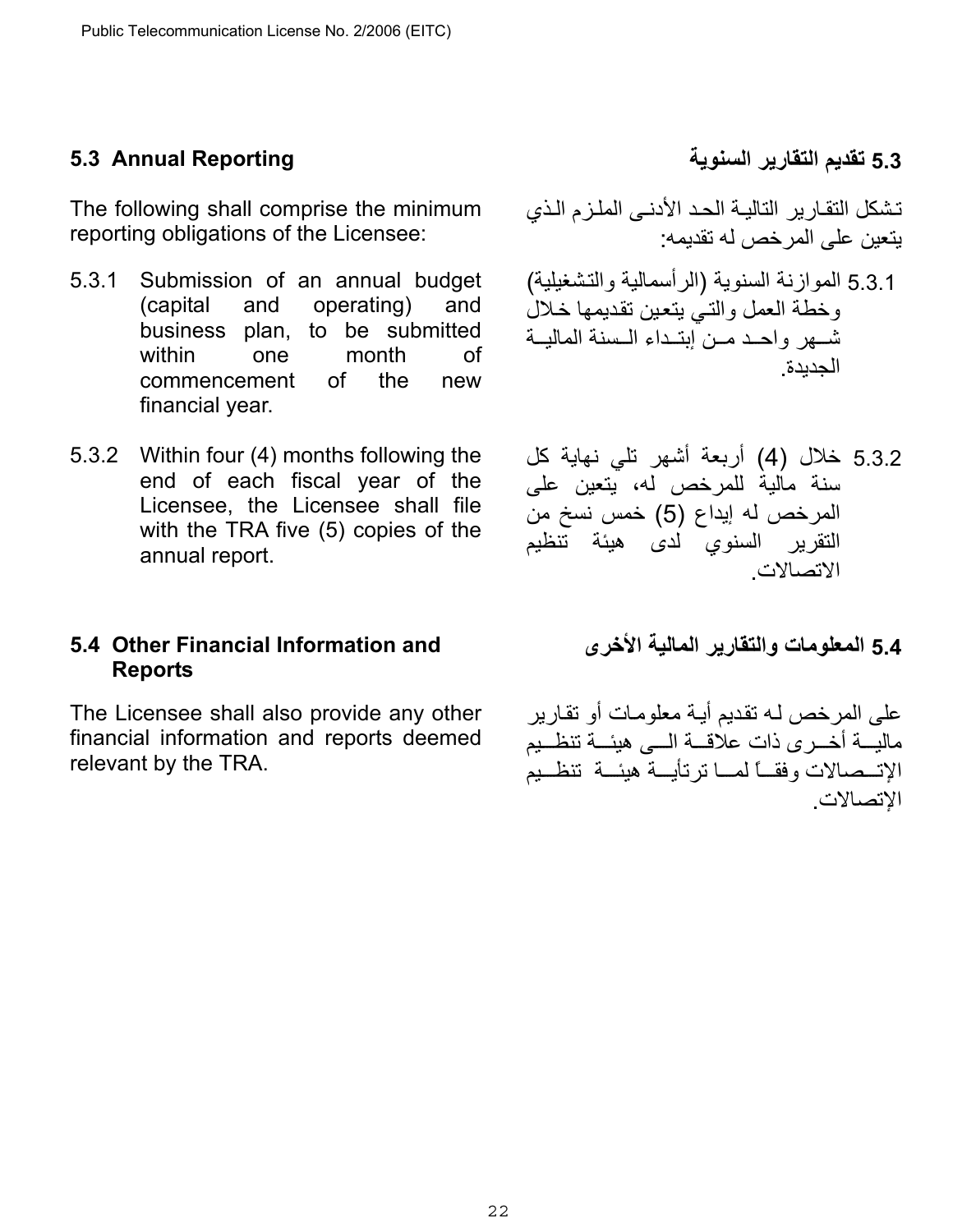## <span id="page-22-0"></span>**ARTICLE-6-OPERATIONAL REPORTING**

## <span id="page-22-1"></span>**6.1 التقارير الدورية Reporting Periodic 6.1**

In addition to the foregoing, the Licensee shall submit to the TRA, in a format and within a timeframe determined by the TRA, operating information and performance statistics including but not limited to the following:

- 6.1.1 Quality of Service:
- a) the quality of service results achieved during the applicable period; and
- b) an explanation of the reason for any missed quality of service requirement along with the planned remedy and estimated time frame to meet the requirement.
- 6.1.2 Operating information and performance statistics as determined by the TRA.
- 6.1.3 معلومات أخرى : :Information Other 6.1.3
- a) all material instances in which, as far as the Licensee is aware, the Licensee's obligations under any provisions of the License have not been met, together with an explanation for such missed obligations; and

**المادة -6 التقارير الخاصة بالعمليات** 

بالإضافة الى ما تقدم ، يتعين على المرخص لـه تقديم معلومات الى هيئة تنظيم الإتصالات بشأن العمليـات بالـشكل والأسـلوب الـذي تقـرره هيئـة تنظـيم الإتــصالات بالإضـــافة الــي إحــصائيات بشأن الأداء تشمل على سبيل المثال لا الحصر الأمور التالية:

- أ) نتائج جودة الخدمـة المتحققـة خـلال الفتـرة المعنية.
- ) ب شرح لأسباب عدم تحقيق المستوى المطلوب لجـودة الخدمـة وطـرق العـلاج والوقـت المتوقع لتحقيق ذلك .
- 6.1.2 المعلومسات التسشغيلية والإحسصاءات المتعلقة بالأداء كما هو مقرر من هيئة تنظيم الإتصالات.
	-
- أ) جميع الحالات الفعلية التي يعلم المرخص لــه بعـدم تحقيقهــا والتــى تتــدرج تحـت التزاماته بموجب الرخصة مع بيان شرح لتفوييت هذه الإلتزامات،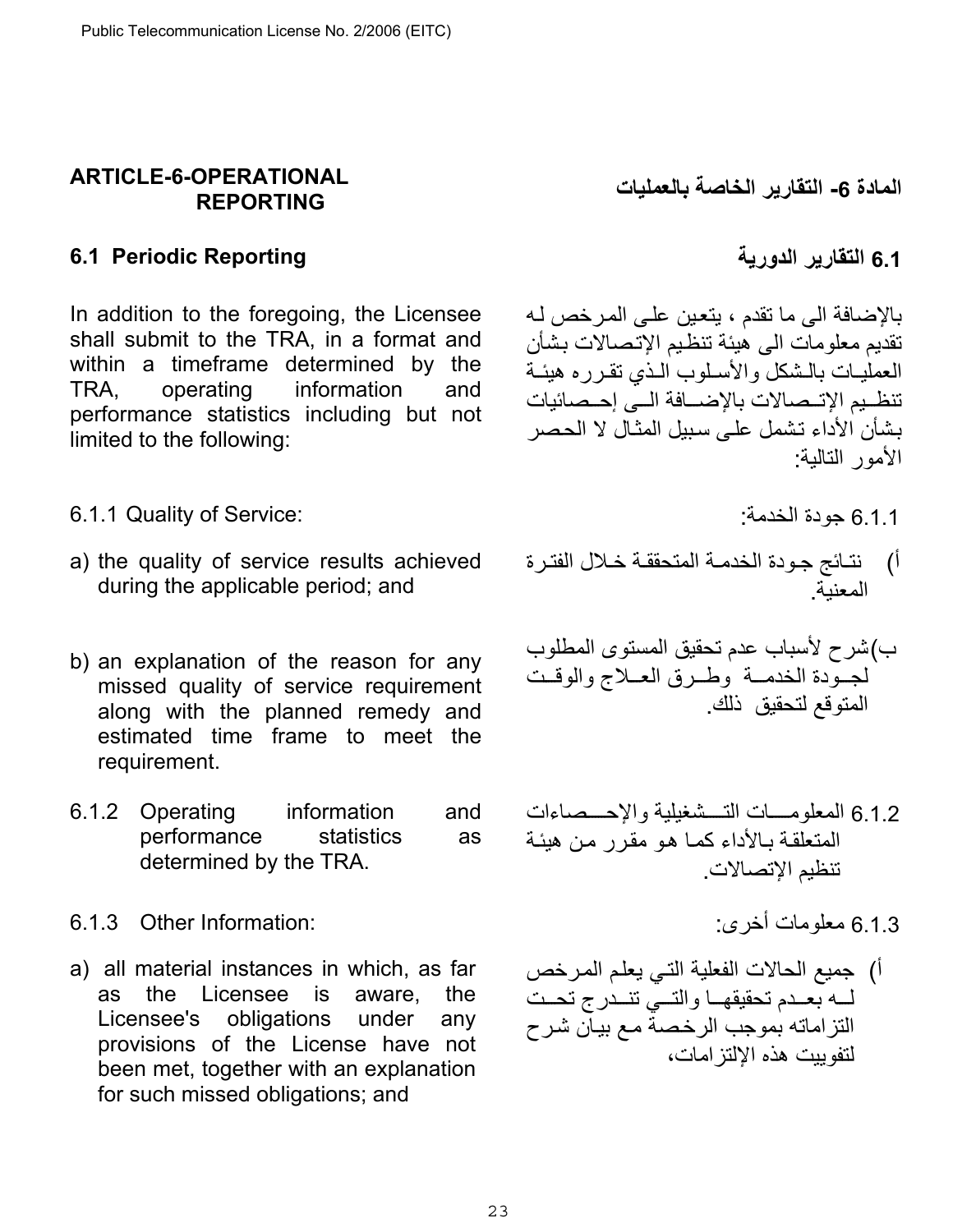b) Any other operational information deemed relevant by the Licensee or requested by the TRA.

## <span id="page-23-0"></span>**6.2 Other Information and Reports الأخرى والتقارير المعلومات 6.2**

From time to time the TRA may require information, studies or special reports to aid the TRA in its oversight of License and Regulatory Framework compliance, telecommunication sector developments or any other such matters deemed relevant by the TRA. The Licensee shall provide such information within a time interval and in a format determined by the TRA.

## <span id="page-23-1"></span>**6.3 Submission of Information and Reports**

Any information or reports provided to the TRA shall be provided by an employee of the Licensee who is so authorized. The authorized employee shall provide the information or reports in a timely manner and shall confirm, so far as the Licensee is aware, that the information being provided is accurate and complete.

## <span id="page-23-2"></span>**6.4 الدخول إلى مواقع المرخص له Premises Licensee to Access 6.4**

The TRA shall have access to all premises of the Licensee and the information therein to enable the TRA to perform its duty in accordance with the ب) أبية معلوميات تشغيلية أخرى ذات علاقية ير ي المر خص لـه تقديمها أو تطلبها هيئـة تنظيم الإتصالات .

من فتـر ة إلـي أخـرى قـد تطلـب هيئـة تنظـيم الإتــصالات معلومـــات أو در اســـات أو تقـــارير خاصسة لمساعدة هيئــة تنظـيم الإتــصالات فــي الإشىراف علىي الإلتىزام بالرخىصة والإطسار التنظيمي وتطوير قطاع الإتصالات أو أيѧة أمѧور أخرى تراها هيئة تنظيم الإتصالات ذات علاقة على أن يلتزم المرخص لـه بتزويد هيئـة تنظيم الإتصالات بالمعلومات وفق الشكل وخلال المدة المحددة.

**6.3 تقديم المعلومات والتقارير** 

إن أية معلومـات أو تقارير تقدم إلـى هيئـة تنظيم الإتصالات يجب تقديمها من قبل موظف مخول عن المر خص لـه و الذي يجب أن يقدمها ٍ ضمن المدة المقررة ويتعين عليه تأكيد أن المعلومات المقدمـة كاملـة وصـحيحة ودقيقـة ضـمن حـدود معرفة المرخص له بذلك.

لهيئـة تنظـيم الإتـصالات صـلاحية الـدخول إلـي جميع مباني المرخص له وإلى جميع المعلومات فيها وذلك لتمكين هيئة تنظيم الإتصالات من القيام بو اجباتها و فقاً لقانون الإتصالات و اللائحة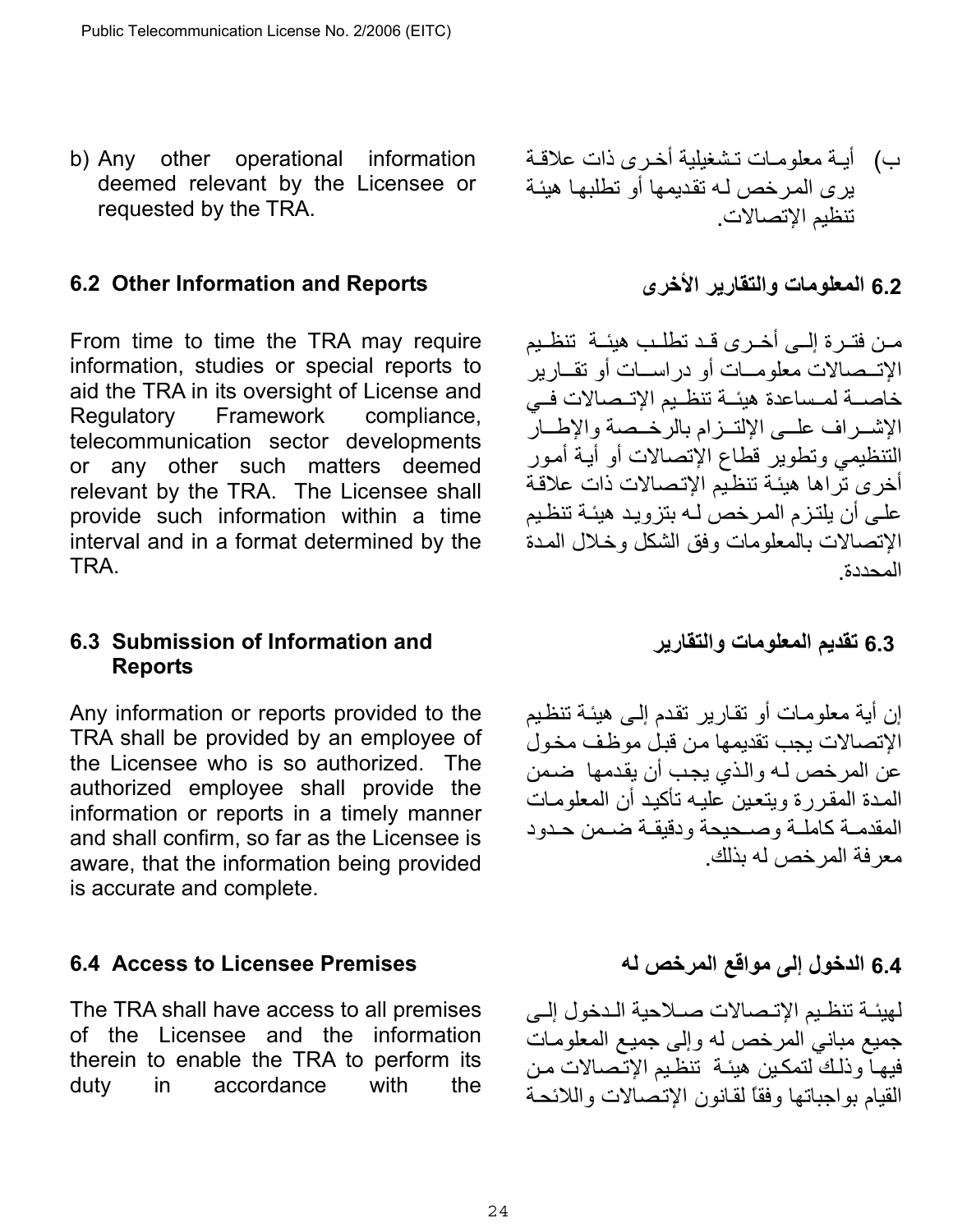Telecommunications Law, its Executive Order and the Regulatory Framework in effect at the time.

### <span id="page-24-0"></span>**ARTICLE 7 - ANTI-COMPETITIVE PRACTICES**

## <span id="page-24-1"></span>**7.1 المحظورات Prohibitions 7.1**

The Licensee shall not alone or together with others, engage in or continue, or knowingly acquiesce in any anti-competitive practices and, in particular, the Licensee shall not:

- a) engage in any activity deemed anticompetitive by UAE laws or by the Regulatory Framework in effect at the time;
- b) engage in any anti-competitive cross-subsidization of any Telecommunication Services offered by it, except as approved by the Regulatory Body;
- c) engage in the abuse of its market position;
- d) show undue discrimination against a Person regarding the terms and conditions upon which the Licensee provides a Telecommunication Service to that Person;

التنفيذية والإطار التنظيمي النافذ .

**المادة -7 الممارسات المخلة بالمنافسة** 

يحظѧѧѧѧѧѧѧѧر علѧѧѧѧѧѧѧѧى المѧѧѧѧѧѧѧѧرخص لѧѧѧѧѧѧѧѧه القيѧѧѧѧѧѧѧѧام أو الإستمراربالقيام بأي ممارسه مخلة بالمنافسة سُـواء كـان ذلـك بـشكل فـردي أو مـن خـلال المشاركة مع أخرين أوالإضطلاع بـأي عمـل مخـل بالمنافسة مـع علمـه بهـا، وعلــي وجـه الخـصوص يحظـر علـي المـرخص لـه أي ممـا يلي:

- أ) ً مباشرة اي نشاط يعتبر مخلاً بالمنافسة وفقاً لقـوانين دولـة الإمـارت العربيـة المتحـدة أو وفقاً للإطار التنظيمي النافذ،
- ب) مباشـرة أي دعم بينـي مخـل بالمنافسة لأي خدمات إتصالات مقدمة منها باستثناء ما تم الموافقة عليه من الجهة التنظيمية،
- ج) مباشرة أي إستغلال بحكم موقعه المهيمن في السوق،
- د) إظهار تحيز غير مبررضد أي شخص فيما يتعلق بالشروط والأحكام والتسي بنـاءً عليها يزود المرخص له خدمات الإتصالات إلى ذلك الشخص،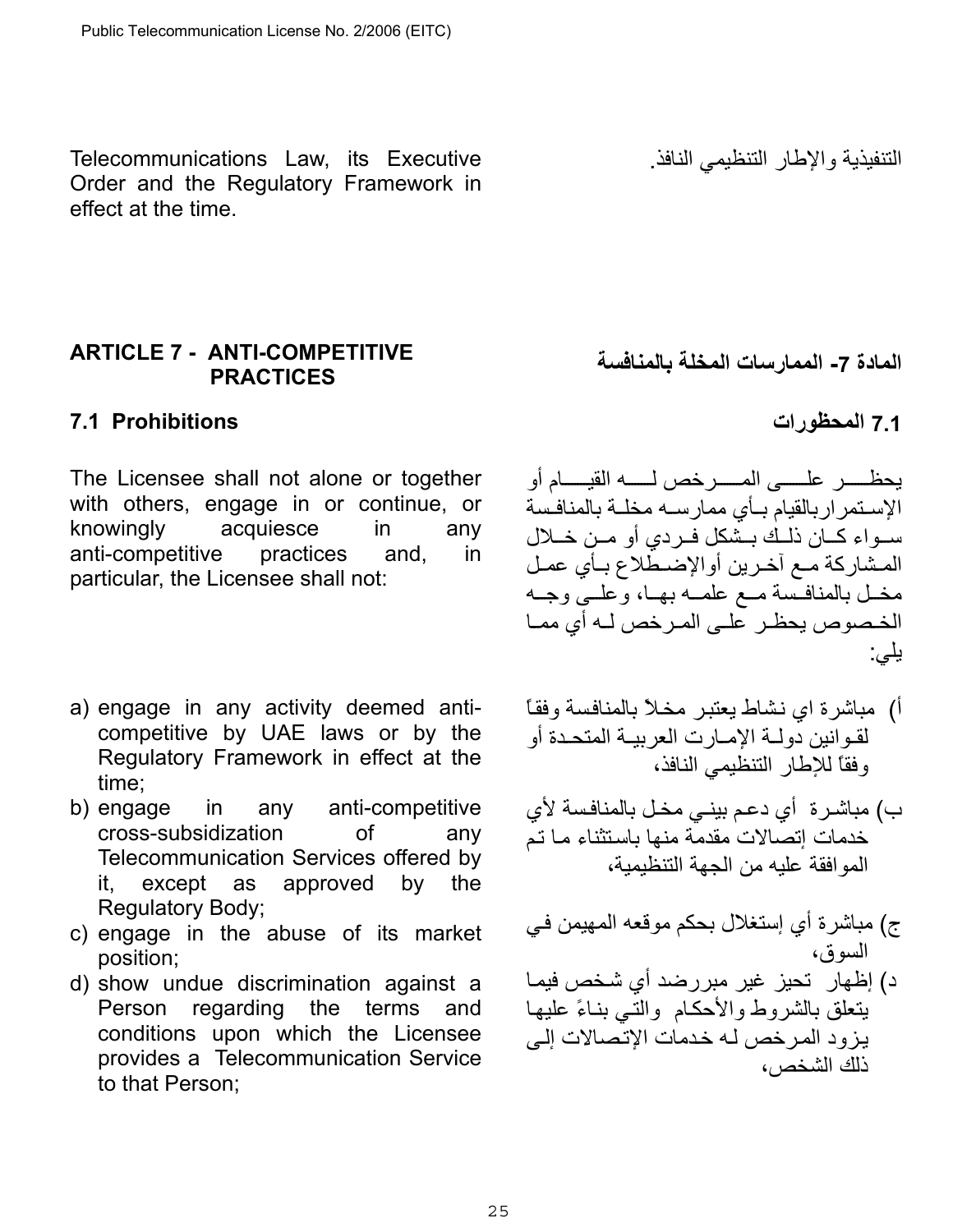- e) enter into any exclusive arrangements with third parties for the location of its facilities that provide the Service;
- f) enter into any agreements, arrangements or undertakings with any Person which have as their objective or effect the fixing of prices or any other restraint on competition; or
- g) use information obtained from competitors or Customers if the object or effect of such use is anti-competitive.

# <span id="page-25-0"></span>**7.2 الإلتزامات Obligations 7.2**

The Licensee shall:

- a) make information available to Other Licensed Operators on a timely basis with respect to essential facilities and other relevant information that is necessary for them to provide Telecommunication Services;
- b) cooperate with Other Licensed Operators in order to facilitate the provision of Telecommunication Services.
- هـ) الدخول فـي ترتيبـات وتنسيقات حصرية مـع أي شخص ثالث بخصوص مواقع المرافق التي تزود الخدمة،
- و) المدخول فمي أيسة إتفاقيات أو ترتيبات أو تعهدات مع أي شخص بهدف التـأثير لتحديد أو تثبيت الأسعار أو أي قيـود أخـرى علـى المنافسة .
- ز) إستخدام المعلومات التبي تم تحصيلها من المنافسسين أو المسشتر كين بسشكل يخسل بالمنافسة.

يتعين على المرخص له الإلتزام بما يلي:

أ) إتاحـــة المعلومـــات دوريـــاً للمـــرخص لهــم الأخـرين والمتعلقـة بـالمرافق الـضرورية بالاضسافة السي المعلومسات الأخسري ذات العلاقمة والمضرورية لهم لتقديم خدمات الإتصالات،

ب) التعاون مع المرخص لهم الآخرين لتسهيل تزويد خدمات الإتصالات .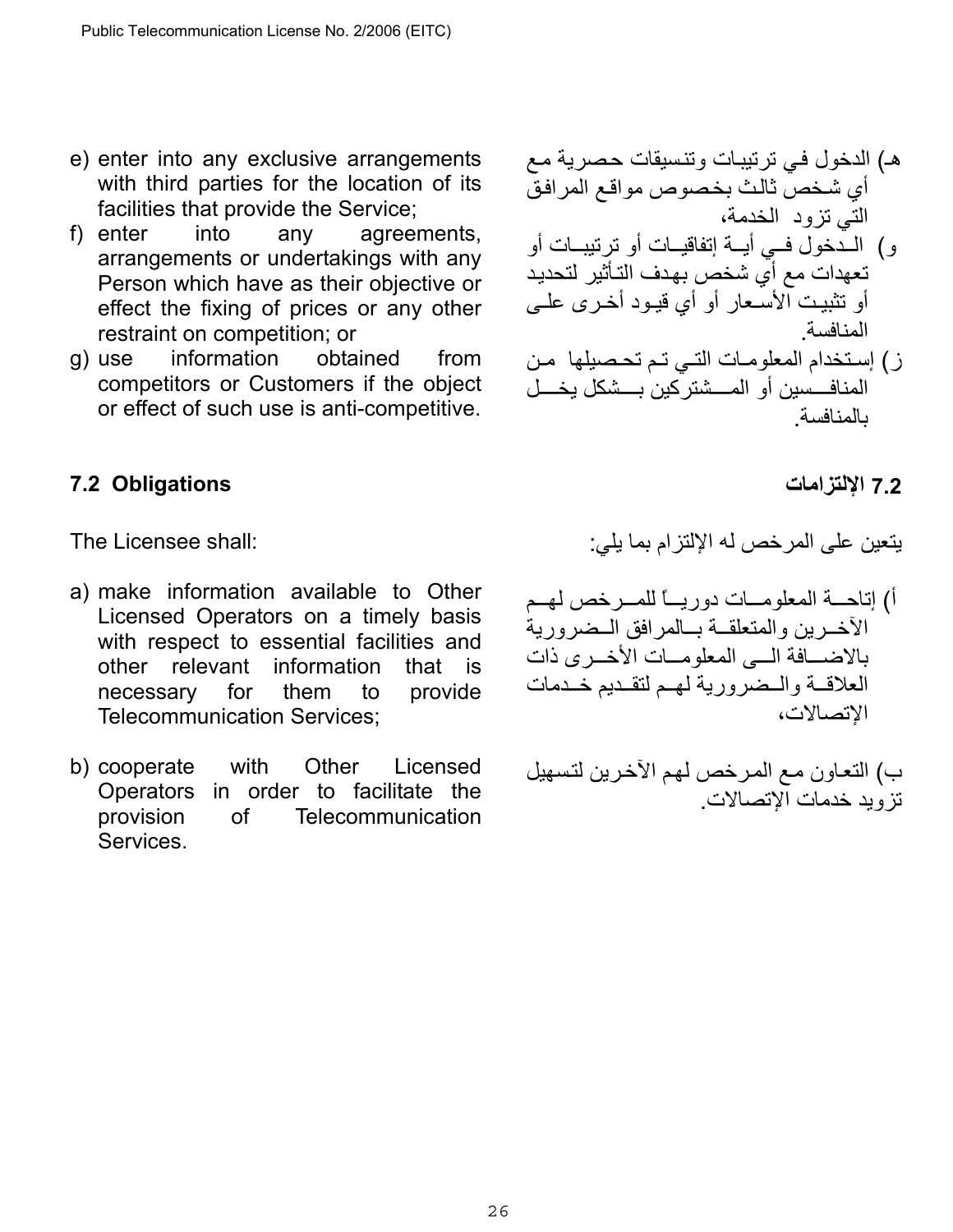## <span id="page-26-0"></span>**ARTICLE 8 - PUBLIC EMERGENCIES, INTEREST, SAFETY AND NATIONAL SECURITY**

## <span id="page-26-1"></span>**8.1 Public Emergencies**

If a competent authority declares that a public emergency has arisen, the Licensee shall comply with any direction whatsoever that may be given by the TRA or other competent authority with respect to the property of the Licensee or its use or operation thereof.

## <span id="page-26-2"></span>**8.2 Public Interest, Safety and National Security**

The Licensee shall comply with any directions as the TRA or other competent authority may issue from time to time on matters relating to public interest, safety and/or national security. The Licensee shall maintain calling party/called party details and subscriber information in accordance with any measures issued by any competent authority responsible for public interest, safety and national security. The Licensee also undertakes to install at its own expense any equipment required to allow access to its Telecommunication Network and/or the retrieval and storage of data for reasons of public interest, safety and national security. This obligation shall extend to the provisioning of the facilities terminating at the premises of a competent authority and shall be provided without charges of

**المѧѧادة -8 الطѧѧوارئ العامѧѧة والمѧѧصلحة العامѧѧة والسلامة والأمن الوطني** 

**8.1 الطوارئ العامة** 

في حال أعلان الجهات المعنيـة لحالـة الطـوارئ العَامـة فإنــه بتعـبن علــى المـر خص لــه الإلتـز ام بجميع التوجيهات مهما كانت والصادرة عن هيئة الإتصالات الإتصالات أو أية جهة أخرى صـاحبة إختصاص وذلك فيما يتعلق بإستخدام أو عمل أو ملكية المرخص له.

# **8.2 المصلحة العامة والسلامة والأمن الوطني**

يتعين على المرخص لـه الإلتزام بايـة توجيهـات تـصدرمن فتـرة إلــي أخـرى عـن هيئــة تنظـيم الإتصالات أو أية جهة أخرى مختصة في الأمѧور المتعلقة بالمصلحة العامة والسلامة و/أو الأمن الموطني. كما يتعين على المرخص لـه حفظ التفاصيل المتعلقة بالإتصالات سواء الواردة أو السصادرة بالإضسافة السي المعلومسات المتعلقة بالمشتركين وفقاً للمعايير الصادرة من الجهات المعنية والمسؤولة عن المصلحة العامة والѧسلامة والأمن الـوطني. كما يتعين علـى المرخص لـه على نفقتـه الخاصــة تركيب أيـة معدات لازمـة لإتاحة الدخول الـى شبكتها أو لإسترجاع أو حفظ البيانات لأسباب تتعلق بالمصلحة العامة والѧسلامة والأمن الـوطني. إن الإلتـزام الـسابق علـى عـاتق المرخص له يمتد ليشمل تقديم المرافق التي تنتهي في ذات مواقع الجهات المعنية ويتعين القيام بهذا الإلتـزام دون أي مقابـل عـلاوة علـي ذلـك، يتعـين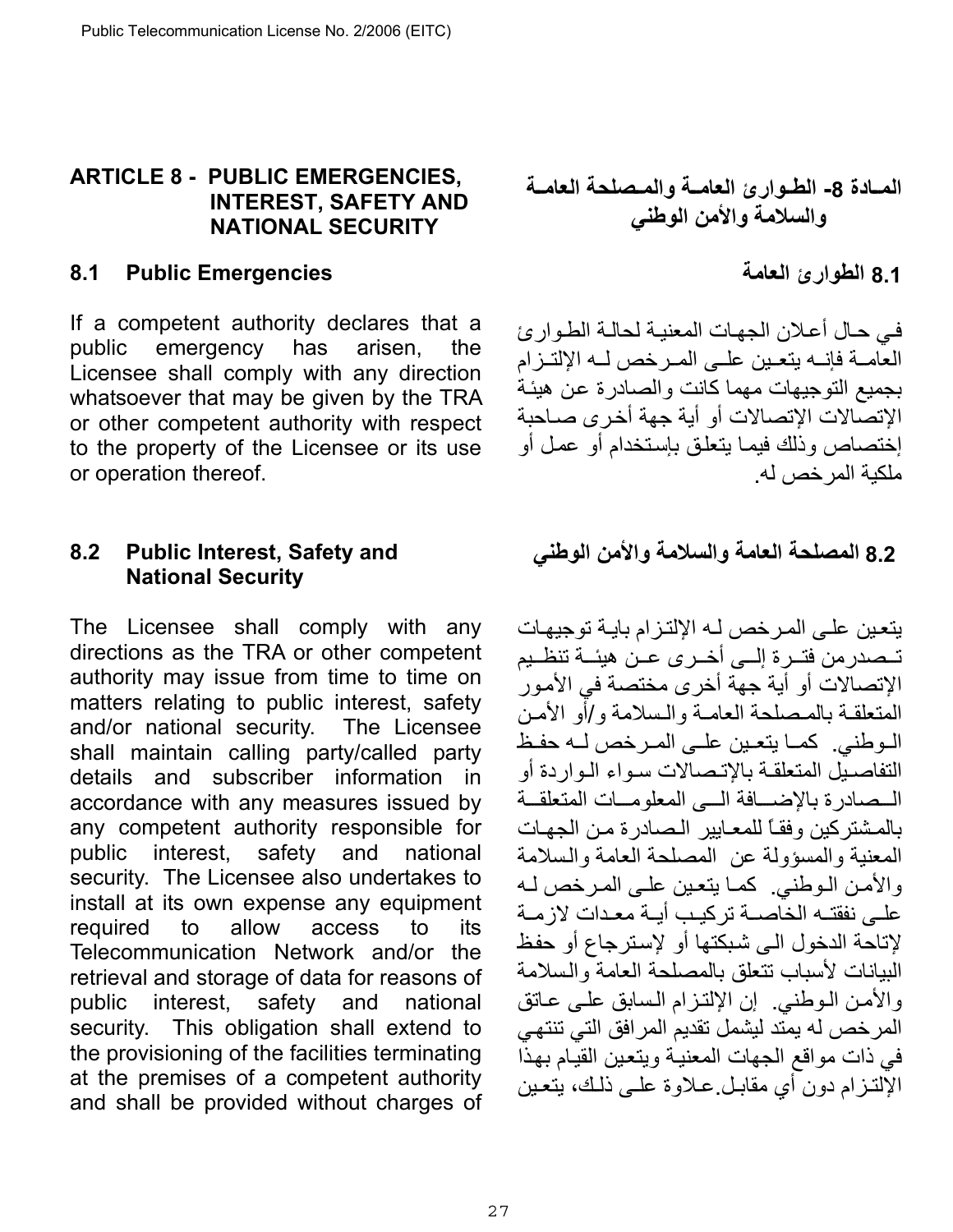any kind. Furthermore, the Licensee shall not undertake to provide any services which do not meet the requirements of any competent authority responsible for public interest, safety and national security.

<span id="page-27-0"></span>**8.3 Assumption of Control السيطرة تخويل 8.3**

In the event that the TRA or other competent authority's direction includes the provision for a Person authorized by the TRA or the other competent authority to assume control, either in whole or in part, of the Licensee's Services and/or Telecommunication Network, then the Licensee shall comply with such direction and shall cooperate with such Person provided that such direction is received in writing by the Licensee.

## <span id="page-27-1"></span>**ARTICLE 9 - RELATIONSHIP WITH CUSTOMERS**

## <span id="page-27-2"></span>**9.1 Customer Relations**

The Licensee shall maintain adequate trained personnel to receive and respond promptly to complaints and disputes from Customers. The Licensee shall take all reasonable action to promptly remedy and avoid the recurrence of the cause of all Customer complaints and disputes that relate to the quality, availability, delivery or billing of its Services. The Licensee shall

28

على المرخص لـه عدم التعهد بالقيـام بتزويد أيـة خـدمات إذا كانــت لا تحقــق متطلبــات الجهــات المعنية المسؤولة عن المصلحة العامة والسلامة والأمن الوطني.

في حال أصدرت هيئـة تنظيم الإتصـالات أو أيـة جهـة معنيــة توجيهاتهـا بــأن يتـولى أي شـخص مخوّل من هيئة تنظيم الإتصالات أو من الجهات المعنيـة الـسيطرة سـواء كـانـت الـسيطرة كـاملـة أو جزئية على الخدمات التي يقدمها المرخص لـه و/أو لـــشبكة الإتـــصالات فإنــــه يتعـــين علــــى المرخص له الإلتزام بهذا التوجيه والتعاون مع ذلك الشخص على أن يصل مثل هذا التوجيه خطياً إلى المرخص له .

**المادة -9 العلاقة مع المشترآين** 

**9.1 علاقات المشترآين**

على المرخص لـه تـوفير مـا يلـزم مـن مـوظفين مدربين لتلقي والإجابة دون إبطاء على الѧشكاوى والمناز عـات الخاصــة بالمـشتر كين، كمـا يتعـين عليه إتخاذ جميع الإجراءات المعقولة للمعالجة الآنية ولتجنب تكرار أسباب الشكاوى ونزاعاتهم ذات العلاقـة بجـودة الخدمـة وتوفر هـا وتـسليمها وفوترتها.بالإضافة إلسي ذلّك، يتعين علمي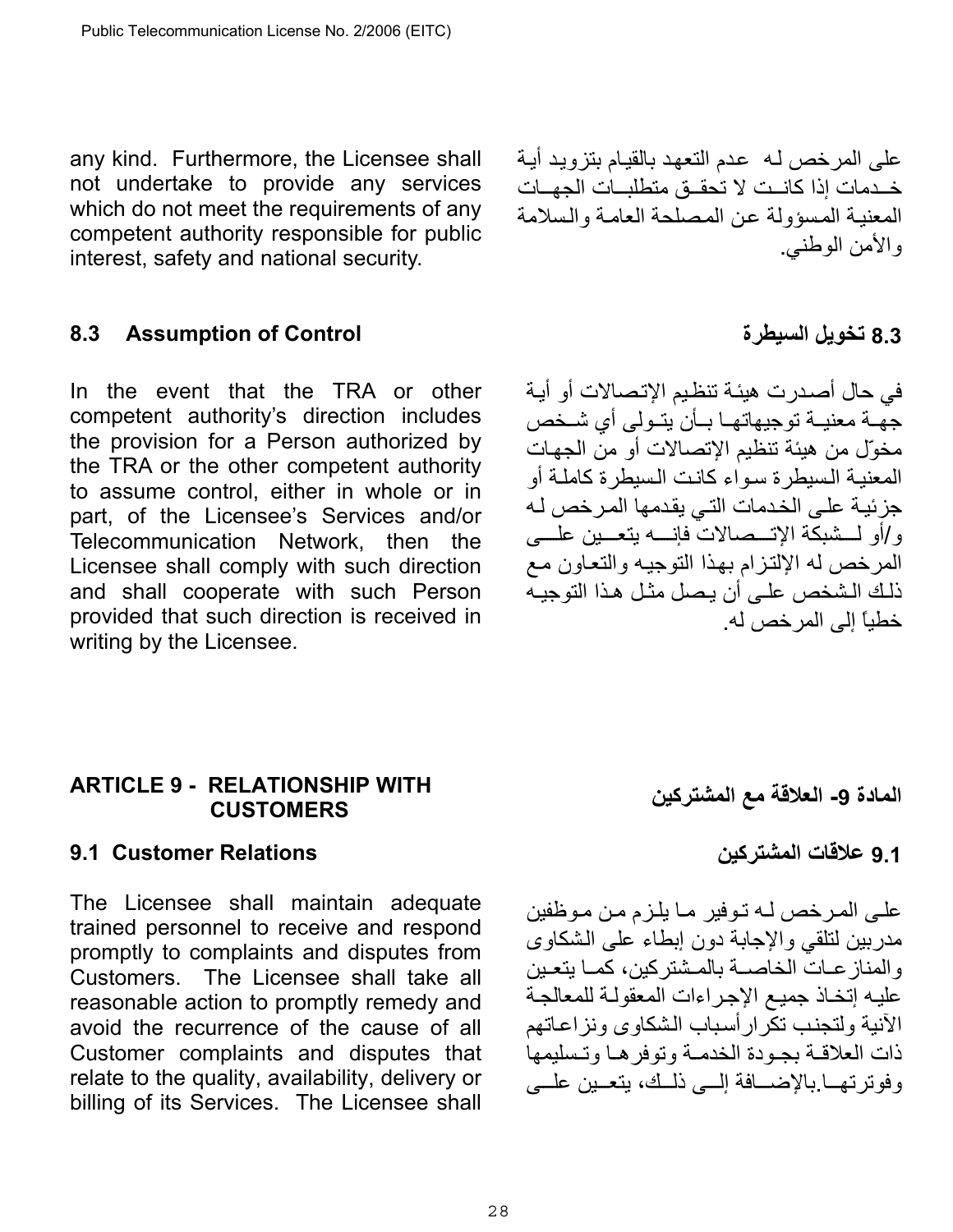also take all necessary measures to ensure that amounts due to Customers are paid promptly and in full.

## <span id="page-28-0"></span>**9.2 Code of Practice for Customer Affairs**

- 9.2.1 The Licensee shall prepare and publish a Code of Practice for the Licensee's Customers in respect of any issues relating to the provision of service by the Licensee. The Code of Practice shall be in accordance with the Regulatory Framework in effect at the time and shall contain at a minimum, information concerning the following:
	- a) prices, terms and conditions of Service;
	- b) privacy of Customer information;
	- c) billing method and cycle;
	- d) denial of service;
	- e) cancellation and restoration of Service;
	- f) subscriber contract;
	- g) handling of complaints;
	- h) options for directory listing information; and
	- i) reserve for subscriber refunds and deposits.
- 9.2.2 The Code of Practice shall be submitted to the TRA for review and approval in a timescale determined by the TRA.

المرخص لـه إتخـاذ جميـع التـدابير الـضرورية لضمان أداء المبالغ المستحقة للمشتركين وبشكل كامل ،

**9.2 قواعد السلوك الخاصة بشؤون المشترآين** 

9.2.1 على المرخص له تحضير ونشر القواعد المهنية المتعلقة بمشتركيه والتي تتعلق بكافة الأمور المرتبطة بتزويد خدماتـه، على أن تكون هذه القواعد متفقة والإطار التنظيمي النافذ في ذلك الوقت وبحيث تتضمن هذه القواعد المعلومات التاليـة بحد ادنى :

أ) أسعار وشروط وأحكام الخدمة، ب) خѧѧѧѧѧصوصية المعلومѧѧѧѧѧات المتعلقѧѧѧѧѧة بالمشترآين، ج) أساليب الفوترة ودوريتها، د) حجب الخدمة، ـه ) إلغاء وإعادة الخدمة، و) عقود الاشتراك، ز) معالجة الشكاوى، ح) خيѧѧѧѧѧѧارات لإدراج معلومѧѧѧѧѧѧات فѧѧѧѧѧѧي الدليل، ك) احتيѧѧѧاط المبѧѧѧالغ المعѧѧѧادة والودائѧѧѧع للمشترآين .

9.2.2 يتعين على المرخص لـه تقديم القواعد المهنيــة إلــى هيئــة تنظــيم الإتــصـالات لمر اجعتهـا والموافقـة عليهـا وفقـاً للمـدة المحددة من هيئة تنظيم الإتصالات .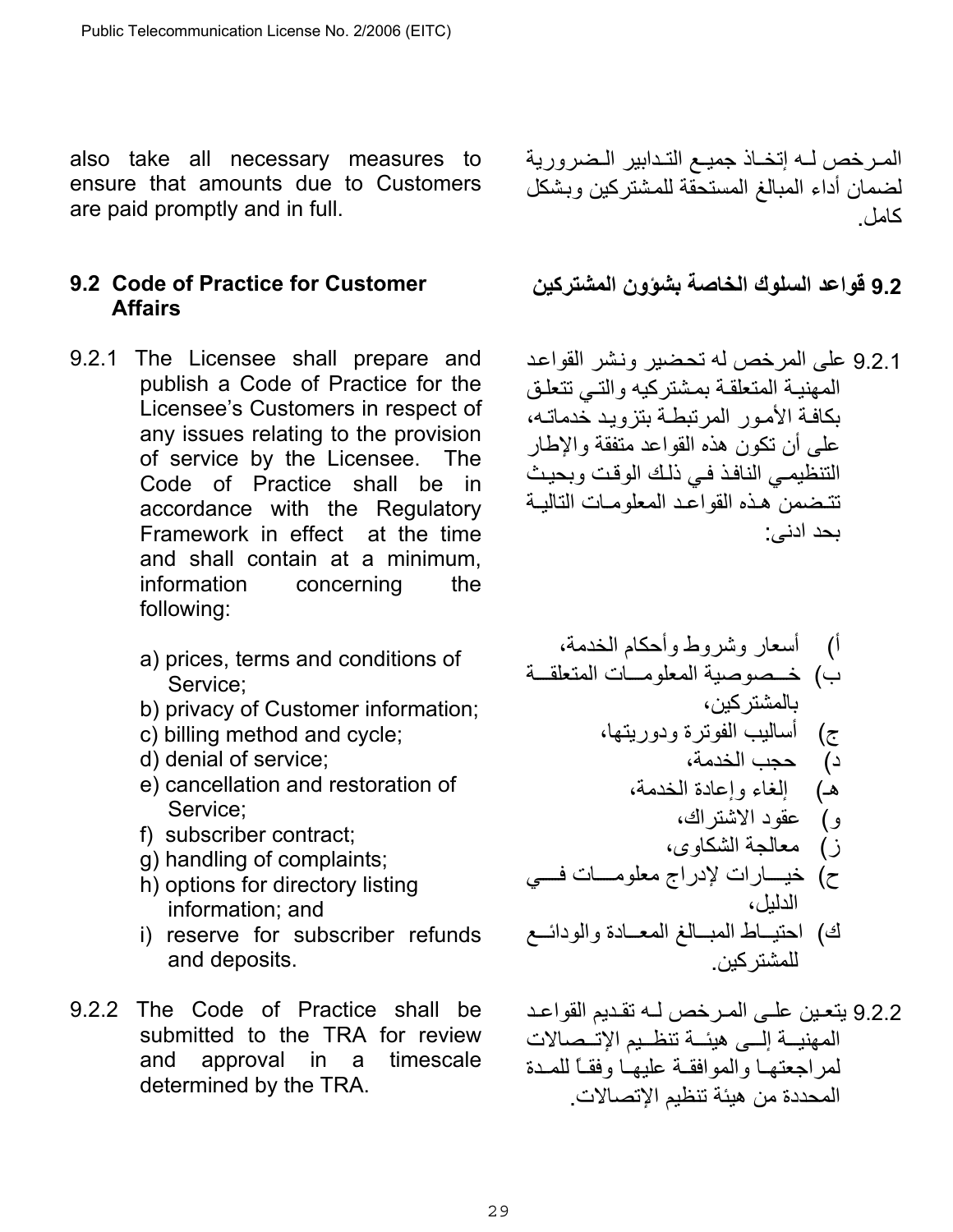- 9.2.3 The Code of Practice shall be amended or replaced from time to time in accordance with any additions, deletions or modifications to the Regulatory Framework in effect at the time. Such revised Code of Practice shall be submitted to the TRA for review and approval.
- 9.2.4 The Licensee shall keep a record of all Customer complaints for no less than three (3) years and shall furnish this information to the TRA in a format and timeframe determined by the TRA.
- 9.2.5 The Licensee shall make every reasonable effort to resolve disputes with its Customers in a timely manner.

## <span id="page-29-0"></span>**9.3 TRA Customer Dispute Resolution**

In the event of a dispute relating to the Code of Practice remaining unresolved between the parties in dispute or in certain cases when a complaint is referred directly to the TRA, the TRA may resolve the issues between the parties in accordance with the Telecommunications Law, its Executive Order and the Regulatory Framework in effect at the time. In all cases, the Licensee shall cooperate fully

- 9.2.3 يتعين تعديل القواعد المهنيـة أو إستبدالها من وقت لآخر وفقـاً لأبـة إضـافات أو إلغاءات في الإطار التنظيمي النافذ على أن يتم تقديم القواعد المهنية الجديدة لهيئة تنظيم الإتصالات لمراجعتها و الموافقة عليها.
- 9.2.4 يتعبن على المرخص لـه الإبقـاء علـي سجل لجميع شكاوى المشتركين لمدة لا تقبل عين ثملاث سينوات ويتعبين عليي المسرخص لسه تزويسد هيئسة تنظسيم الاتسصالات بهسذه المعلومسات بالسشكل والمسدة التسبي تحسددها هيئسة تنظسيم الإتصالات.
- 9.2.5 علـى المـرخص لـه القيـام بكـل مـا يلـزم لتسوية شكاوى المشتركين لديه في وقت مناسب.
- **9.3 تѧѧسوية هيئѧѧة تنظѧѧيم الإتѧѧصالات لنزاعѧѧات المشترآين**

في حال لـم يـتم التوصـل الـي حـل نـزاع يتعلـق بالقواعد المهنيــة بـين الأطـراف أو فـي بعـض الحالات إذا ما أحيلت الشكوى مباشرة إلى هيئة تنظيم الإتصالات، فإن لهيئـة تنظيم الإتصالات تسوية هذه الأمـور بـين الأطـر اف وفقـًا لقـانون الإتصالات واللائحة التنفيذية والإطار التنظيمي النافذ. وفي جميع الأحوال فإن على المرخص لـه التعاون الكامل مع هيئة تنظيم الإتصالات لتسوية شكاوى المشتر كين.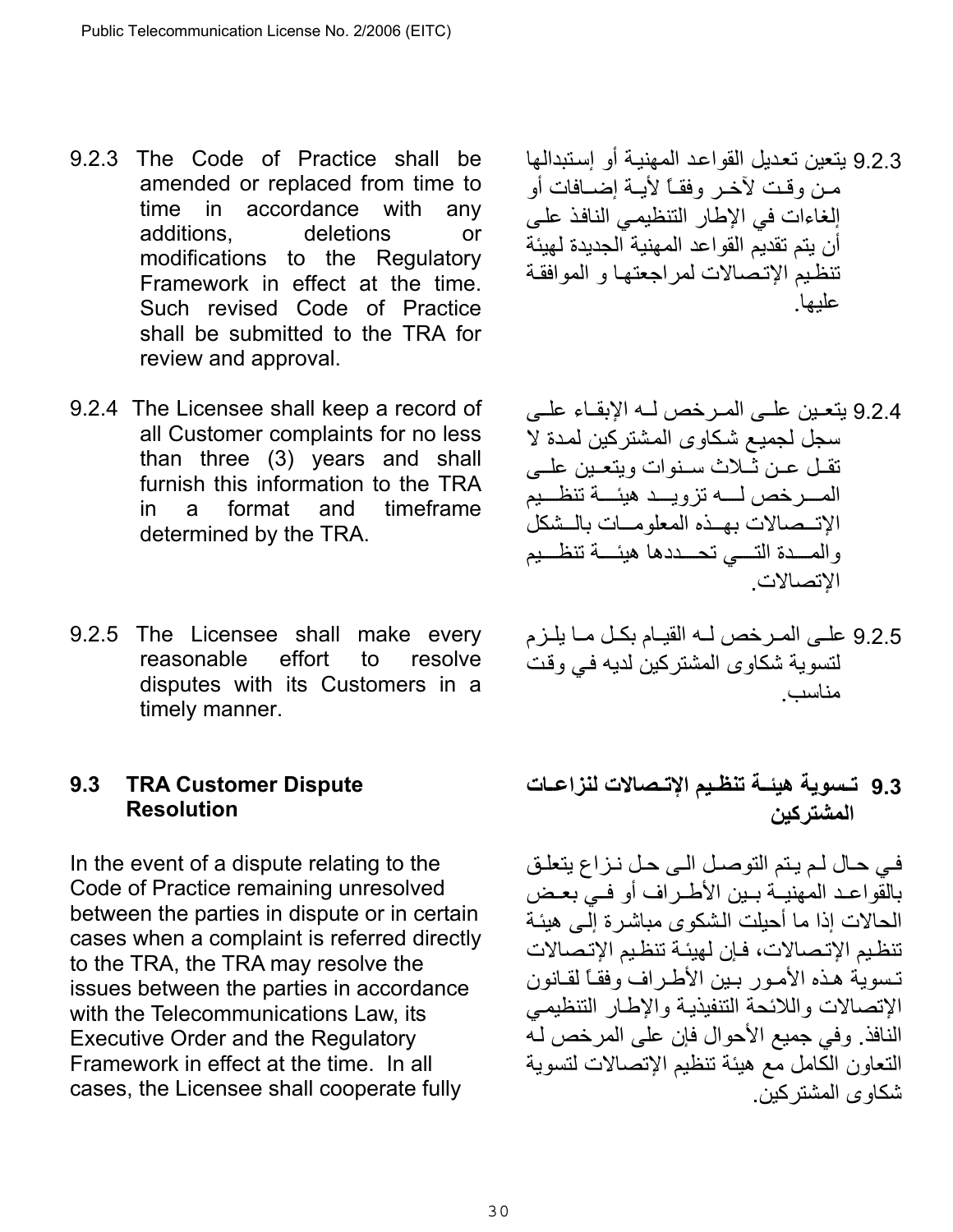with the TRA for the resolution of Customer complaints.

## <span id="page-30-0"></span>**9.4 فواتير المشترآين Invoices Customer 9.4**

- 9.4.1 All Customer invoices rendered by the Licensee in respect of the Services shall be prepared in accordance with the Regulatory Framework in effect at the time.
- 9.4.2 The Licensee shall ensure that bills are accurate and transparent.
- 9.4.3 The Licensee shall establish a procedure to ensure and validate the accuracy of its billing system. The Licensee shall retain all billing information for two years or for a period mandated by any competent authority, whichever is longer. This information may be reviewed or furnished to the TRA or any competent authority upon request.

## <span id="page-30-1"></span>**9.5 Services Made Available to Customers Free of Charge**

- 9.5.1 The Licensee shall ensure that Customers shall have free access to the emergency call service numbers designated by the TRA for Emergency Calls.
- 9.5.2 The Licensee shall ensure that Customers have access to other

- 9.4.1 يجـب أن تكـون الفـواتير الـصادرة عـن المر خص له فيما بتعلق بالخدمات معدة وفقاً للإطار التنظيمي النافذ.
- 9.4.2 على المرخص لـه ضمان تمتـع الفواتير بالدقة والشفافية.
- 9.4.4يتعين على المرخص لـه وضع إجراءات لْتَأْكَيِد وتوَثّيق دقية نظام فوترتها، كما يتعين على المرخص له إبقاء جميع المعلومات المتعلقة بالفوترة لمدة سنتين أو لأي مدة أخرى أطول متطلبة من أية جهة أخرى مختصة. إن هذه المعلومات يجـوز إرســالها أو مراجعتهـا مـن هيئــة تنظــــيم الإتــــصــالات أو مــــن الجهــــات المختصة بناءً على الطلب .

**9.5 الخدمات المتاحة للمشترآين بدون مقابل** 

- 9.5.1 يتعين على المرخص لـه ضمان حصول المسشتر كبن دون مقابسل علسى خدمسة الطوارئ على الأرقام المحددة من قبل هيئة تنظيم الإتصالات.
- 9.5.2 يتعين على المرخص لـه ضمان حصول المسشتر كين دون مقابسل علمي خـدمات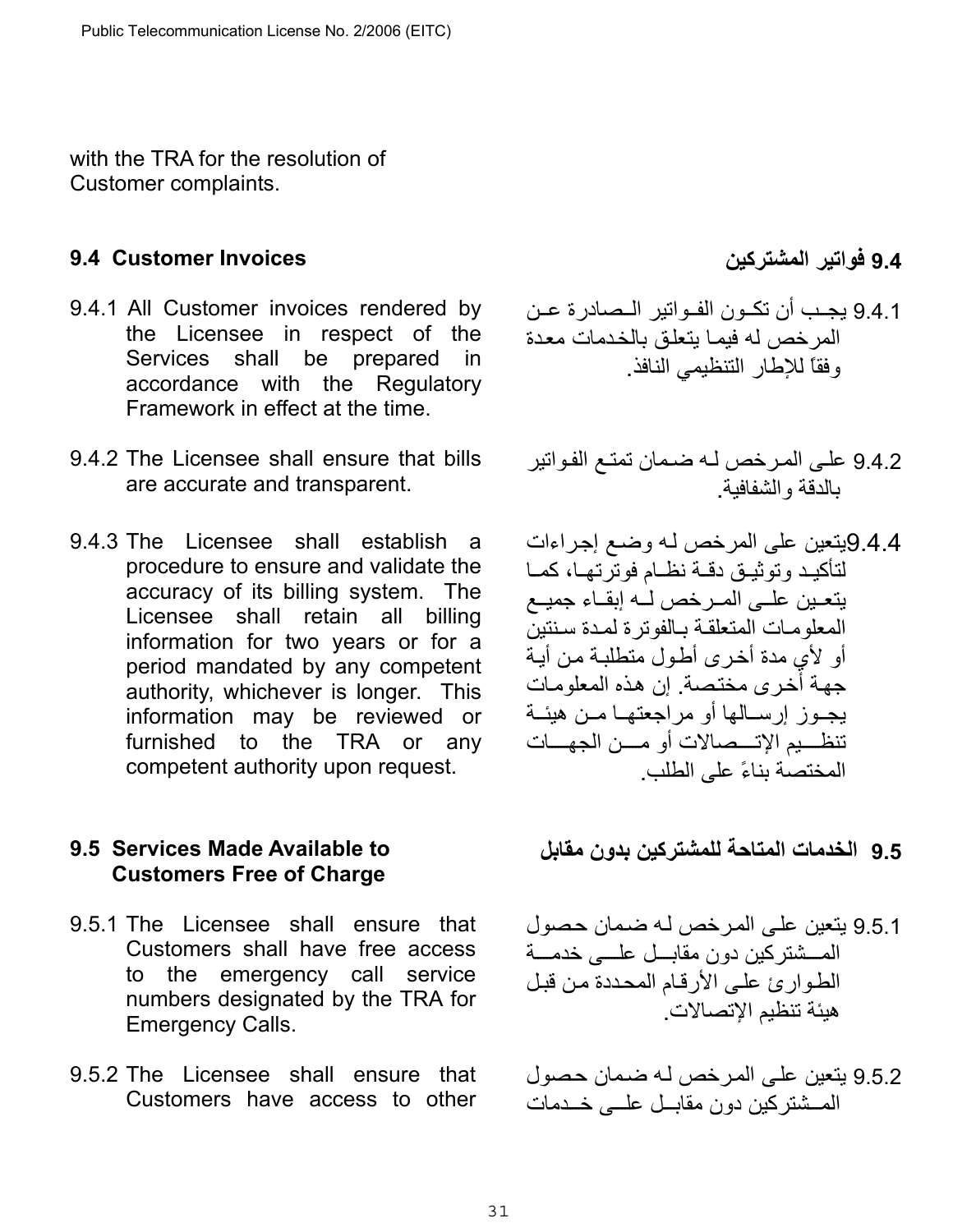services free of charge, when deemed by the TRA to be in the public interest.

أخѧѧѧѧرى إذا مѧѧѧѧا إعتبѧѧѧѧرت هيئѧѧѧѧة تنظѧѧѧѧيم الإتصالات ذلك للمصلحة العامة .

# <span id="page-31-0"></span>**ARTICLE 10 - INTERCONNECTION**

# <span id="page-31-1"></span>**10.1 الربط البيني Interconnection 10.1**

- 10.1.1 The Licensee acknowledges that interconnection between the Licensee's Telecommunication Network and any Other Licensed Operator's Telecommunication Network in the UAE is governed by the Telecommunications Law, its Executive Order and the Regulatory Framework in effect at the time, and the terms of any interconnection agreement with that Other Licensed Operator. In any cases of conflict between an interconnect agreement in effect and the Regulatory Framework in effect at the time, the Regulatory Framework shall take precedence.
- 10.1.2 The TRA shall endeavor to cause Other Licensed Operators to act fairly and on a non-discriminatory basis in accordance with applicable law, the Regulatory Framework in effect at the time and the terms of their Licenses in all business dealings with the Licensee.

**المادة -10 الربط البيني** 

10.1.1 يقر المرخص لـه بـأن الربط البينـي بـين شبكة الإتصالات العائدة له وبين شبكة إتصالات المرخص لهم الآخرين في دولة الإمارت العربية المتحدة محكومѧة بقانون الإتصالات واللائحة التنفيذيـة .<br>و الإطار التنظيمي النافذ وأحكام إتفاقية الر بط البينـي بينـه و بـين المـر خص لـه الآخر وفي حال وجود أي تنـاقض بـين إتفاقية الربط البيني النافذة وبين الإطار التنظيمي النافذ فان الإطار التنفيذي هو الذي يسمو ويطبق.

10.1.2 سـتعمل الهيئــة علــى الــسعي لجعــل المسرخص لهم الآخـرين يتـمصرفون بعدالــة وبطريقــة غيــر تحيزيــة وفقــاً للقـوانين الـسارية والإطـار التنظيمـي النافذ وأحكام الرخص الخاصة بهم في جميع صـفقات الأعمـال مـع المـرخص له .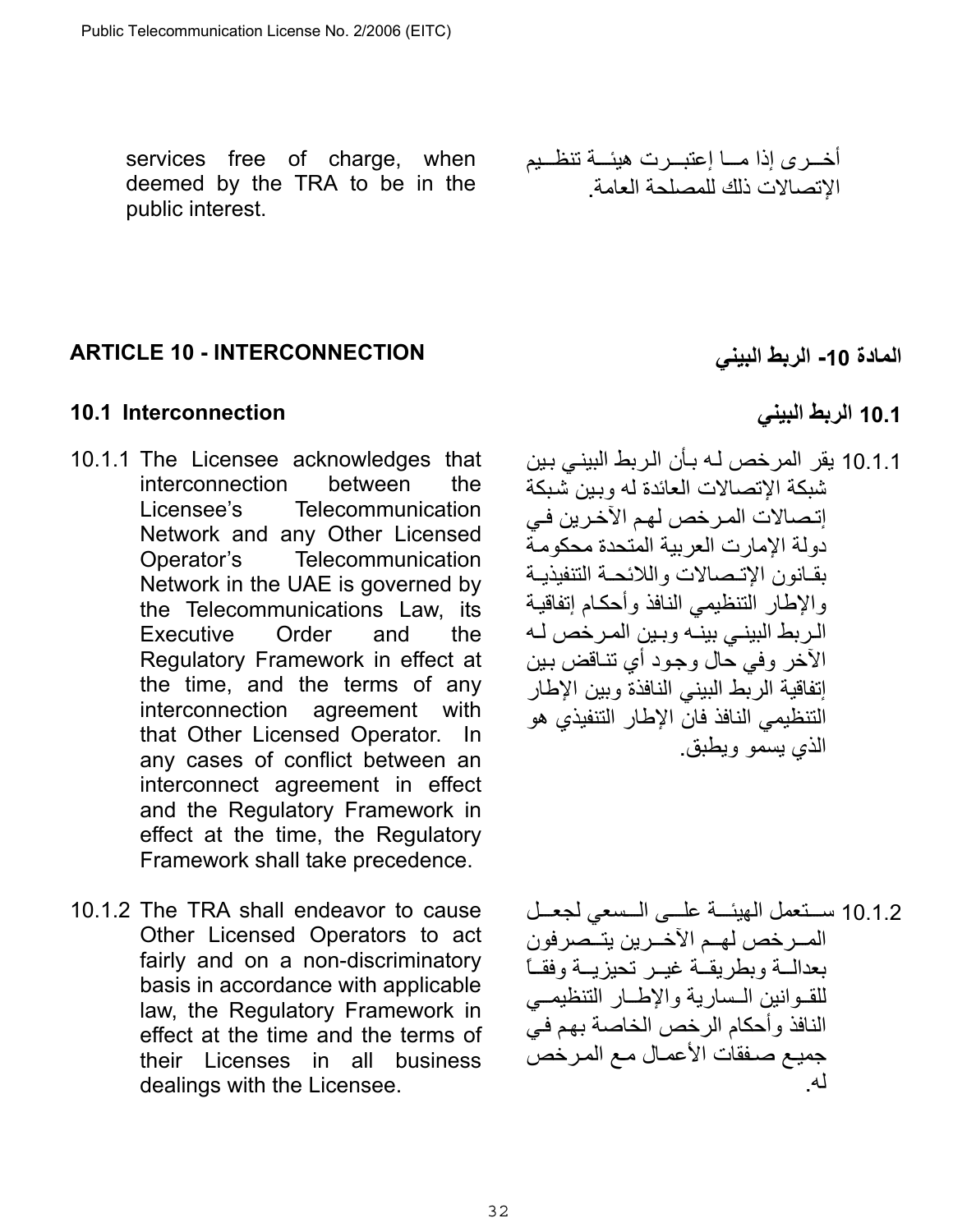- 10.1.3 The Licensee shall act fairly and without discrimination in all business dealings with Other Licensed Operators and shall cooperate with Other Licensed Operators to ensure interconnection and interoperability and to facilitate the provision of Telecommunication Services to all users throughout the UAE.
- 10.1.4 The Licensee shall satisfy in a timely and efficient manner all requests from Other Licensed Operator's for interconnection and mobile site sharing.
- 10.1.5 In addition to the obligations specified in Article 10.1.4, if the Licensee is designated by the TRA as having market power in a relevant market, the Licensee shall satisfy in a timely, efficient and cost based manner all requests from Other Licensed Operators for interconnection, co-location or sharing of sites, infrastructure or facilities.
- 10.1.6 At the discretion of the TRA, the procedures applicable for interconnection to the Licensee's Telecommunication Network shall be made publicly available.
- 10.1.3 على المرخص له التـصرف بعدالــة وبأسس غير تحيزية في جميع صـفقات الأعمـال مـع المـرخص لهم الآخـرين، كمـا يتعين علـى المرخص لـه التعـاون مـع المـرخص لهـم الآخـرين لـضمان الربط البيني والموائمة ولتسيهل تزويد خسدمات الإتسـصالات إلسـى جميسـع المستخدمين في دولة الإمار ات العربية المتحدة.
- 10.1.4 على المرخص لـه تلبيـة جميـع طلبـات المسرخص لهم الآخرين فمي وقئت مناسىب وبطريقة فعالمة فيممأ يتعلىق بالربط البيني والمشاركة في المواقع للهاتف الخلوي.
- 10.1.5 بالإضافة إلى الالتزامات المحددة في المادة ،10.1.4 وفي حال تكليف المرخص له بتمتعـه بقـوة سـوقية فـي الـسوق ذات العلاقة، فإن على المرخص لـه تلبية جميع طلبات المرخص لهم الآخرين فسي وقست مناسسب وبطريقمة فعالمة وبأسْسعار قائمـة عليي الكلفـة المتعلقـة بالربط البيني والمشاركة في المواقع أو المرافسقّ او البنيسـة التحتيــــة أو المرافق.
- 10.1.6 بناءً على رغبة هيئة تنظѧيم الإتѧصالات، فإن الإجراءات المطبقة للربط البيني لـشبكة إتـصالات المـر خص لــه يجـب إتاحتها بشكل علني للجميع.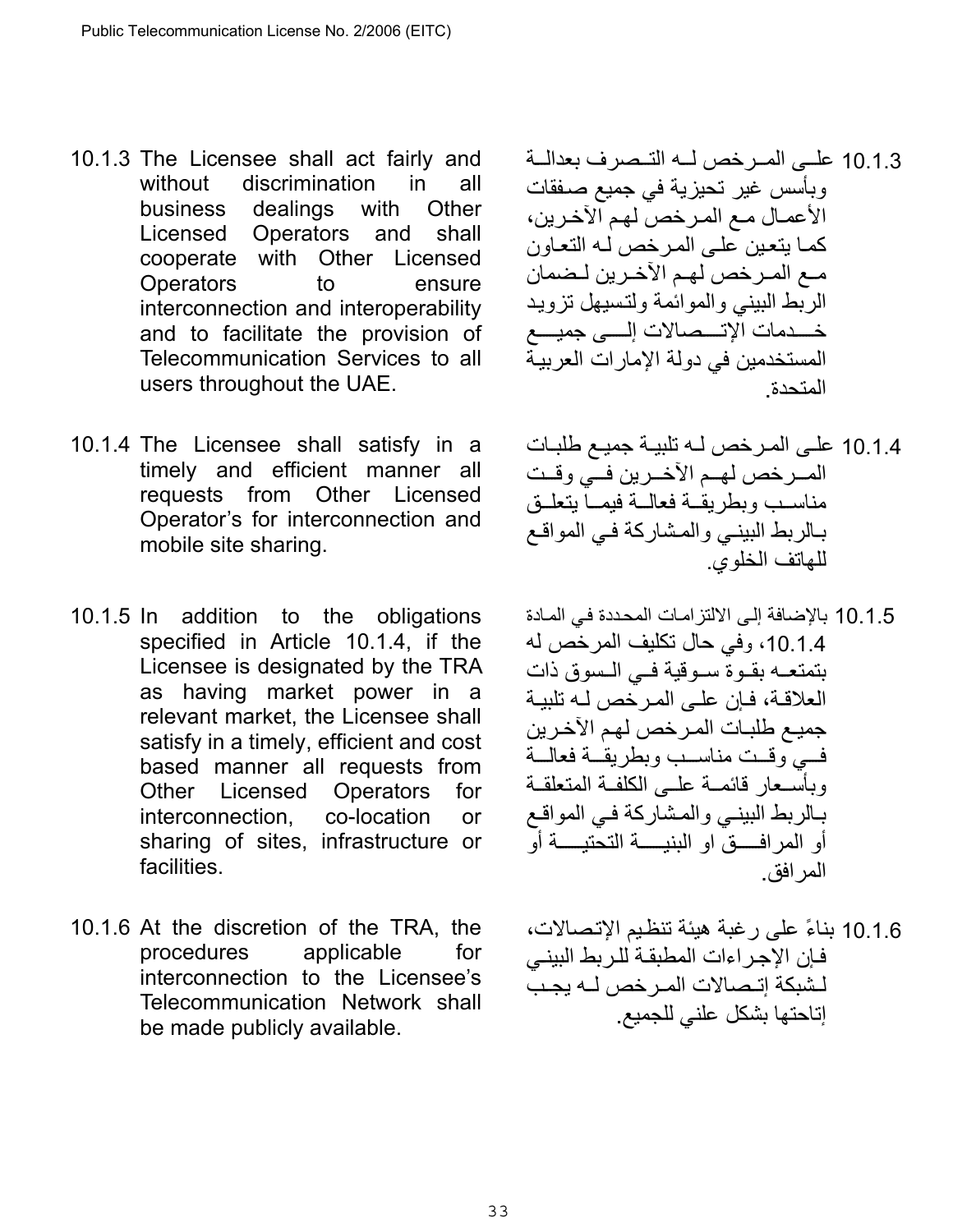- 10.1.7 The Licensee shall send a copy of its interconnection agreements to the TRA for review/approval and shall make publicly available its interconnection agreements at the discretion of the TRA.
- 10.1.8 The Licensee shall work cooperatively with Other Licensed Operators for the resolution of Customer issues when a Customer is shared by multiple Licensees.

# <span id="page-33-0"></span>**10.2 Guiding Principle**

Subject to interconnection being in place either by agreement or by order of the TRA, the Licensee undertakes to adhere to the guiding principle that its Customers must be able to place calls to or receive calls from any valid telephone number.

# <span id="page-33-1"></span>**10.3 Interconnection Dispute Resolution**

- 10.3.1 The Licensee shall follow the dispute resolution procedures specified in the Regulatory Framework in effect at the time.
- 10.3.2 If so directed by the TRA, the Licensee shall interconnect its Telecommunication Network with any Other Licensed Operator with which it has a dispute. During the period of any dispute, the Licensee shall keep its Telecommunication

10.1.7 علѧѧى المѧѧرخص لѧѧه إرسѧѧال نѧѧسخة مѧѧن اتفاقيѧات الѧربط البينѧي إلѧى هيئѧة تنظѧيم الإتѧѧѧѧѧѧصالات للمراجعѧѧѧѧѧѧة أو للموافقѧѧѧѧѧѧة ويتعѧѧين علѧѧى المѧѧرخص لѧѧه – حѧѧسبما ترتأيѧه هيئѧة تنظѧيم الإتѧصالات- إتاحѧة إتفاقية الربط البيني بشكل علني . 10.1.8 على المرخص له العمل بتعѧاون تѧام مѧع المرخص لهم الآخѧرين لتѧسوية الأمѧور المتعلقѧة بالمѧشترآين المѧشتَرَآين فيمѧا بينهم.

# **10.2 أسس الإرشادات**

عند تفعيل الربط البيني سواءً كان ذلك بموجب إتفاقيـة الـربط البينـي أو بقـرار مـن هيئـة تنظـيم الإتصالات، يتعهد الْمرخص لـه بـالإلتزام بأسس الإرشادات والتسي تُمكن مشتركيه مـن تلقـي أو إجراء المكالمات من أي رقم هاتفي سار.

# **10.3 فض النزاعات الخاصة بالربط البيني**

- 10.3.1 على المـرخص لــه إتبــاع الإجــراءات المقـررة فـي الإطـار التنظيمـي النافـذ الخاصة بفض النزاعات.
- 10.3.2 علسى المسرخص لسه ربسط شسبكة الإتصالات العائدة له مع المرخص لهѧم الآخرين على الرغم من وجود نزاع بيــنهم فيمــا إذا قــررت هيئــة تنظــيم الإتصالات ذلك. خلال مدة نظر النزاع فإن على المر خص له إبقاء ر بط شبكة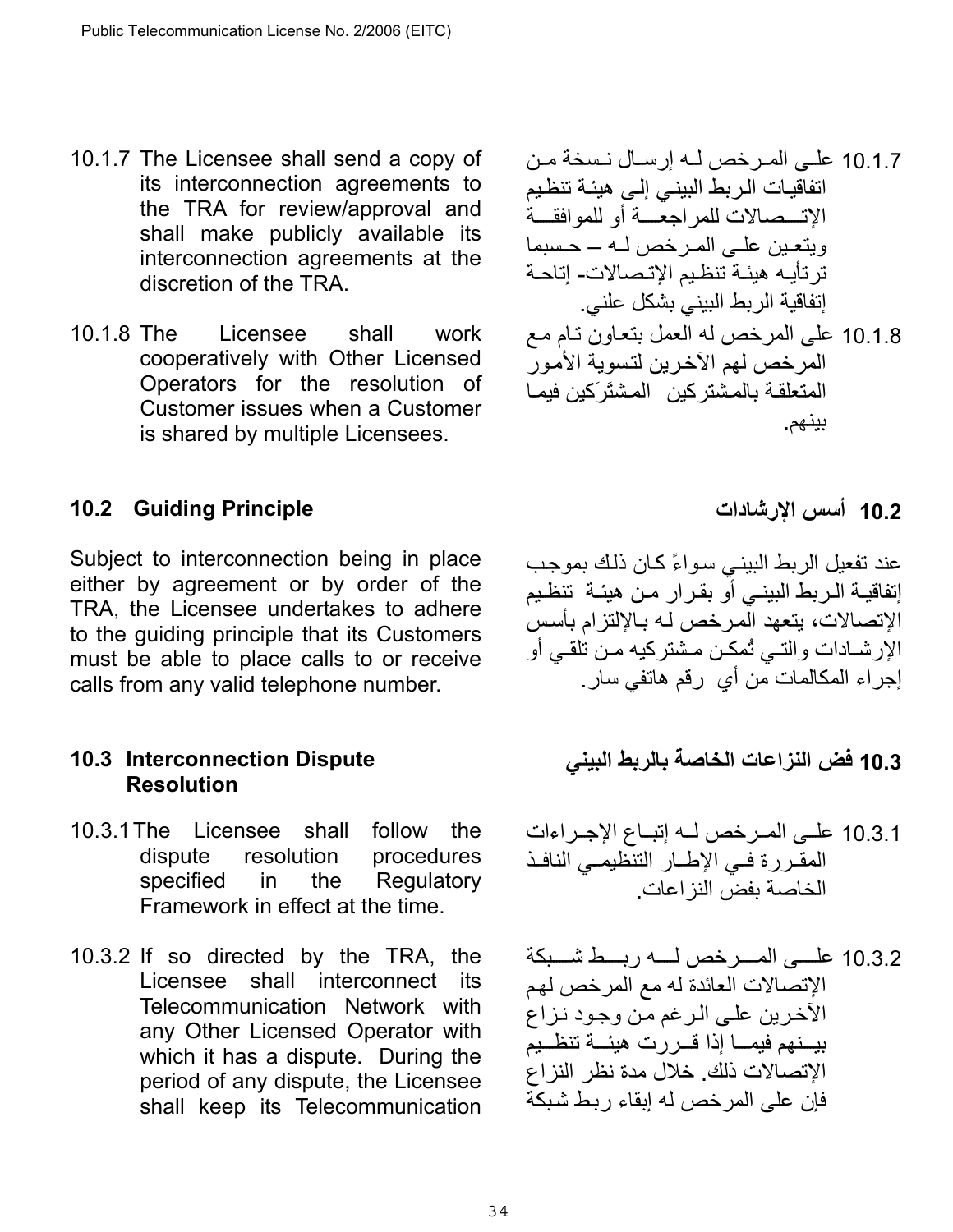Network connected to the Telecommunication Network of the Other Licensed Operator with which it is in dispute. The Licensee shall not disconnect the Other Licensed Operator's Telecommunication Network without the prior written approval of the TRA.

10.3.3 At the discretion of the TRA, costs associated with the review and resolution by the TRA of a dispute between the Licensee and the Other Licensed Operator may be borne by the Licensee and the Other Licensed Operator in a manner directed by the TRA.

## <span id="page-34-0"></span>**10.4 Oversight of Interconnection and Related Agreements**

All interconnection or related agreements requiring the oversight of the TRA between the Licensee and any Other Licensed Operator shall be submitted for review and/or approval by the TRA. The Licensee shall not give effect to any such agreement until it has been reviewed and/or approved by the TRA. The TRA reserves the right to require modifications to the interconnection or related agreements in accordance with the Telecommunications Law, its Executive Order and the Regulatory Framework in effect at the time.

الإتــصالات الخاصـــة بـــه مــع شــبكة الإتـصالات الخاصــة بـالمرخص لهـم الآخرين الـذين معهم نـزاع وعلـى ألا يحـق للمـرخص لــه قطــع الـربط مــع المــرخص لهـم الآخــرين مــا لــم يـتم الحصول على الموافقة الخطية المسبقة من هيئة تنظيم الإتصالات على ذلك .

10.3.3 بنساء علسي توجيسه مين هبئسة تنظييم الإتــصالات، ف|ن النفقــات المــصـاحبة لتسوية وفض النزاع من قبل هيئة تنظيم الإتـصالات بـين المـر خص لـه والمرخص لهم الآخرين قد يتم تحملها من قبلهمـا بالطريقـة التـي تحددها هيئـة تنظيم الإتصالات.

# **10.4 مراقبѧѧѧѧة الѧѧѧѧربط البينѧѧѧѧي والإتفاقيѧѧѧѧات ذات العلاقة**

جميع إتفاقيات الربط البيني وجميع الإتفاقيات التي لها علاقة بها بين المرخص له والمرخص لهم الآخرين يجب تقديمها لهيئة تنظيم الإتصالات للإطلاع والموافقة على ألا تدخل هذه الإتفاقيات حيز التنفيذ قبل الإطلاع عليها والموافقة عليها من هيئة تنظيم الإتصالات، كما لهيئة تنظيم الإتصالات طلب تعديل إتفاقيات الربط البيني والإتفاقيات الأخرى ذات العلاقة بها بما يتفق وقانون الإتصالات واللائحة التنفيذية والإطار التنظيمي النافذ .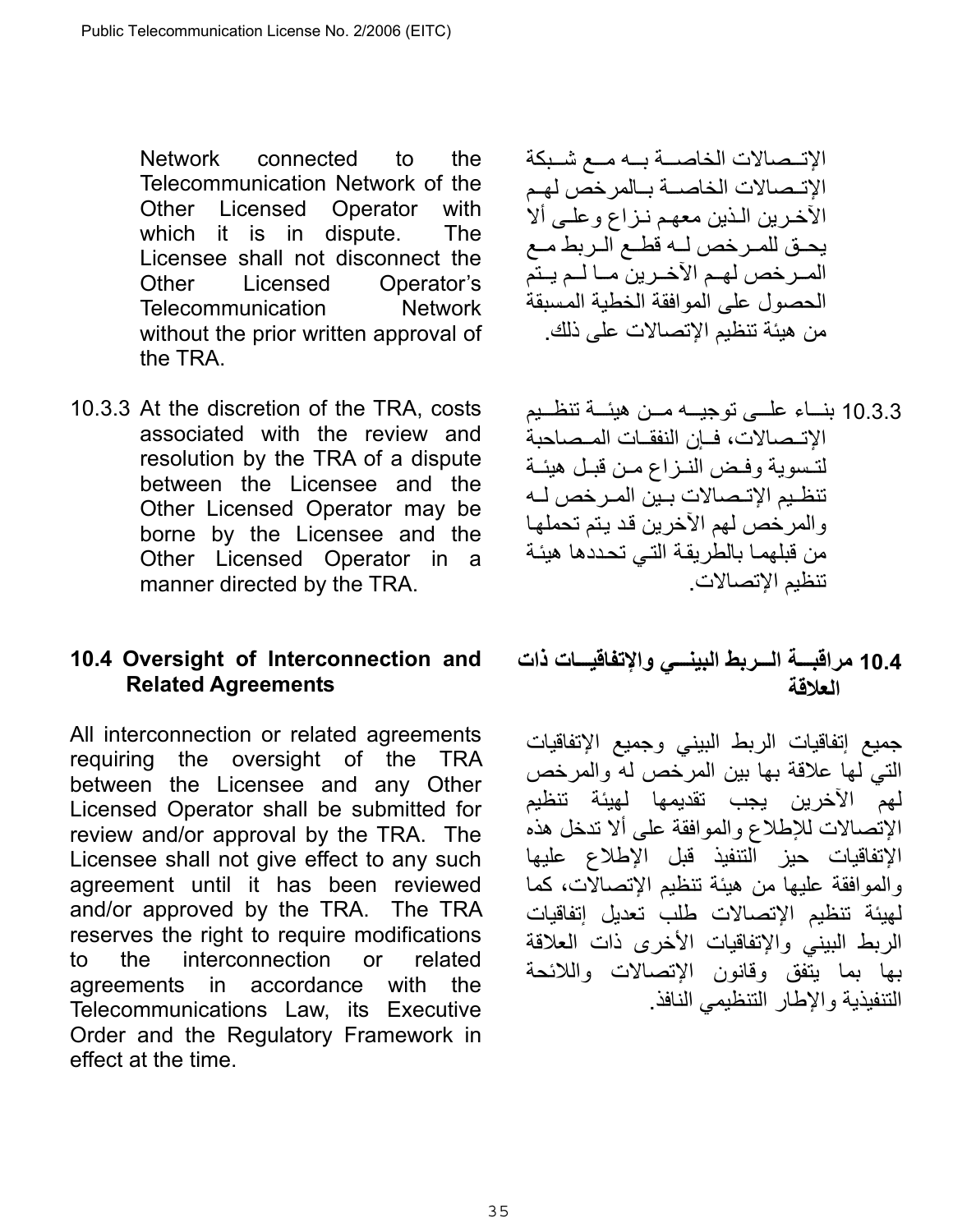### <span id="page-35-0"></span>**10.5 National Roaming Services**

- 10.5.1 In accordance with the Regulatory Framework in effect at the time, the Licensee shall be entitled to make use of national roaming services to be provided by Etisalat in the geographic or population coverage areas where facilities based coverage is not yet required, as specified in the roll-out of the mobile network component of the Licensee's Network, as defined in Appendix 1 of the License.
- 10.5.2 Once the Licensee is required to serve an area with its own Telecommunication Network in accordance with Appendix 1, the Licensee's entitlement to make use of these national roaming services will cease in that area.

## **10.5 خدمات التجوال المحلي**

- 10.5.1 وفقا للإطار التنظيمي النافد، فإن للمـرخص لــه الإسـتفادة مـن خـدمات التجوال المحلي المزوّدة من إتصالات وذلك في المنـاطق والتجمعـات التـبي تغطيهما إتـصالات علـي أن تكـون تلكَ المناطق والتجمعات ليست من ضمن المناطق والتجمعات التمي يجب علمي المسر خص لسه بنساء مر افسق شسبكة اتصالات للهاتف المتنقل كما هو محدد في الملحق )1( من الرخصة.
- 10.5.2 عندما يتم الطلب من المرخص له خدمـة منطقه معبنه مسن خسلال شسبكة الإتصالات العائدة لـه وفقاً للملحق (1) فإن حق المرخص له من الإستفادة من خدمة التجوال المحلي ستتوقف في تلك المنطقة .

## <span id="page-35-1"></span>**ARTICLE 11 – COMMERCIAL AGREEMENTS**

The Licensee shall make available to the TRA a copy of the Licensee's commercial agreements with Other Licensed Operators, telecommunications service providers and other telecommunication related entities as may be required by and at the discretion of the TRA.

# **المادة -11 الإتفاقيات التجارية**

على المرخص له تزويد هيئة تنظيم الإتصالات بنسخة مـن الإتفاقيـات التجاريــة مـع كـل مـن المسرخص لهسم الآخسرين ومزويسدي خسدمات الإتسمبالات أو أيسة جهسات أخسر ي تتعلسق بالاتـصالات وذلك بنـاء علـى رغبـة وطلب مـن هيئة تنظيم الإتصالات.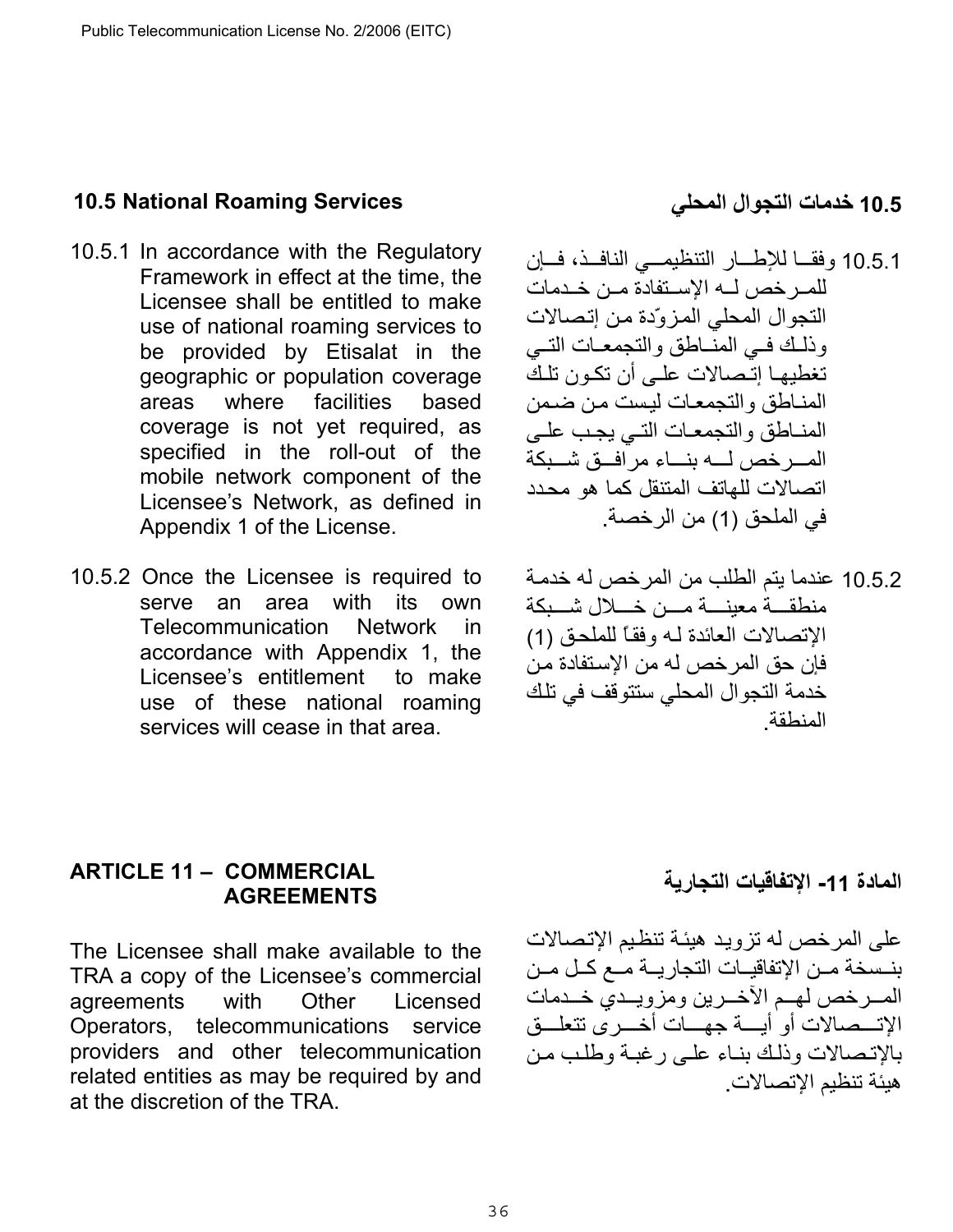## <span id="page-36-0"></span>**ARTICLE 12 - OPERATION AND MAINTENANCE**

### <span id="page-36-1"></span>**12.1 Network Efficiency**

Throughout the term of the License, the Licensee shall use its best efforts to ensure the efficient maintenance and operation of its Telecommunication Network.

**المادة -12 العمليات و الصيانه** 

## **12.1 فعالية الشبكة**

يتعين على المرخص له طيلة مدة الرخصة بذل أفضل جهده لضمان الصيانة والعمليات الفعالة لشبكة الإتصالات الخاصة به .

## <span id="page-36-2"></span>**12.2 الموائمة Interoperability 12.2**

The Licensee shall comply with the Regulatory Framework, including technical specifications, in order to ensure interoperability of its Services and Telecommunication Network with the Telecommunication Services and Telecommunication Networks provided by Other Licensed Operators.

على المرخص له الإلتزام بالإطار التنظيمي بمـا في ذلك المواصـفات الفنيــة لـضمان الموائمــة للخَـدمات ولــشبكة الإتــصالات مـــع خــدمات الإتـصالات وشـبكات الإتـصالات المقدمـة مـن المرخص لهم الآخرين .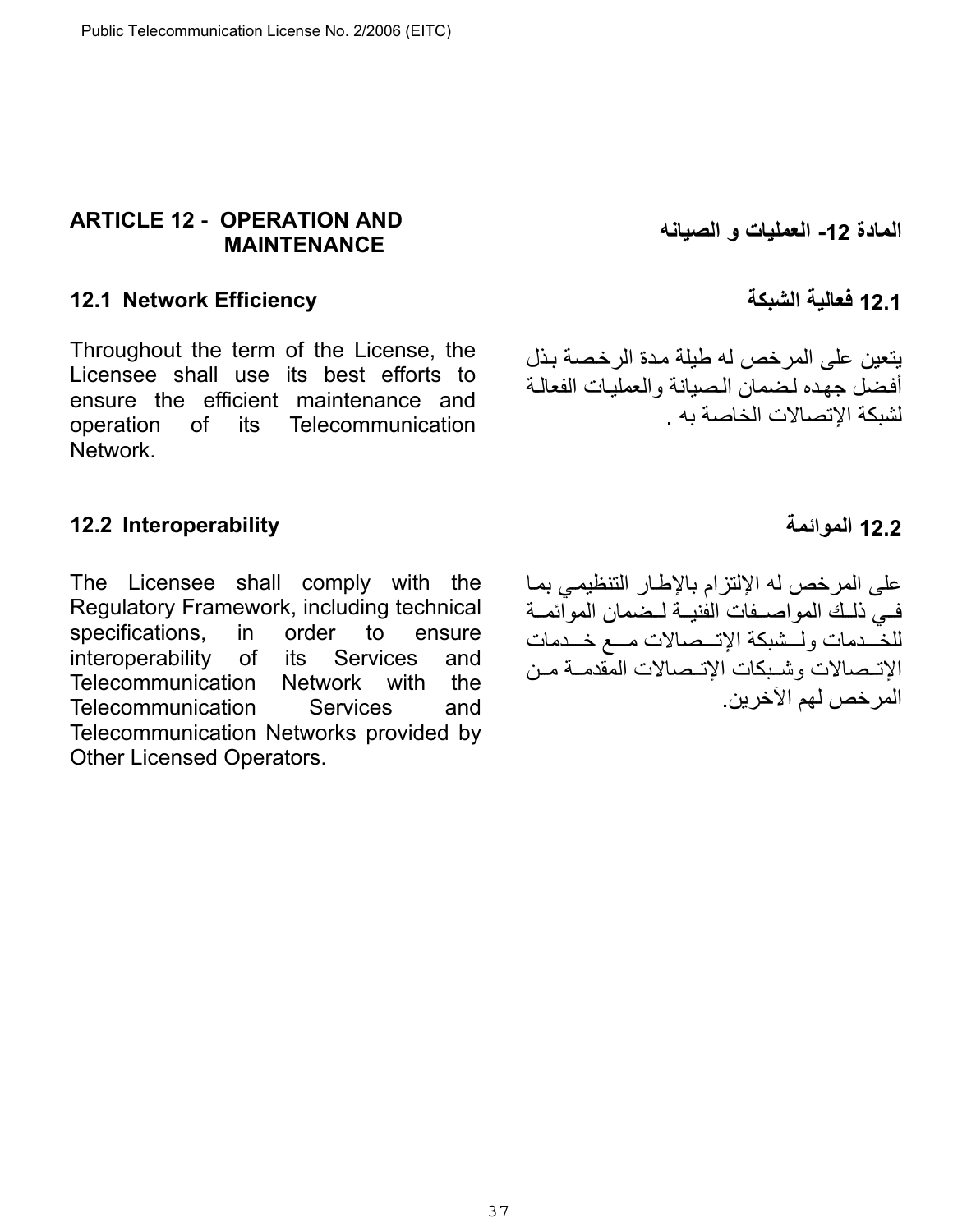### <span id="page-37-0"></span>**12.3 Interruption of Service الخدمات إنقطاع 12.3**

- 12.3.1 In the case of a planned interruption of a Telecommunication Service other than a minor interruption, the Licensee shall inform the TRA, any interconnecting Other Licensed Operators and relevant Customers in advance of such interruption. The Licensee shall specify the reason(s) for the interruption as well as the manner and time frames in which the interruption will be resolved.
- 12.3.2 In the case of any unplanned interruption of a Telecommunication Service, other than minor interruptions, the Licensee shall inform the TRA, any interconnecting Other Licensed Operators and relevant Customers as soon as possible as to the reason(s) for the interruption as well as the manner and time frames in which the interruption will be resolved.

- 12.3.1 فسي حسال كسون إنقطساع خسدمات الاتـممالات مخططـــاً لـــه- بخـــلاف الإنقطــاع البـسيط- فإنــه يتعــين علــي المرخص له إعلام كل من هيئة تنظيم الإتـصالات بالإضــافة إلــى المـرخص لهم الآخيرين والمسشتر كين المعنيين مقدماً بهذا الإنقطـاع، كمـا يتعين علـى المسرخص لمه تحديد الأسـباب لهـذا الإنقطـاع بالإضــافة إلــي الأحــوال والوقت اللازم لحل هذا الإنقطاع.
- 12.3.2 أمســا إذا كــــان الإنقطــــاع لخــــدمات الإتصالات غير مخططاً لـه -بخـلاف الإنقطـاع البسيط- فـإن علـى المر خص لــه إعــلام كــلأ مــن هيئــة تنظــيم الإتـصالات والمـرخص لهم الآخـرين المر تبطين معـه مـن خـلال تر تيبــات الربط البيني والمشتركين المعنيين في أقـرب وقـت ممكـن بالإضــافة إلــي الأسسباب لهمذا الإنقطـاع والأحسوال والوقت اللازم لحل هذا الإنقطاع.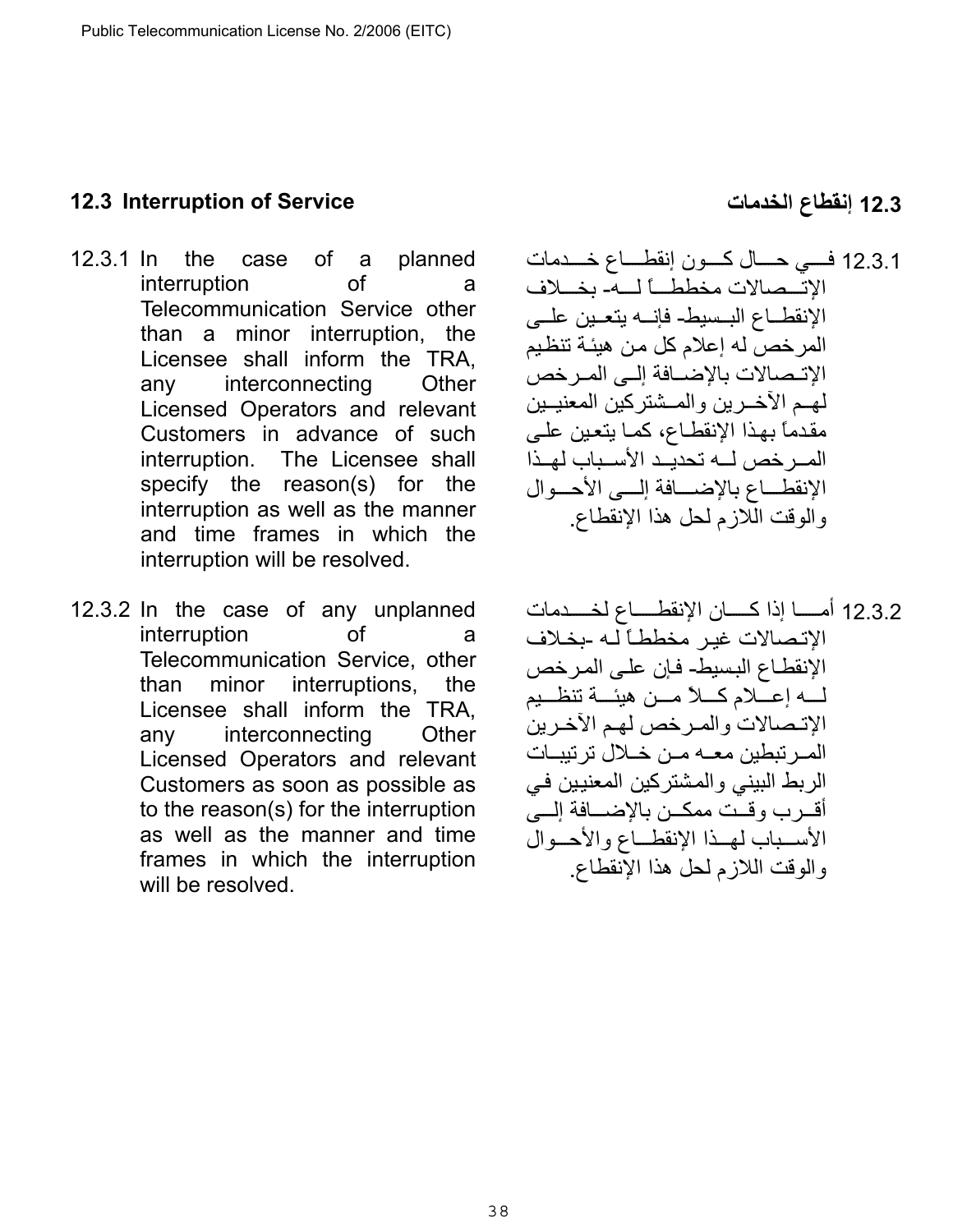## <span id="page-38-0"></span>**12.4 Environmental Protection**

The Licensee shall comply with the directives of the TRA or any other competent authority with respect to the installation, operation and maintenance of its Telecommunication Network and all Telecommunication Network specific equipment for the purposes of environmental protection within the UAE.

## <span id="page-38-1"></span>**12.5 Construction**

The Licensee shall construct and maintain all junction boxes, cable huts, base stations, towers, masts, outside plant, submarine cables, offices and any other equipment or facilities necessary for the provision of its Services pursuant to the License in such manner that the TRA or other competent authority may direct.

## <span id="page-38-2"></span>**12.6 Access to and Use of Land**

The Licensee shall have access to and use of public and private land in accordance with the Telecommunications Law, its Executive Order and the Regulatory Framework in effect at the time.

39

**12.4 حماية البيئة** 

على المرخص له الإلتزام بتوجيهات هيئة تنظيم الإتصالات أو أية جهة أخرى مختصة وذلك فيما بتعليق بتر كبيب وعمليسات وصيبانة شيبكات الإتـصالات العائـدة لهـا بالإضـافة إلــي جميـع معدات شبكات الإتصالات المعنية لغايات حماية البيئة في الإمارات العربية المتحدة.

#### **12.5 الإنشاءات**

على المرخص له إنشاء وصيانة جميع علب المرابط وأكواخ الكابلات ومحطات القواعد والإبراج والصواري والمصانع الخارجية والكابلات البحرية بالإضافة إلى المكاتب وأية تجهيزات أو تسهيلات ضرورية لتقديم خدمات المرخص له وفقاً للرخصة وبالطريقة التي تحددها هيئة تنظيم الإتصالات أو أية جهة معنية أخرى .

**12.6 الدخول إلى وإستخدام لأراضي**

للمرخص لـه الحق في الـدخول إلـى الأراضـي العامـة والخاصـة وفقـاً لأحكـام قـانون الإتـصـالات واللائحة التنفيذية والإطار التنظيمي النافذ .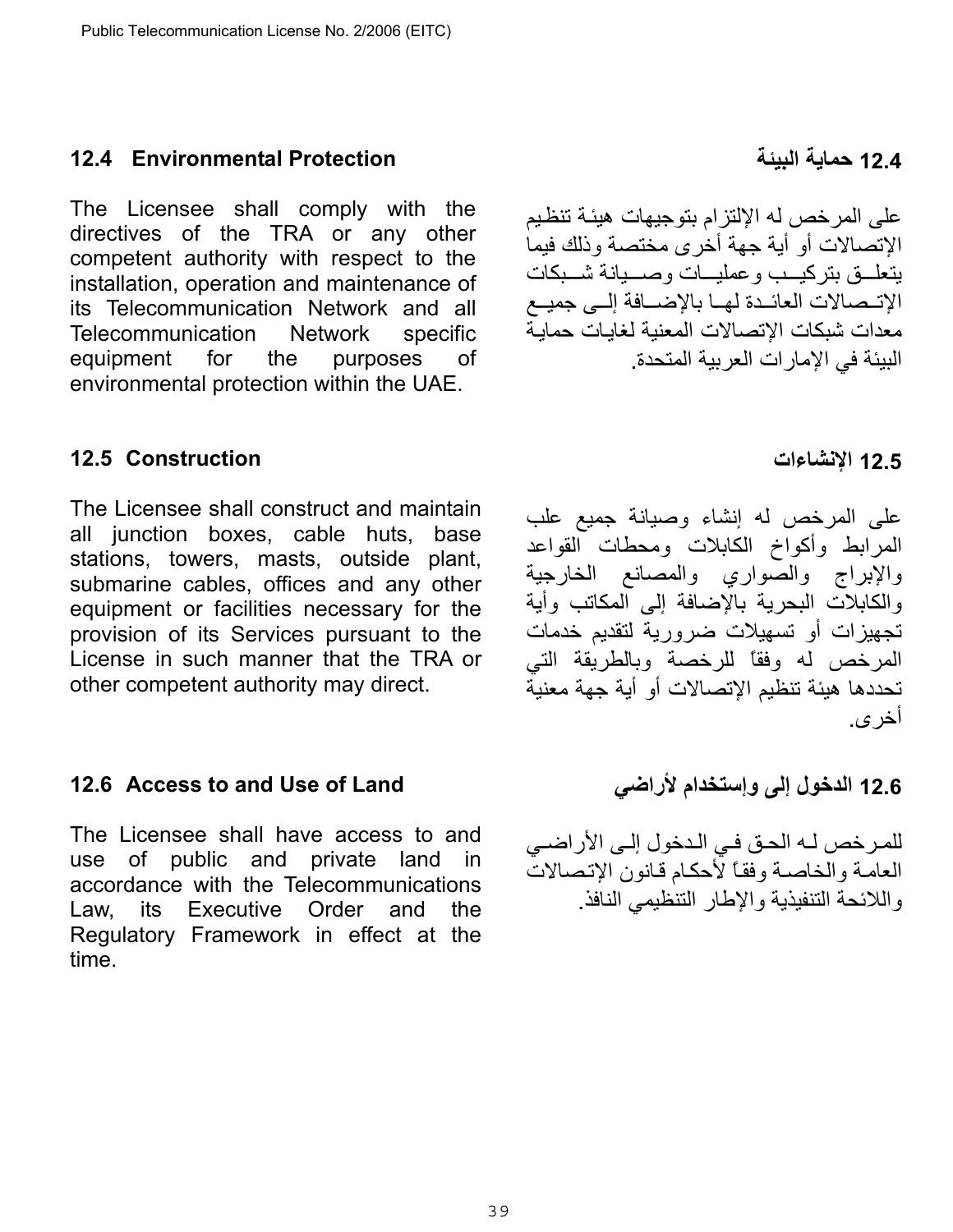## <span id="page-39-0"></span>**ARTICLE 13 - TECHNICAL OBLIGATIONS**

## <span id="page-39-1"></span>**13.1 الترقيم والوظائف ذات العلاقة Functions Related and Numbering 13.1**

- 13.1.1 With respect to numbering, the Licensee shall abide by the Telecommunications Law, its Executive Order and the Regulatory Framework in effect at the time.
- 13.1.2 The TRA shall allocate prefixes, ranges, blocks of numbers or individual numbers as appropriate to the Licensee in accordance with the National Numbering Plan and the Regulatory Framework in effect at the time. The Licensee shall, in turn, allocate individual numbers to Customers and maintain suitable records of utilization of numbering capacity. The Licensee shall be required to program its Telecommunication Network to convey calls to numbers in newly allocated blocks of the Licensee or any Other Licensed Operator.
- 13.1.3 The numbers allocated by the TRA are a national resource and ownership is not transferred when an allocation is made.

**المادة -13 الإلتزامات الفنية** 

- 13.1.1 فيما يتعلق بالترقيم، يتعين على المرخص له الإلتزام بقانون الإتصالات واللائحة التنفيذية والإطار التنظيمي النافذ.
- 13.1.2 تقــوم هيئــة تنظــيم الإتــصـالات بتوزيــع مفاتيح ونطاق الأرقام بالإضافة إلىي مجموعات الأرقام أو الأرقام الفرديــة كما هو ملائم للمرخص له وفقاً لخطة الترقيم الوطنية والإطار التنظيمي النافذ، علــي أن يقـوم المـر خص لــه بالمقابـل تخــصيص أرقــام فرديـــة للمــشتركين والإبقاء عليى قيود مناسبة لإستخدام مجــالات الأرقــام. كمــا يتعــين علـــي المر خص لـه بر مجـة شبكة الإتـصالات العائدة لـه لنقل المكالمات للأر قـام في مجموعات الأرقام الجديدة للمرخص له أو المرخص لهم الآخرين.
- 13.1.3 إن الأرقـام المخصـصة مـن هيئـة تنظـيم الإتصالات هي ثروة وطنية وبنـاء عليـه فسان ملكيتهسا لا تنقسل عنسدما يستم التخصيص.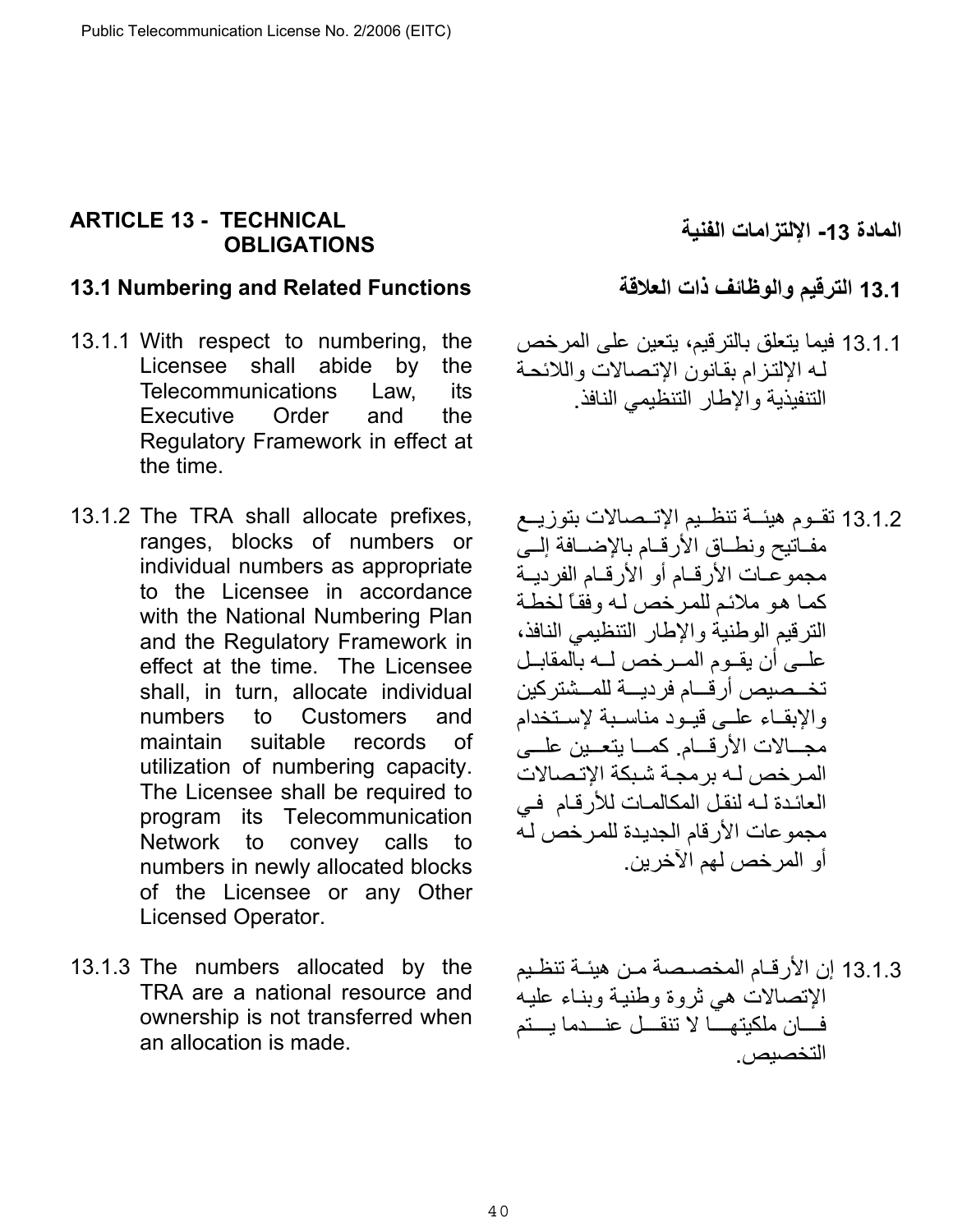### <span id="page-40-0"></span>**13.2 Calling Line Identification**

Where technically feasible, the Licensee shall be obligated to transmit the calling line identification (CLI) transparently and without any alterations. The Licensee shall cooperate with Other Licensed Operators to allow the CLI to be conveyed through to the call destination.

### <span id="page-40-1"></span>**13.3 Number Portability**

- 13.3.1 Where technically feasible, the Licensee shall implement number portability according to the Regulatory Framework in effect at the time.
- 13.3.2 The Licensee shall cooperate with Other Licensed Operators in the technical specification, development and implementation of number portability in accordance with the Regulatory Framework in effect at the time.

## <span id="page-40-2"></span>**13.4 Carrier Selection and Carrier Preselection**

13.4.1 The Licensee shall implement carrier selection and carrier preselection according to the Regulatory Framework in effect at the time.

**13.2 التعريف بالرقم المتصل**

# يلتزم المرخص لـه بنقل التعريف بـالرقم عندما يكون ذلك مجدياً من الناحيـة الفنيـة بشفافية ودون أية تغييرات، كما يتعين على المرخص له التعاون مع المرخص لهم الآخرين للسماح بنقل التعريف بالرقم المتصل للوجهة التي ستصل لها المكالمة.

# **13**.**3 قابلية نقل الأرقام**

- 13.3.1 علـي المـر خص لــه تطبيــق قابليــة نقــل الأر قام عندما بكـون ذلـك مجـدباً مـن الناحيــة الفنيــة وفقــاً للإطــار التنظيمــي النافذ.
- 13.3.2 على المرخص لـه التعاون مـع المرخص لهم الآخرين فيما يتعلق بالمواصفات الفنيــة بالإضـــافة الــي تطبيــق وتطــوير قابلية نقل الأرقام وفقا للإطار التنظيمي النافذ.

**13.4 إختيار المشغل والإختيار المسبق للمشغل** 

13.4.1 يتعين على المرخص لـه تطبيق إختيار المشغل والإختيار المسبق للمشغل وفقاً للإطار التنظيمي النافذ.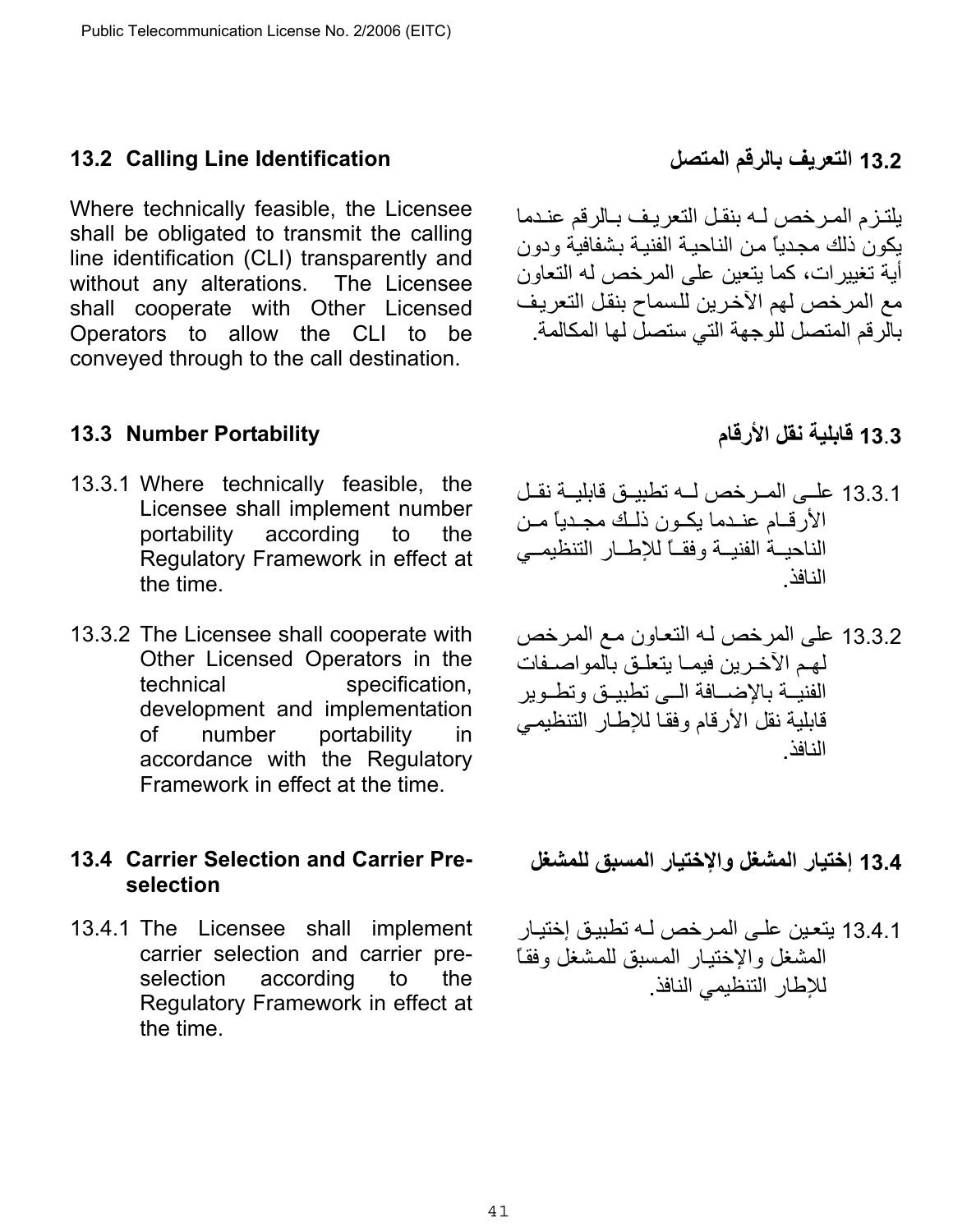13.4.2 The Licensee shall cooperate with Other Licensed Operators in the technical specification, development and implementation of carrier selection and carrier pre-selection in accordance with the Regulatory Framework in effect at the time.

## <span id="page-41-0"></span>**13.5 Technology**

The Licensee is permitted to use any technology for the installation and operation of its Telecommunication Network and for the provision of its Services as long as the technology is approved in advance and in writing by the TRA.

## <span id="page-41-1"></span>**13.6 أجهزة الإتصالات Apparatus Telecommunication 13.6**

- 13.6.1 From the Effective Date of the License, Telecommunication Apparatus used by the Licensee or provided by the Licensee to its Customers shall be of a type approved by the TRA. The Licensee shall direct its Customers to obtain TRA type approved Telecommunication Apparatus from the Licensee or any third party.
- 13.6.2 The Licensee shall submit to the TRA on an annual basis a list of all types of radio communications

13.4.2 يتعـين علـى المـرخص لــه التعـاون مـع المسرخص لهـم الآخــرين فيمــا يتعلــقّ بالمو اصفات الفنية بالإضبافة الى تطبيق وتطـوير إختيـار المـشغل والإختيــار المسبق للمشغل وفقا للإطار التنظيمي النافذ.

**13.5 التكنولوجيا**

للمرخص له إستخدام أية تكنولوجيا لتركيب ولعمليات شبكة الإتصالات العائدة له ولتقديم خدماتها ما دامت هذه التكنولوجيا موافق عليها خطياً ومسبقاً من هيئة تنظيم الإتصالات .

13.6.1 بدءاً من تـاريخ نفـاذ هذه الرخصـة فـإن على المرخص لّه الحصول على الموافقة النوعيــة مــن هيئــة تنظــيم الإتــصالات لأجهزة الإتصالات المستخدمة من قبلѧه أو المقدمة من المرخص له لمشتركيه، كما يتعين على المر خص لـه توجيـه مشتر كيه للحصول على موافقة الجودة للمعدات من هيئـة تنظـيم الإتـصـالات أو مـن أيـة جهـة أخرى.

13.6.2 علـي المـرخص لــه سـنوياً تقـديم قائمــة بجميع أنواع أجهزة الإتصالات الراديوية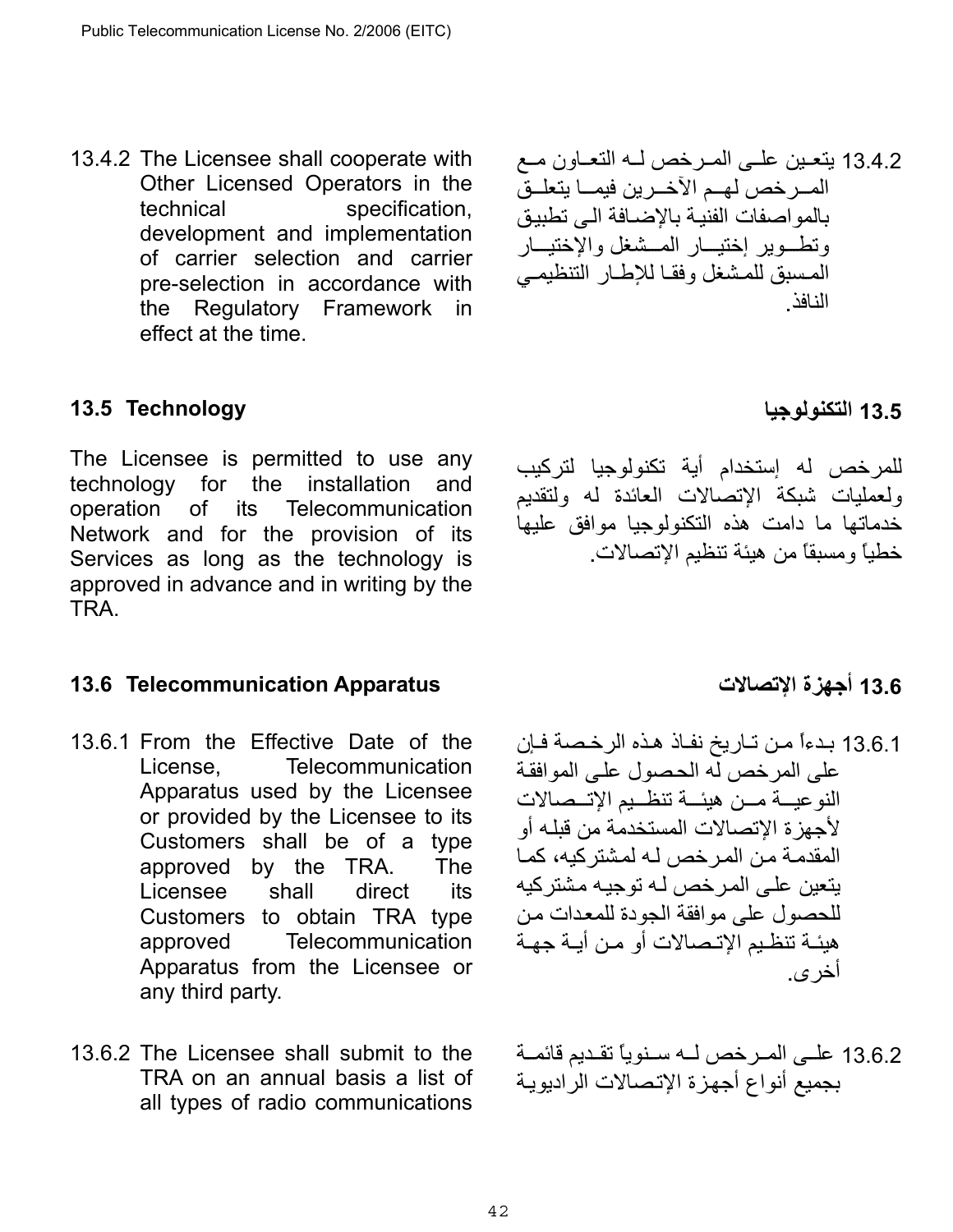equipment, including handsets, if any, as well as fixed line communications devices used by the Licensee in providing the Service, together with TRA type approval references.

بما في ذلك الأجهـزة الهاتفيـة -حـال وجودها- بالإضافة إلى أجهز ة الإتصالات المتعلقة بالهاتف الثابت والمستخدمة من المرخص له لتقديم الخدمات وعلى أن تتضمن هذه القائمة ر قم المر جع للمو افقة النوعية لهيئة تنظيم الإتصالات.

## <span id="page-42-0"></span>**ARTICLE 14 - SPECTRUM**

## <span id="page-42-1"></span>**14.1 تصريح الطيف الراديوي Authorization Frequency 14.1**

For the relevant Telecommunication Services, which the Licensee is authorized by the License to provide, the Licensee shall apply to the TRA for frequency authorizations. The TRA will evaluate the requests and issue frequency authorizations based on the Regulatory Framework in effect at the time. All frequency authorizations shall be at the sole discretion of the TRA; the License does not grant any privileges or rights to spectrum access. The Licensee shall provide technical justification for spectrum utilization and efficiency optimization when making all requests for frequency authorizations. All frequency authorizations allocated to the

Licensee shall be subject to charges payable by the Licensee and frequencies assigned to the Licensee may be changed by the TRA in accordance with the Regulatory Framework in effect at the

**المادة -14 الطيف الراديوي** 

يتعين على المرخص له تقديم طلب للحصول على تصريح الطيف الراديوي لخدمات الإتصالات المصرح للمرخص لـه بتقديمها بموجب الرخصة حيث تقوم هيئة تنظيم الإتصالات بتقييم الطلب وإصدار تصريح الطيف الراديوي وفقاً للإطار التنظيمي النافذ إن منح تصاريح الطيف الراديوي إنما يكون بناءً على قُرار هيئةً تنظيم الإتصالات وحـدها ولــيس مــن شــأن الرخــصة أن تمــنح المرخص لـه أيـة ميـزة أو حـق لـدخول الطيـفّ الر اديـوي. كمـا يتعـين علـي المـر خص لـه تقـديم مبررات فنية لإستخدام الطيف الراديوي والفعالية القصوى لذلك لدى القيام بطلبات تصريح الطيف الراديسوي. تخمضع جميسع تسصاريح الطيسف الراديوي المخصصة للمرخص لـه للرسوم، كمـا تخضع الترددات المخصصة للمرخص له للرسوم التيي تؤدى لهيئة تنظيم الإتصالات وفقاً للإطار التنظيمي النافذ.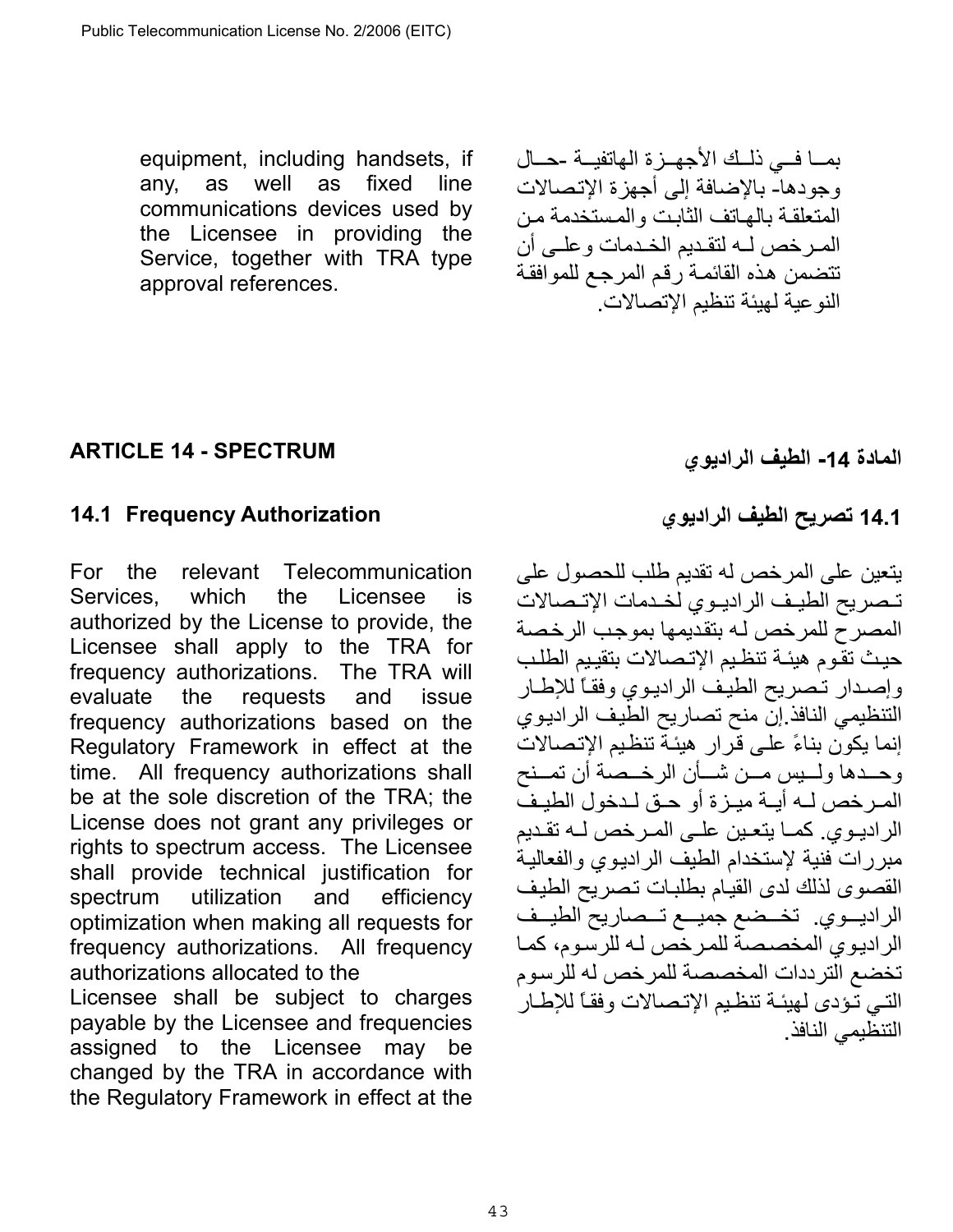time and with no obligation of the TRA.

The Licensee shall obtain site approvals in accordance with the Regulatory Framework in effect at the time.

## <span id="page-43-1"></span>**14.3 تنسيق الترددات Coordination Frequency 14.3**

The Licensee shall comply with all frequency coordination requirements as may be specified in the Regulatory Framework in effect at the time. In particular, the Licensee shall be responsible for the following:

- a) using all possible technical means to avoid overspill of radio frequencies across the border of the UAE;
- b) coordination through the TRA with operators and administrations of neighboring state;
- c) coordination with Other Licensed Operators as required by the TRA to avoid harmful interference; and
- d) assurance that radio frequencies used in radio services which establish connectivity across the borders are in compliance with the Regulatory Framework in effect at the time and International Telecommunications Union (ITU) procedures.

<span id="page-43-0"></span>**14.2 الموافقة على المواقع Approval Site 14.2**

علمي المرخص لـه الحصول علمي موافقـة هيئـة تنظيم الإتصالات للمواقع وفقاً للإطار التنظيمي النافذ.

علـى المـرخص لــه الإلتـزام بجميـع المتطلبـات الخاصــة بتنـسيق التـر ددات كمــا هـي محـددة فـي الإطار التنظيمي النافذ. وعلي وجه الخصوص، فإن المر خص له مسؤول عن كل مما يلي:

- أ) إستخدام جميع الوسائل التقنية الممكنـة لتلافـي تخطي الترددات الراديويـة لحدود الإمـارات العربية المتحدة،
- ب) التنسيق من خلال هيئـة تنظيم الإتصـالات مـع المشغلين والإدارات في الدول المجاورة،
- ج) التنسيق مـع المرخص لهم الآخرين كمـا هـو مطلوب من هيئة تنظيم الإتصالات لتلافي التداخلات المضرة، و
- د) الضمان بأن الترددات الراديوية المستخدمة في خدمات الراديو والتي تشكل الوصل عبر الحدود متفقة مع الإطار التنظيمي النافذ ومع إجراءات الإتحاد الدولي للإتصالات.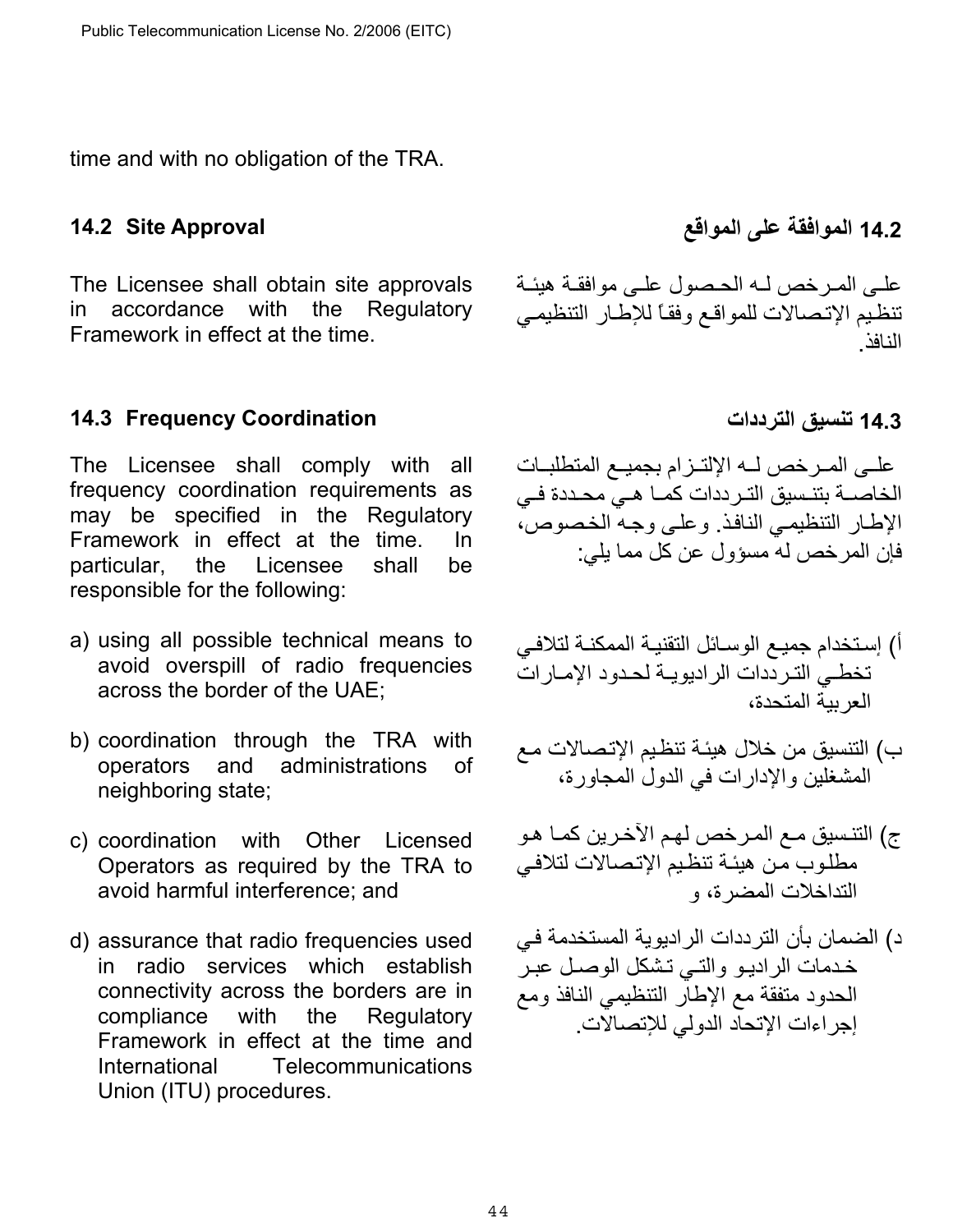#### <span id="page-44-0"></span>**14.4 التداخلات Interference 14.4**

- 14.4.1 The Licensee shall inform the TRA of any harmful interference caused by any Other Licensed Operator, operators from other countries or any other interferences of which the Licensee is aware. To facilitate the identification of the source of interference and its subsequent resolution, the Licensee shall inform the TRA of all technical details in accordance with the Regulatory Framework in effect at the time.
- 14.4.2 The Licensee shall ensure that the radio communications equipment comprised in any of its radio communications stations is designed and constructed, used and maintained, so as not to cause any harmful interference to Other Licensed Operators or operators in other countries, even when in compliance with the rules established by the TRA. If the TRA receives any interference reports, the Licensee shall provide all technical information required to resolve such cases.

- 14.4.1 يجب على المرخص له إعلام هيئة تنظيم الإتصالات بأيـة تداخلات مضر ة يتسبب بها أي من المر خص لهم الآخر بن أو من المشغلين في الدول المجاورة أو أي نـوع آخر من التداخلات يعلم بـه المرخص لـه. ولغابات تسهيل تحديد مصدر التداخلات والقرارات التبعيـة لـذلك، فإنـه يتعين علـى المرخص له إعلام هيئة تنظيم الإتصالات بجميسع التفاصسيل الفنيسة وفقسا للإطسار التنظيمي النافذ.
- 14.4.2 يجب علـي المـر خص لــه الـضمان بـأن جميع أجهزة الإتصالات الراديويـة في أي من محطات الاتصالات الر ادبو بة مصممة ومبنيـة ومـستخدمة ويـتم صـيانتها بـشكل يتعـذر فيـه أن تتـسبب بتـداخلات مـضر ة للمرخص لهم الآخرين أو لأي مشغلين في المدول المجاورة حتبي عنيدما يكبون ذلك محققاً للقواعد الموضوعة من هبئـة تنظيم الإتصالات.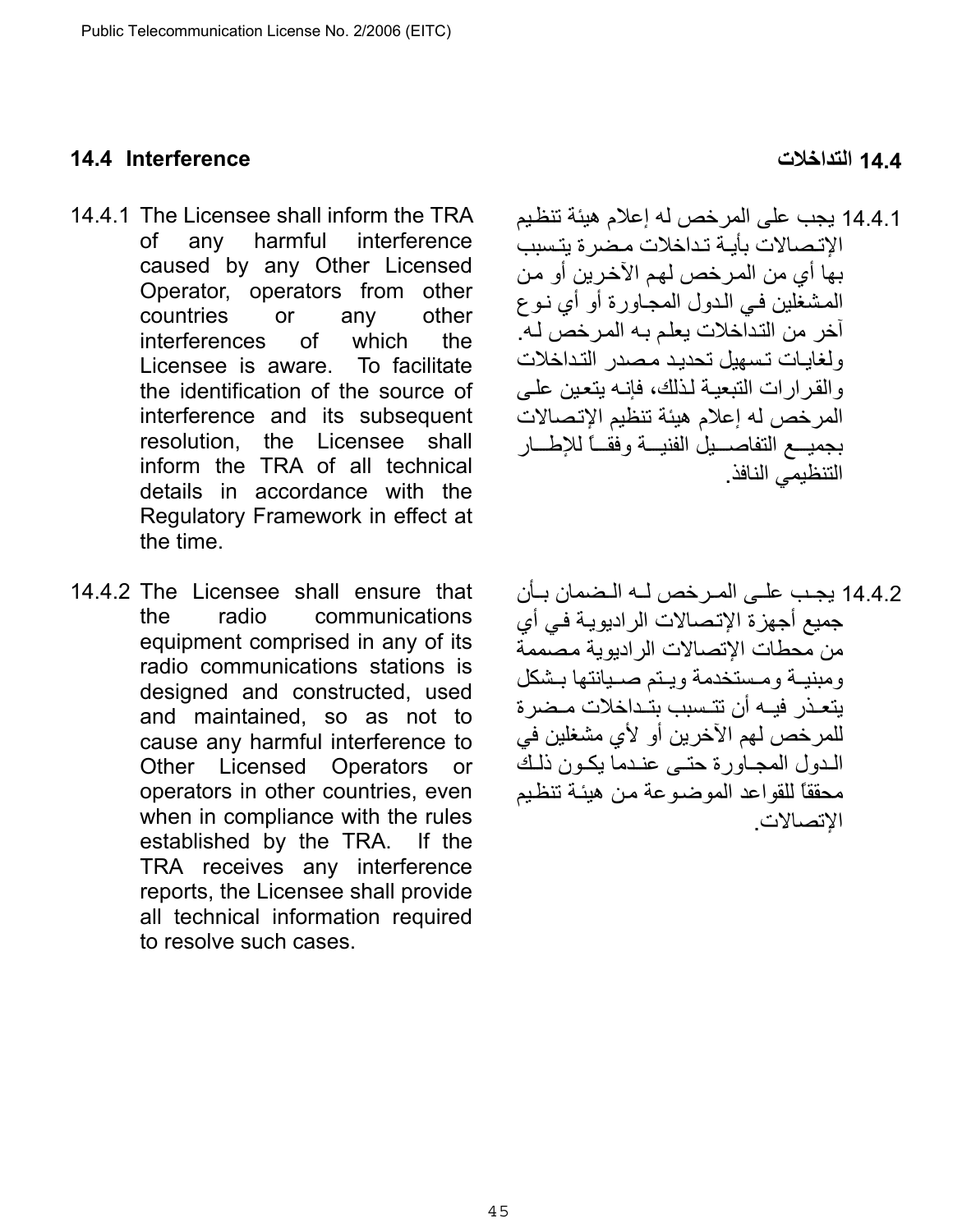### <span id="page-45-0"></span>**14.5 Telecommunication Apparatus Use**

The Licensee shall be responsible to obtain type approvals for its radio communications equipment before its procurement. The Licensee shall not permit any Person to use its radio communications equipment comprised in any of its radio communications stations unless the Person is under the control of, and authorized by, the Licensee. The Licensee shall ensure that all Persons using its radio communications equipment comprised in any of its radio communications stations are made aware of the relevant terms of the License and/or any other applicable License and shall comply with such terms.

## <span id="page-45-1"></span>**14.6 Access to Facilities and Telecommunication Apparatus**

The Licensee shall permit any Person authorized by the TRA to have access to any of its radio communications stations and to inspect or test its radio communications equipment at any time for the purpose of verifying compliance with the terms of the License, the provisions of the Telecommunications Law, its Executive Order and the Regulatory Framework in effect at the time.

**14.5 إستعمال أجهزة الإتصالات** 

إن المرخص لـه مـسؤولاً عـن الحـصول علـي الموافقات النوعية لأجهزة الإتصالات الراديوية وذلك قبل الحـصول عليهـا. كمـا يحظـر علـى المرخص لـه الـسماح لأي شـخص مـن إسـتخدام أجهزة الإتصالات الراديوية الموجودة في أي من محطـات الإتـصـالات الراديويــة مــا لـم يكـن ذلـك الشخص تحت سيطرة المرخص لـه أو تم ذلك بموافقة المرخص له، كما يتعين على المرخص له ضهان معرفهة وإدراك الأشهجاص المستخدمين لأجهزة الإتصالات الراديوية العائدة للمرخص لـه في أي من محطـات الإتـصـالات الراديويـة بجميع الأحكام ذات العلاقة بالرخصة و/أو أيـة رخصة أخيري وبحيث يتعين عليي هـؤلاء الأشـخاص الإلتزام بها.

**14.6 الدخول إلى المرافق وأجهزة الإتصالات**

على المرخص لـه الـسماح لأي شـخص مجـازمن هيئة تنظيم الإتصالات بالدّخول لأي من محطات الإتصالات الردايوية العائدة للمرخص له ولتفتيش أو إختبـار أجهـزة الإتـصالات الراديويــة فـي أي وقت وذلك لغايات التحقق من الإلتزام بأحكام الرخصة ونصوص قانون الإتصالات واللائحة التنفيذية والإطار التنظيمي النافذ .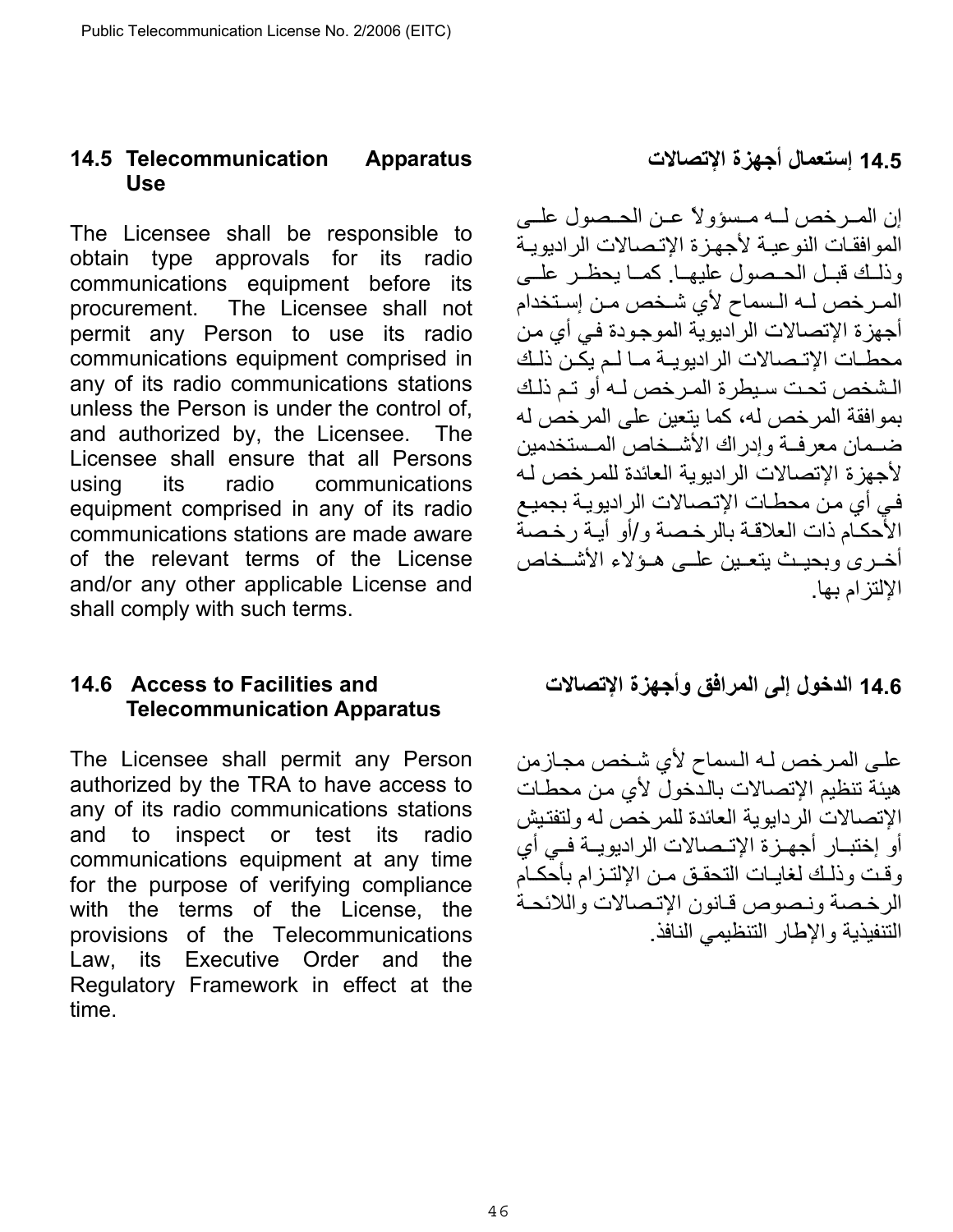### <span id="page-46-0"></span>**14.7 المسائل البيئية Issues Environmental 14.7**

The radiation limits of the radio emission of the Licensee's radio communication and other Telecommunication Network equipment shall comply with one or more applicable radiation safety standards, as approved by an internationally recognized health and safety standards body. The TRA shall determine the applicable health and safety standards to be applied. The Licensee shall install, manage and operate the radio communications and other equipment in its Telecommunication Network according to the standards determined by the TRA.

إن مــستوى حــدود الإشــعاع للبــث الراديـــوي للإتصالات الراديوية للمرخص لـه ومعدات شبكة الإتصالات الأخر ي يجب أن تتوافق مع معيار أو أكثـر مـن معـابير الـسلامة المعتمـدة مـن الجهـات العالمية للسلامة والصحة المعروفة، كما تقوم هيئـة تنظـيم الإتـصالات بتحديـد معـايير الـصحة والسلامة المطبقـة، ويجب علـى المـر خص لـه تركيسب وإدارة وتسشغيل إتسصالاته الراديويسة ومعداتــه الأخـرى فـي شـبكة الإتــصالات وفقــأ للمعايير المحددة من هيئة تنظيم الإتصالات.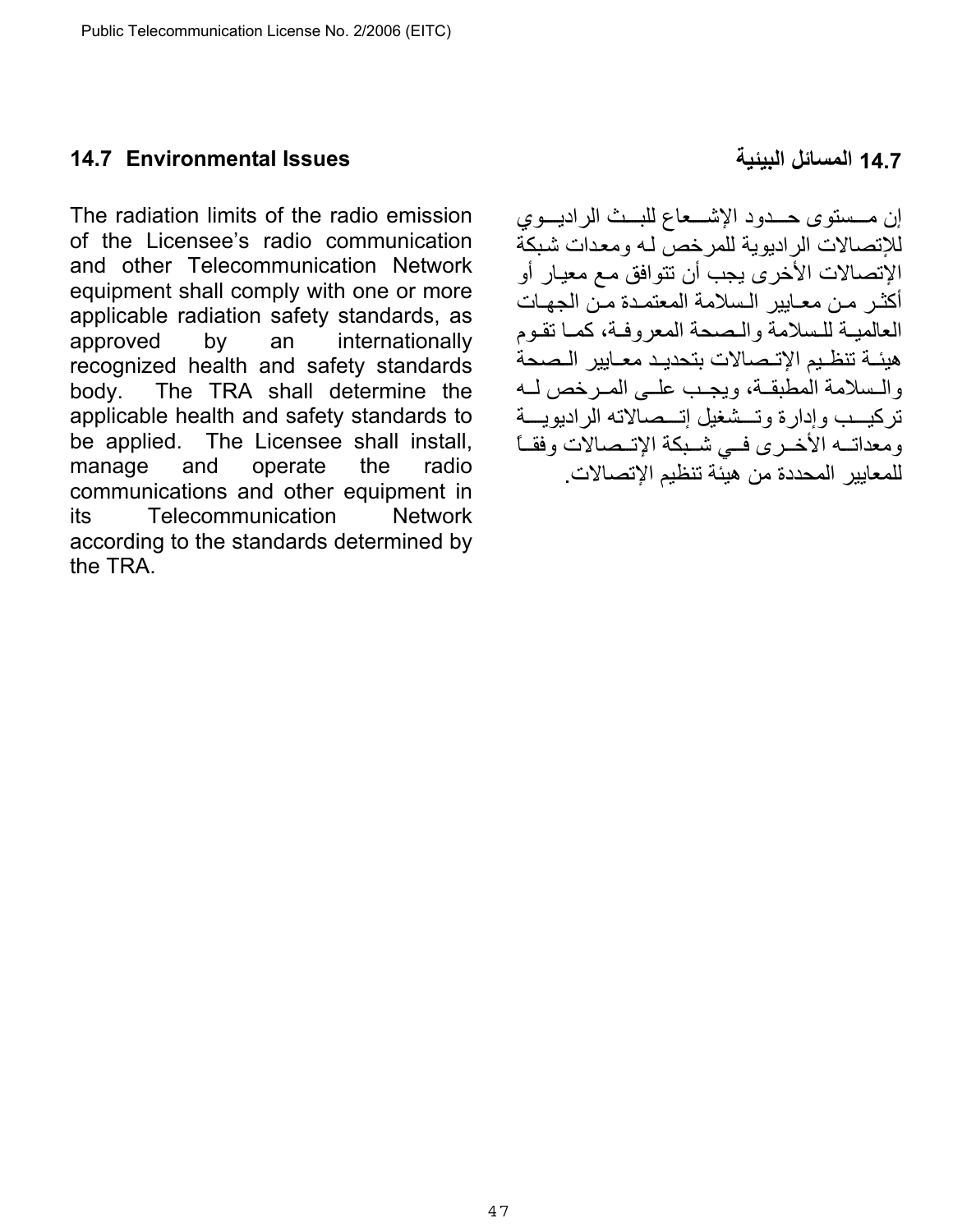### <span id="page-47-0"></span>**ARTICLE 15 - TERM, RENEWAL, MODIFICATION, SUSPENSION, REVOCATION, AND TERMINATION**

# <span id="page-47-1"></span>**15.1 المدة Term 15.1**

The initial term of the License shall be twenty (20) years from the Effective Date.

## <span id="page-47-2"></span>**15.2 التجديد Renewal 15.2**

The License shall be renewed for an additional term to be determined, if the Licensee has complied with the following obligations:

- a) Payment of royalties in full and in a timely manner;
- b) Payment of all fees as may be determined by the Regulatory Body in full and in a timely manner;
- c) Compliance with competition requirements established in the License, the Regulatory Framework in effect at the time and other applicable laws; and
- d) Provision of the Services according to the License, the Regulatory Framework in effect at the time and other applicable laws.

المسادة 15- المسدة والتجديسد والتعسديل والتعليسق **والإلغاء و الإنهاء** 

إن المدة الأولى للرخصة هي عشرون عامـًا تبدأ من تاريخ النفاذ.

تجدد الرخصة لمدة إضـافية يـتم تحديدها لاحقـًا إذا أوفى المرخص له بالالتزامات التالية :

- أ) أداء رسوم حق الإمتياز بشكل كامل وفي الوقت المحدد،
- ب) أداء جميع الرسوم المقررة من الجهة التنظيمية بشكل كامل وفي الوقت المحدد،
- ج) الإلتزام بمتطلبات المنافسة المنصوص عليها في الرخصة والإطار التنظيمي وأيـة قـوانين مطبقة أخرى، و
- د) تقديم الخدمات وفقـًا للرخصة والإطـار التنظيمـي النافذ وأية قوانين مطبقة أخرى .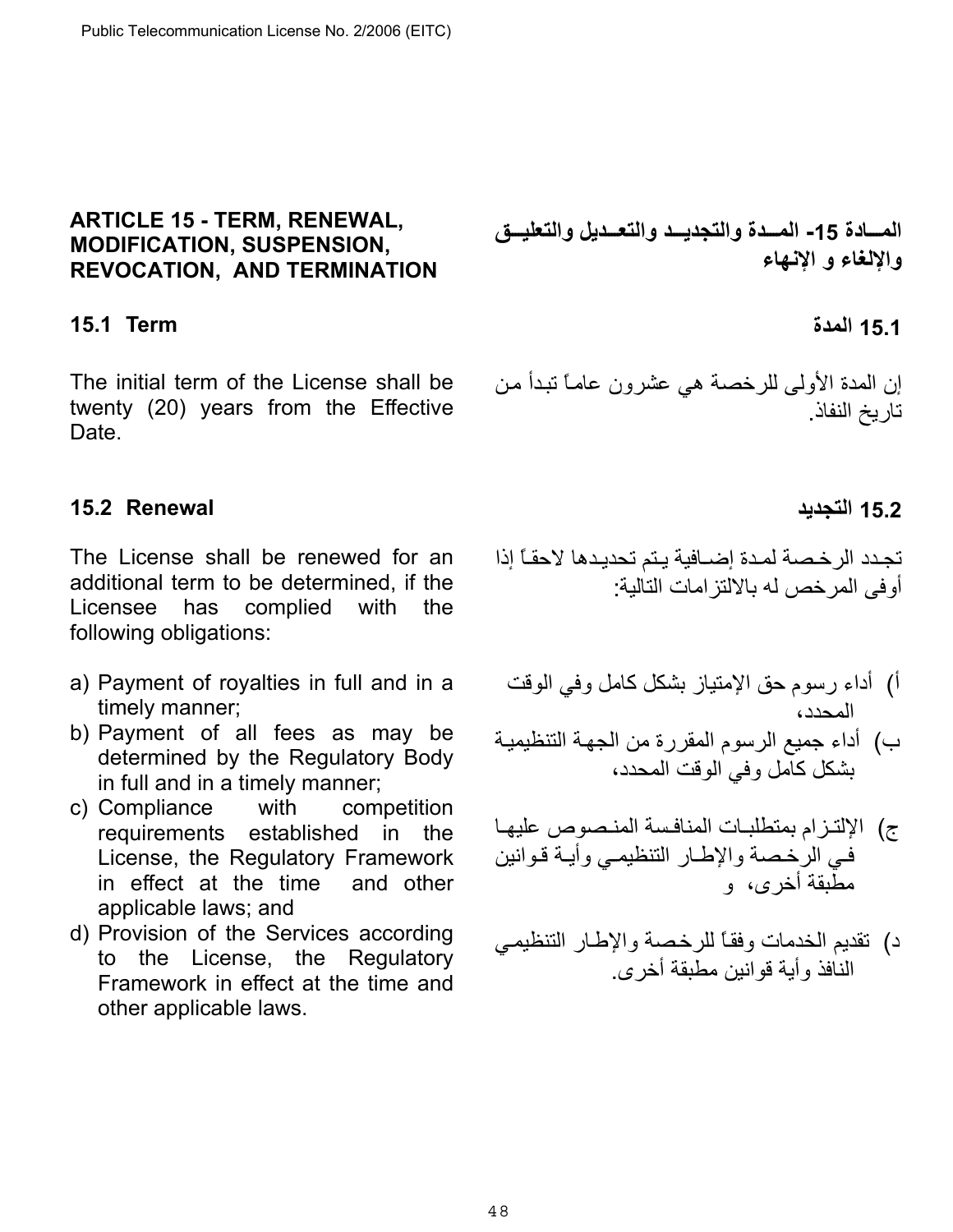#### <span id="page-48-0"></span>**15.3 التعديل Modification 15.3**

The License may be modified in accordance with the provisions of the Telecommunications Law, its Executive Order, the Regulatory Framework in effect at the time or any relevant UAE government decisions, including international treaties.

#### <span id="page-48-1"></span>**15.4 التعليق بسبب الإخلال Breach for Suspension 15.4**

If the TRA determines that the Licensee is or has been in breach of any material article of the License, the License may be suspended in whole or in part in accordance with the provisions of the Telecommunications Law, its Executive Order, the License and the Regulatory Framework in effect at the time.

#### <span id="page-48-2"></span>**15.5 Revocation**

The License may be revoked in whole or in part in accordance with the provisions of the Telecommunications Law, its Executive Order, the License and the Regulatory Framework in effect at the time.

#### <span id="page-48-3"></span>**15.6 الإنهاء Termination 15.6**

The Licensee shall not be entitled to terminate the License prior to the end of its term nor shall the Licensee invoke إن الرخصة قابلة للتعديل وذلك وفقاً لأحكام قانون الاتـصالات واللائحـة التنفيذيـة والإطـار التنظيمــى النافذ وأيـة قرارات حكوميـة فـي الإمـارات العربيـة المتحدة ذات صلة بما في ذلك الإتفاقيات الدولية.

في حال قررت هيئة تنظيم الإتصالات أن المرخص لـه قد أخل أو مـا زال مخلاً بأحد أحكـام الرخصة بصورة جوهرية، فإنه يمكن تعليق الرخصة بالكامل أو بجبز ء منهيا وفقياً لأحكيام قيانون الاتسصالات واللائحـة التنفيذيـة والرخـصة والإطـار التنظيمـي النافذ.

## **15.5 الإلغاء**

يجوز إلغاء الرخصة بالكامل أو بجزء منها وذلك وفقـاً لأحكـام قـانون الإتـصالات واللائحـة التنفيذيـة والرخصة والإطار التنظيمي النافذ.

لا يحـق للمـر خص لــه إنهـاء الر خـصة قبـل إنتهـاء مدتها، كما لا يحق له البدء بـأي عمل أو ممارسة أو المسماح بسأي عميل أوتبصر ف بغيبة تعمُّد تعليـق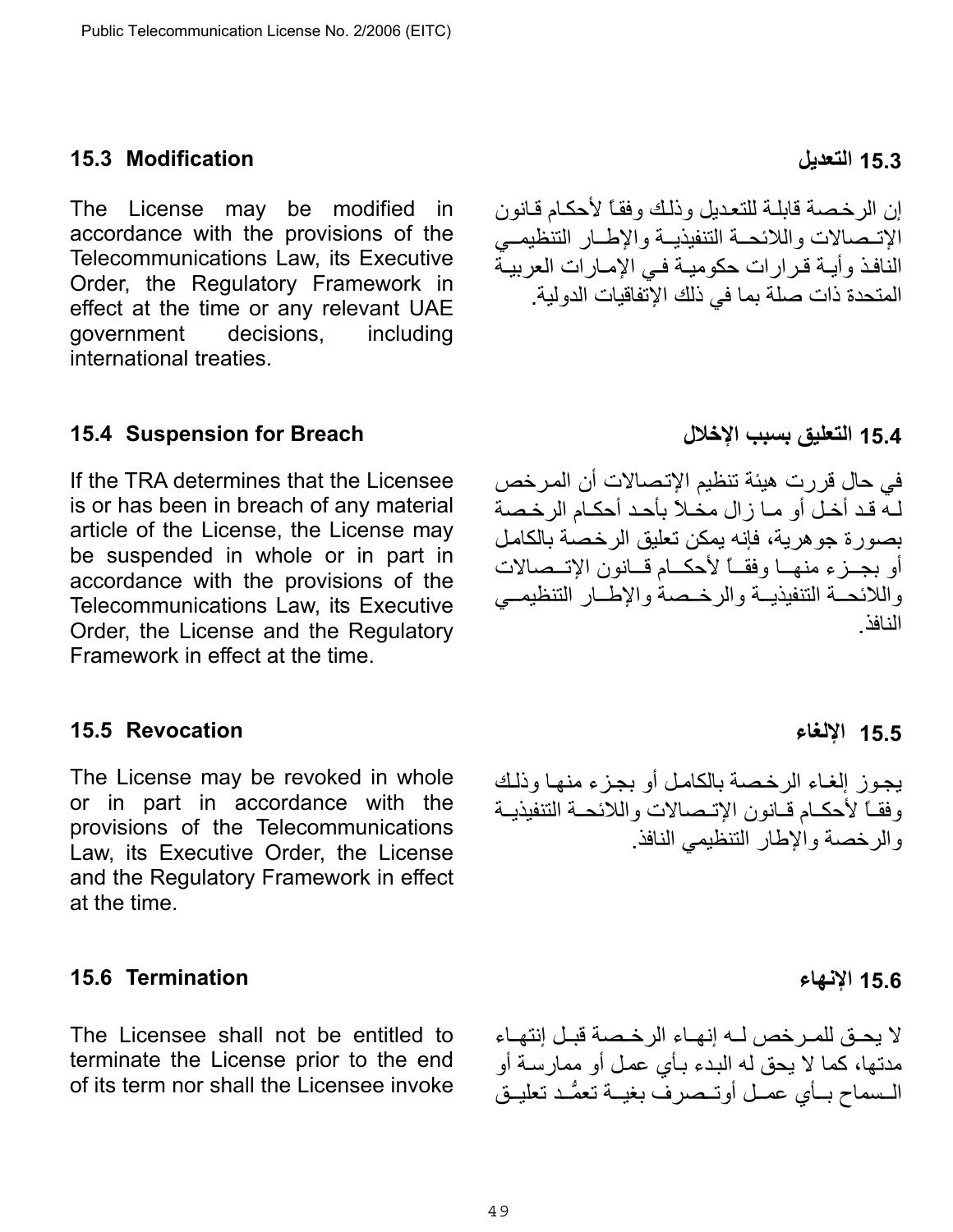or allow any actions or practice to take place with the purpose of leading to an intentional suspension or revocation of the License.

# <span id="page-49-0"></span>**ARTICLE 16 - OTHER PROVISIONS**

## <span id="page-49-1"></span>**16.1 الإشعار Notice 16.1**

Any notice from or on behalf of the Licensee in connection with the License shall be given in writing by personal delivery to the premises of the TRA at the following address:

Telecommunications Regulatory Authority C/o Director General PO Box 26662 Abu Dhabi, United Arab Emirates Tel +971 2 621 2222

Any notice in connection with the License shall be given by fax or personal delivery to the following address:

Emirates Integrated Telecommunications Company PJSC (EITC) C/o The Chief Executive Officer Al Quoz, Bur Dubai, Fahad Al Sabhan **Property** P.O. Box 7300,

الرخصة أو الغائها.

**المادة 16 - أحكام أخرى** 

إن أي إشعار من أو بالنيابـة عن المرخص لـه فيمـا يتعلق بالرخصة يجب أن يكون خطياً وبالتسليم باليد لدى مبنـى هيئــة تنظـيم الإتـصالات علــى العنــوان التالي:

> هيئة تنظيم الإتصالات لإهتمام المدير العام ص.ب 26662 أبو ظبي،الإمارات العربية المتحده هاتف: 2222 621 2 971 +

آما يتعين إرسال أي إشعار إلى المرخص له إما بالتسليم باليد أو بالفاكس على العنوان التالي:

شسر كة الإمسارات للإتسصالات المتكاملسة ش م ع (EITC) عناية الرئيس التنفيذي الكوز، بر دبي بناية فهد السبحان ص.ب 7300 دبي الإمارات العربية المتحدة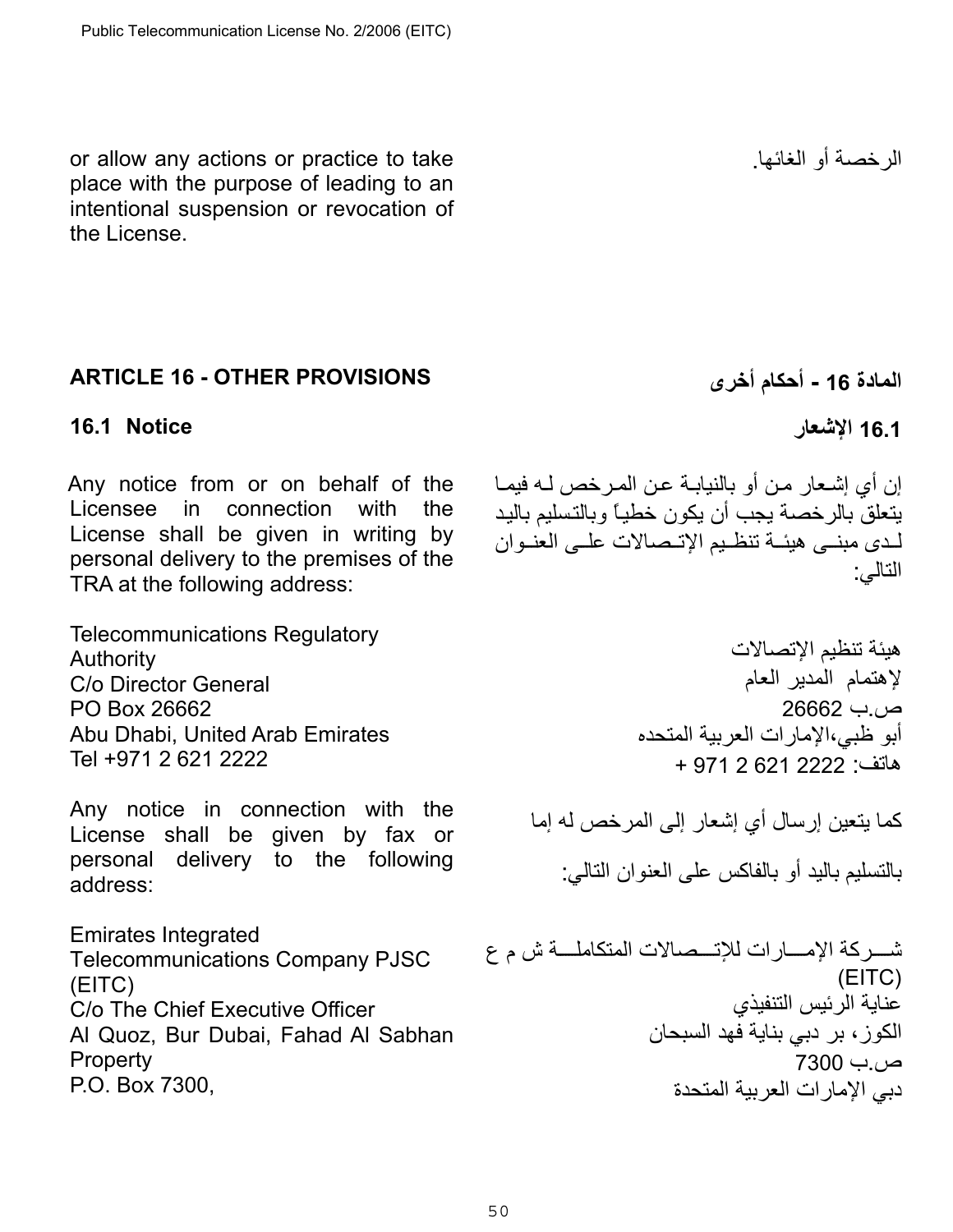United Arab Emirates Tel +971 4 361 0000 Fax +971 4 361 1112

## <span id="page-50-0"></span>**16.2 Order of Precedence الأسبقية تدرج 16.2**

In the case of any conflict, contradiction or ambiguity between the License and any other document, the order of precedence shall be in the following sequence:

- a) The Federal Law by Decree No. 3 of 2003 or any subsequent revisions or new Telecommunications Laws or related laws as may be issued;
- b) The Executive Order to the Federal Law by Decree No. 3 of 2003 or any subsequent revisions or new Executive Orders as may be issued;
- c) The Regulatory Framework in effect at the time;
- d) The main text of the License; and
- e) The appendices to the License if any, in the order in which they appear.

## <span id="page-50-1"></span>**16.3 Penalties**

16.3.1 The TRA shall monitor the Licensee's adherence to the License and shall take

هاتف: 0000 361 4 971 + فاآس: 1112 361 4 971 +

في حال وجود أية تعارض أو خلاف أو غموض بين الرخصة وبين أي مستند آخر ، فإن تدرج الأسبقية سيكون على الشكل التالي :

- أ) المرسوم بقـانون إتحـادي رقم 3 لسنة 2003 في شان تنظيم قطاع الإتـصالات وتعديلاتـه أو أي قانون أتــصالات جديـد أو قــوانين أخــرى ذات علاقة،
- ب) اللائحـة التنفيذيـة الـصادرة بالإسـتناد لنـصوص المرسـوم بقـانون إتحـادي رقـم (3) لـسنة2003 بشأن تنظيم قطاع الإتصالات او أيـة تعديلات قد تطرا علبها،
	- ج) الإطار التنظيمي النافذ،

د) نصوص الرخصة،

هـ) الملاحق المرفقة بالرخصة حال وجودها و بالترتيب الذي تظهر به .

## **16.3 الغرامات**

16.3.1 تقوم هيئـة تنظيم الإتصـالات بمراقبـة إلتـزام المصر خص لمه بالرخصة وعليهما إتخساذ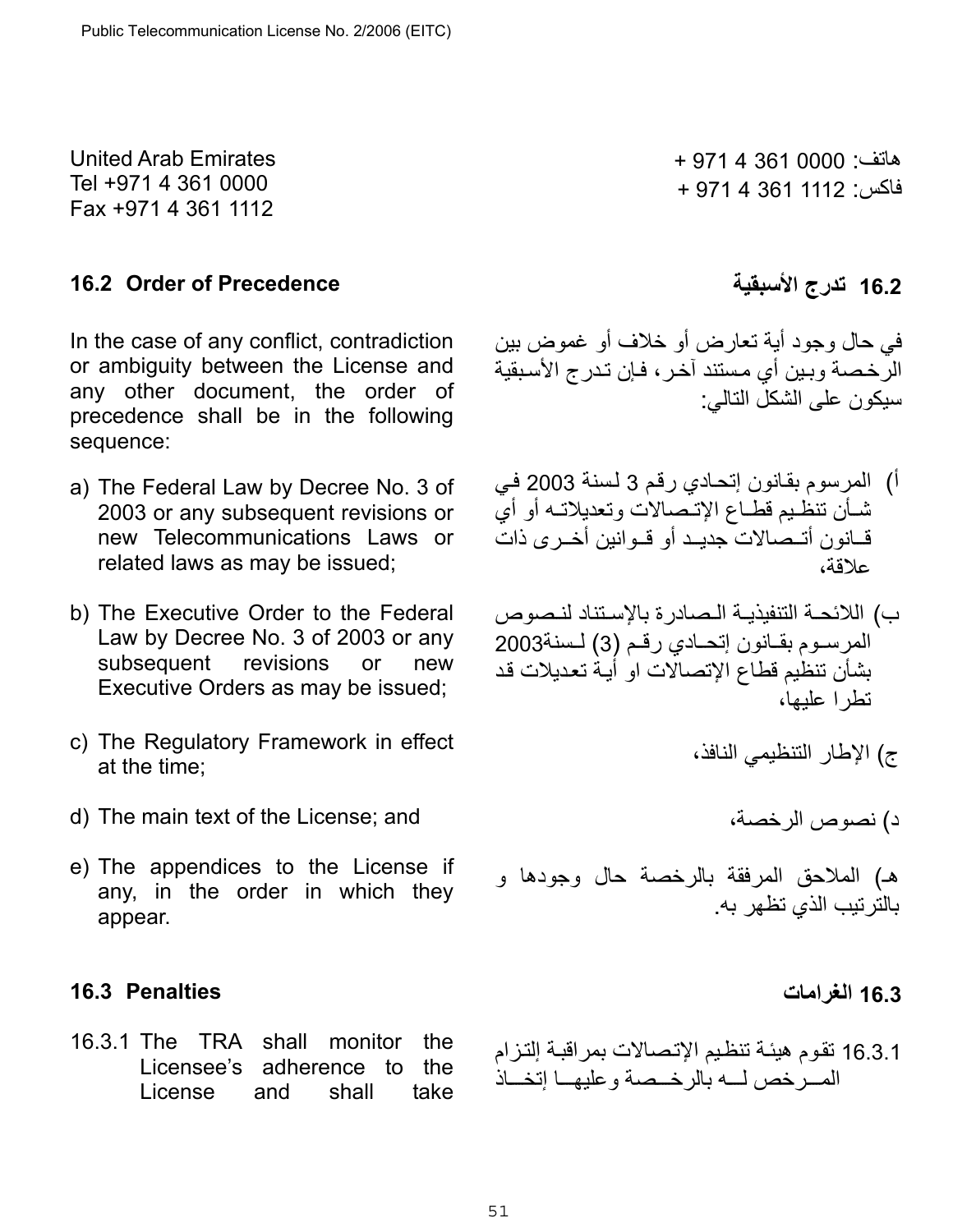appropriate measures to oblige the Licensee to comply with the License and the Telecommunications Law, its Executive Order and the Regulatory Framework in effect at the time.

- 16.3.2 If the Licensee fails to comply with any of the following:
	- a) any obligations under the Telecommunications Law or its Executive Order;
	- b) any obligations within the License; or
	- c) any obligations contained in the Regulatory Framework in effect at the time,

the Licensee may be subject to a penalty. The penalty shall be not less than Dirhams 50,000 and not more than Dirhams 200,000, payable in accordance with procedures as determined by the TRA.

- 16.3.3 The penalty then applicable may be doubled:
	- a) For cases of repeated noncompliance;
	- b) For cases of non-compliance by an ordered date; or
	- c) If the TRA determines that the Licensee's failure to comply with the

الإجـراءات المناسـبة لإلــزام المــرخص لــه بالألتزام بأحكام الرخصة وقانون الإتѧصالات واللائحة التنفيذية والإطار التنظيمي النافذ.

16.3.2 في حال إخفاق المرخص لـه بـأي ممـا يلـي، فإنه قد يكون معرضاً للغرامة : أ) أيـــة إلتزامـــات مقــررة بموجــب أحكــام قانون الإتصالات واللائحة التنفيذية، ب) أية إلتزامات مقررة بموجب الرخصة، أو ج) أيــة إلتزامــات بموجـب أحكــام الإطــار

التنظيمي النافذ،

- علــــــي أن تتــــــراوح قيمــــــة الغرامـــــة بـين(50,000) خمـسين الـف در هـم كحـد أدنى وبين(200,000) مائتي ألف در هم كحد أقصبي يتم دفعها وفقياً للإجر اءات المقررة من هيئة تنظيم الإتصالات.
- 16.3.3 يمكن مضاعفة الغرامة في أي من الحالات التالية: أ) في حالات الإخلال المتكررة، ب) فـي حـالات عـدم الإمتثـال فـي ميعـاد مقرر، أو ج) فسي حسال قسررت هيئسة تنظسيم الاتــصالات أن إخــلال المــر خص لــه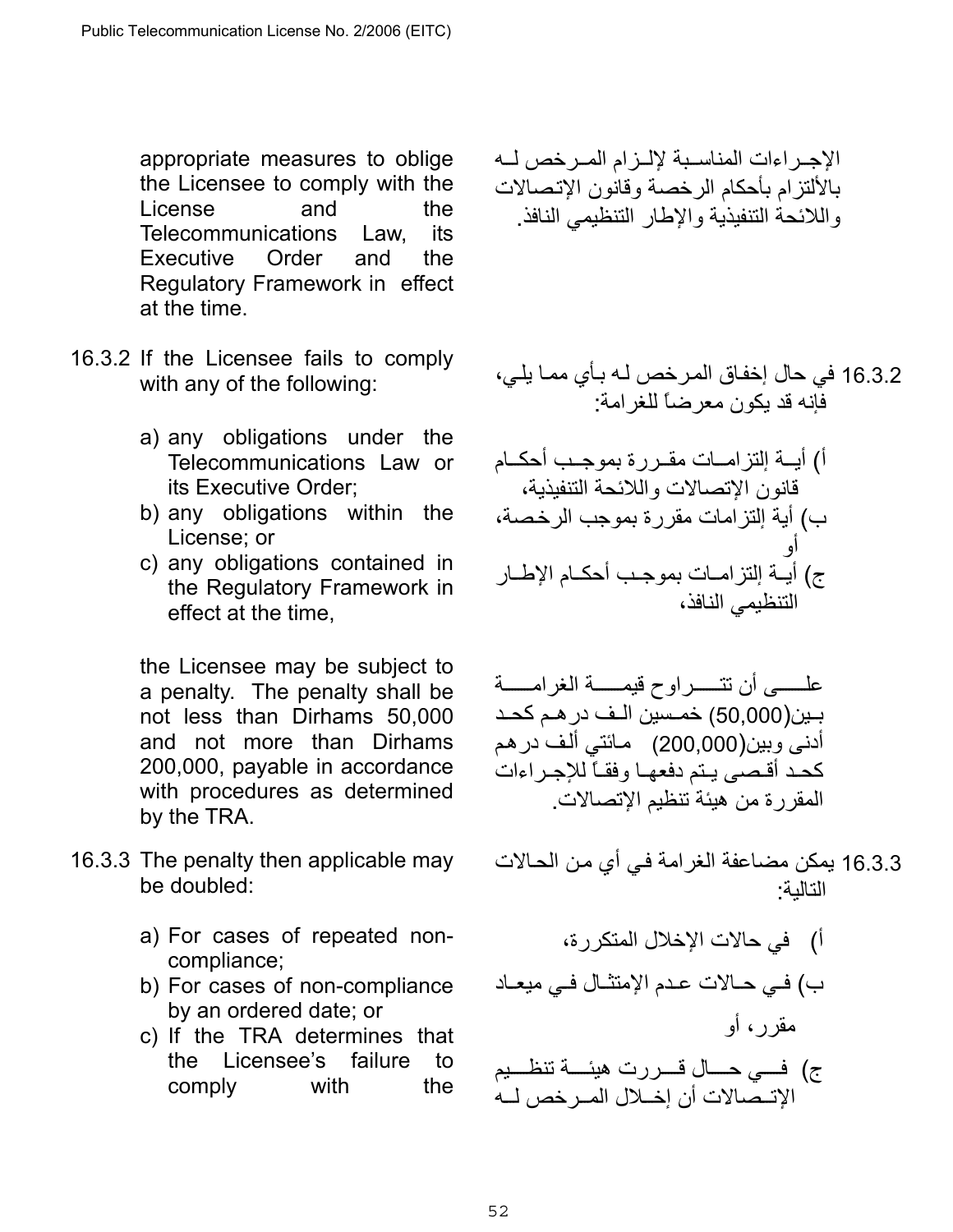aforementioned Article 16.3.2 is of a material nature.

16.3.4 Without limiting any other right or remedy available to the Regulatory Body, if the Licensee fails to make payment of any amount of penalty within thirty (30) days of receiving notice of said penalty, an additional penalty may be assessed on a monthly basis.

## <span id="page-52-0"></span>**16.4 السرية Confidentiality 16.4**

- 16.4.1The TRA shall endeavor to ensure that documents for which confidential treatment is requested and are so marked are treated as confidential to the extent the TRA agrees that such material is confidential.
- 16.4.2 Such information may be made public by the TRA to the extent it becomes publicly available through no fault of the TRA or to the extent its release is required by any applicable law or order by a competent authority.

## بالمـادة 16.3.2 المـذكورة أعـلاه يعتبر إخلالاً جوهرياً .

16.3.4 دون الحد من أي حق آخر للجهـة التنظيميـة أو وسـبلة متاحـّة البلـوغ، فإنــه فـي حـال إخفاق المرخص لـه منّ دفع أي مبلّغ من الغرامــة خــلال (30) ثلاثــين يومــاً مــن إستلام إشعار الغرامية هذه، فإنسه بجبوز فرض غرامة إضافية بشكل شهري.

- 16.4.1 ستسعى هيئـة تنظـيم الإتـصالات لـضمان سرية الوثائق التي سيؤشر عليها بالسرية والتي تم طلب معاملاتها بسرية للحد الذي توافق هيئة تنظيم الإتصالات على إعتبار هذه الوثائق سرية.
- 16.4.2 إن المعلومات السرية يمكن نشرها من هيئة تنظيم الإتصالات وذلك بالقدر الذي أصبحت فيه هذه المعلومات السرية متاحة للعامة دون أي خطأ من هيئة تنظيم الإتصالات أو للحد الذي يتطلب الإفصاح عنها بموجب أي قانون أو قرار من الجهات المختصة.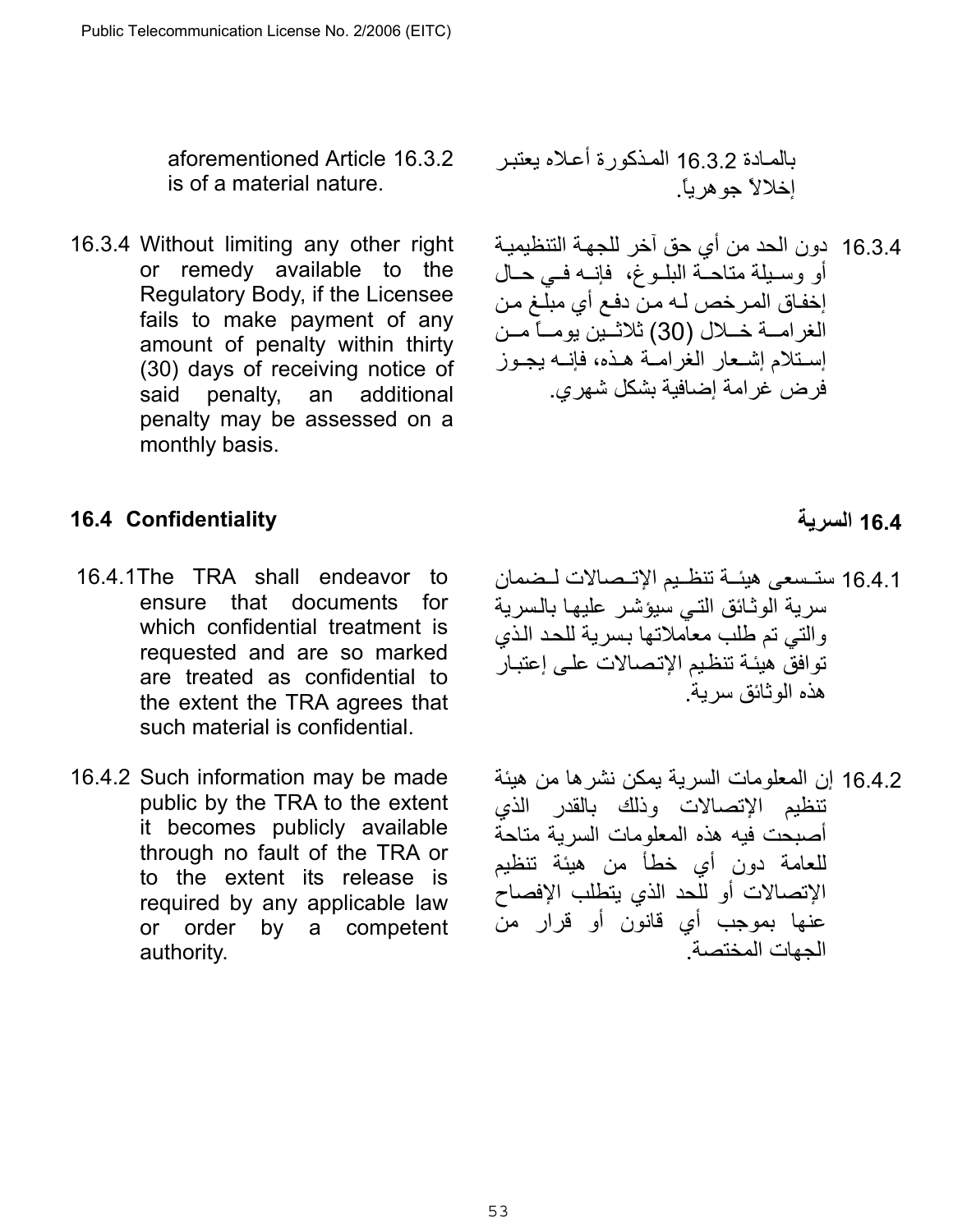#### <span id="page-53-0"></span>**16.5 القوة القاهرة Majeure Force 16.5**

The Licensee shall not be held liable or deemed to be in default under the License for any failure to perform its obligations hereunder if such failure results directly from force majeure. Force majeure shall not include shortage of funding or liquidity. Force majeure shall include, but not be limited to: insurrection, riots, national emergencies, war, acts of terror, fire, floods, other natural disasters, strikes or other industrial action, acts of God or other causes beyond the control of the Licensee.

لـن يعتبـر المـر خص لـه مـسوؤلاً أو مخـلاً باحكـام الرخصة لتنفيذ الإلتزامات المقررة بها إذا مـا كـان ذلك مر جعه بشكل مباشر بسبب القوة القاهرة، في حين لا تعتبر من قبيل القوة القاهرة قلّـه التمويل او المسيولة، علمي أن تشمل القوة القاهرة علمي سبيل المثسال لا الحسصر: العسصيان المسسلح والمشغب والطـوارئ الوطنيـة والحـروب والأعمـال الإرهابيـة والحرائق والطوفان والكوارث الطبيعية الأخرى والإضير ابات والإجير اءات البصناعية المماثلية لهيا والقضاء والقدر وأبية أسباب خارجية عن سبطرة المرخص له.

### <span id="page-53-1"></span>**16.6 Language**

The Arabic language version of the License is the binding version except for Appendix 1 attached hereto which is drafted in English only. However, an official English language version has been prepared for guidance and assistance in interpretation of the Arabic language version.

تعتبر اللغة العربية للرخصة هي الملزمة باستثناء الملحق (1) المحرر باللغـة الإنجليزيـة فقط وعلـي السرغم مـن ذلك فقـد تـم إصـدار الرخـصة باللغـة إنجليزيــة رسـمية للتوجيــة والمـساعدة فــي تفـسير النسخة باللغة العربية

## **16.6 اللغة**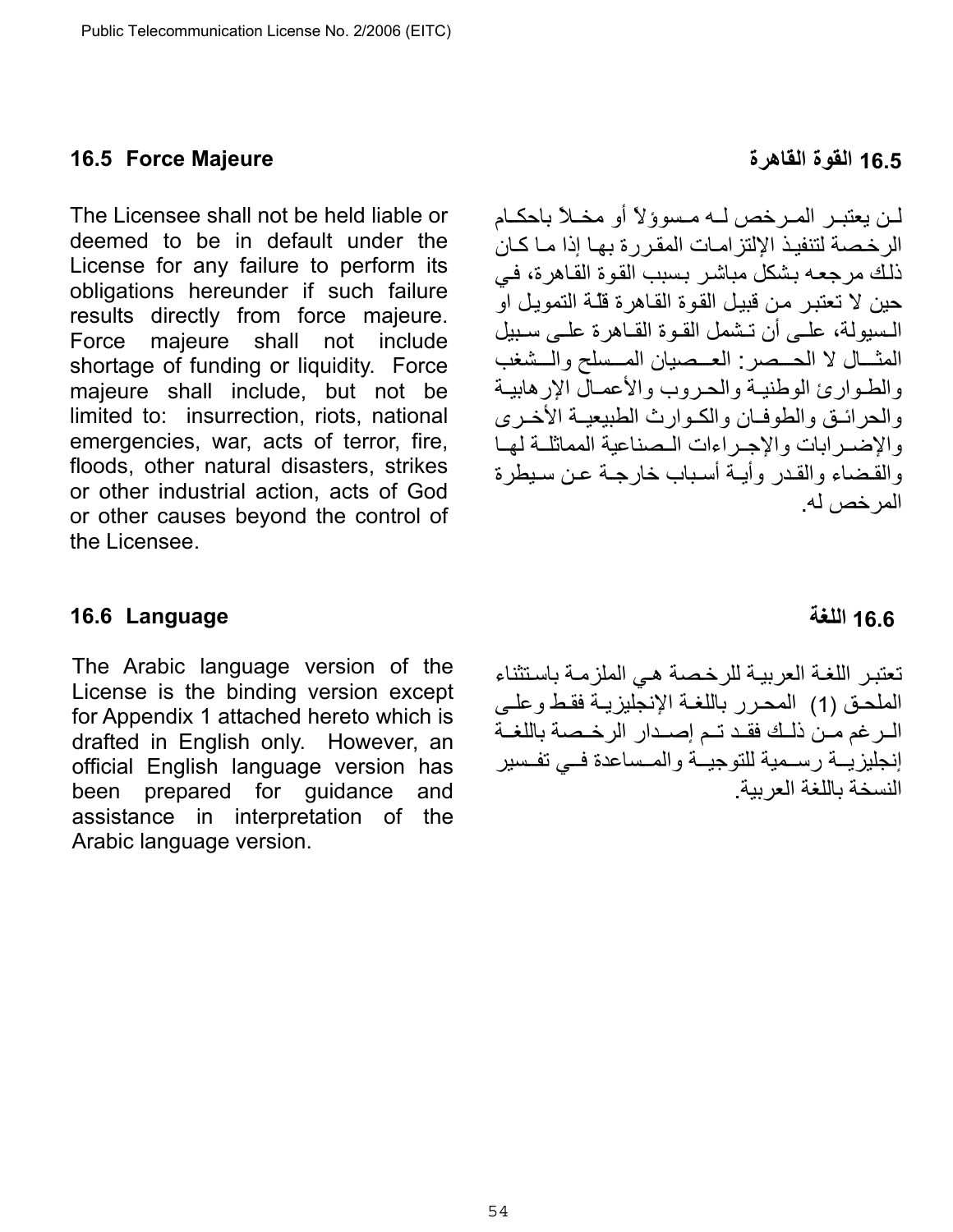IN WITNESS WHEREOF the parties hereto have executed the License on this day, the  $\rule{1em}{0.15mm}$  of  $\rule{1.5mm}{0.15mm}$  200 $\rule{1.5mm}{0.15mm}$ 

Abu Dhabi, United Arab Emirates

**\_\_\_\_\_\_\_\_\_\_\_\_\_\_\_\_\_\_\_\_\_\_\_\_\_\_\_\_\_\_\_** 

**Signature:** 

**Mohamed Nasser Al Ghanim Director General and Board Member, The General Authority for Regulating the Telecommunication Sector** 

وإشهاداً علمي ورد فمي الرخـممة فسإن الأطراف قد قـاموا بـالتوقيع عليهـا بتـاريخ \_\_/\_\_\_ \_/ 200 في أبو ظبي الإمارات

في أبوظبي الإمارات العربية المتحدة

**التوقيع :**

محمد ناصر الغانم المدير العـــــام وعضو مجلس الإدارة ، الهيئة العامه لتنظيم قطاع الإتصالات

\_\_\_\_\_\_\_\_\_\_\_\_\_\_\_\_\_\_\_\_\_\_\_\_

**Signature:** 

**التوقيع:** 

**Osman Sultan, Chief Executive Officer Emirates Integrated Telecommunications Company PJSC (EITC)**

**\_\_\_\_\_\_\_\_\_\_\_\_\_\_\_\_\_\_\_\_\_\_\_\_\_\_\_\_\_** 

عثمان سلطان، الرئيس التنفيذي .<br>شركة الإمارت للإتصالات المتكاملة ش م ع (EITC)

 $\overline{\phantom{a}}$  , where  $\overline{\phantom{a}}$